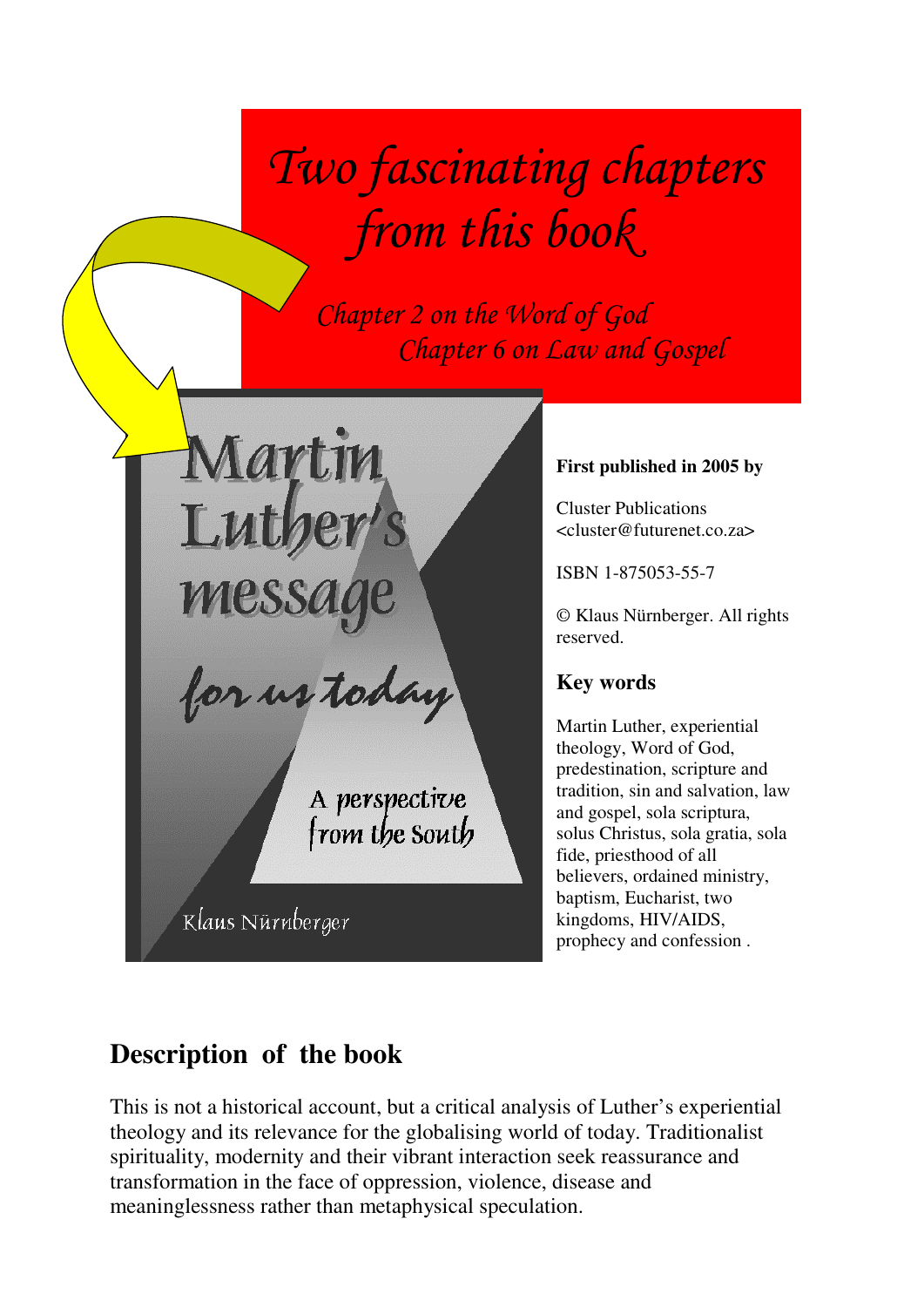# **Description of chapter 2**

For Luther God is the Origin of experienced reality. Experienced reality is highly ambiguous - both glorious and grim. We experience the power of God in reality, but not his redemptive intentions. God is present but hidden. Paradoxically the dismal catastrophe of the cross of Christ is proclaimed to be God's fundamental act of redemption. It is in the cross that God's redemptive intentions are revealed, creating reassurance, motivation and hope in the face of fate and affliction.

**\_\_\_\_\_\_\_\_\_\_\_\_\_\_\_\_\_\_\_\_\_\_\_\_\_\_\_\_\_\_\_\_\_\_\_\_\_\_\_\_\_\_\_\_\_\_\_\_\_\_\_\_\_\_\_\_\_\_\_\_\_\_\_\_\_\_\_\_\_\_\_** 

# **Key words**

experiential theology, concept of God, Creator and Redeemer, hidden God, revealed God, Word of God, cross of Christ, Holy Spirit, African religion, faith and science, hedonism, meaninglessness, idolatry, devil.

\_\_\_\_\_\_\_\_\_\_\_\_\_\_\_\_\_\_\_\_\_\_\_\_\_\_\_\_\_\_\_\_\_\_\_\_\_\_\_\_\_\_\_\_\_\_\_\_\_\_\_\_\_\_\_\_\_\_\_\_\_\_

# **Description of chapter 6**

Does God accept us into his fellowship on account of our excellent disposition and moral achievement (conditional acceptance)? That is called the *'law'* in theology. The *gospel*, in contrast, proclaims God's suffering, redeeming and transforming acceptance of the unacceptable into his fellowship (unconditional acceptance). Those who have been accepted, accept, suffer and transform each other in the fellowship of believers and are being liberated and motivated to take responsibility for God's world.

# **Key words**

Law and gospel, faith and works, fruit of the gospel, third use of the law, freedom and responsibility, simul iustus et peccator, discipleship, two kingdoms, situation ethics, new decalogues, unconditional acceptance, marginalisation, ostracism, legalism, justification by faith, prodigal son, church unity, salvation, spiritualisation, individualism.

\_\_\_\_\_\_\_\_\_\_\_\_\_\_\_\_\_\_\_\_\_\_\_\_\_\_\_\_\_\_\_\_\_\_\_\_\_\_\_\_\_\_\_\_\_\_\_\_\_\_\_\_\_\_\_\_\_\_\_\_\_\_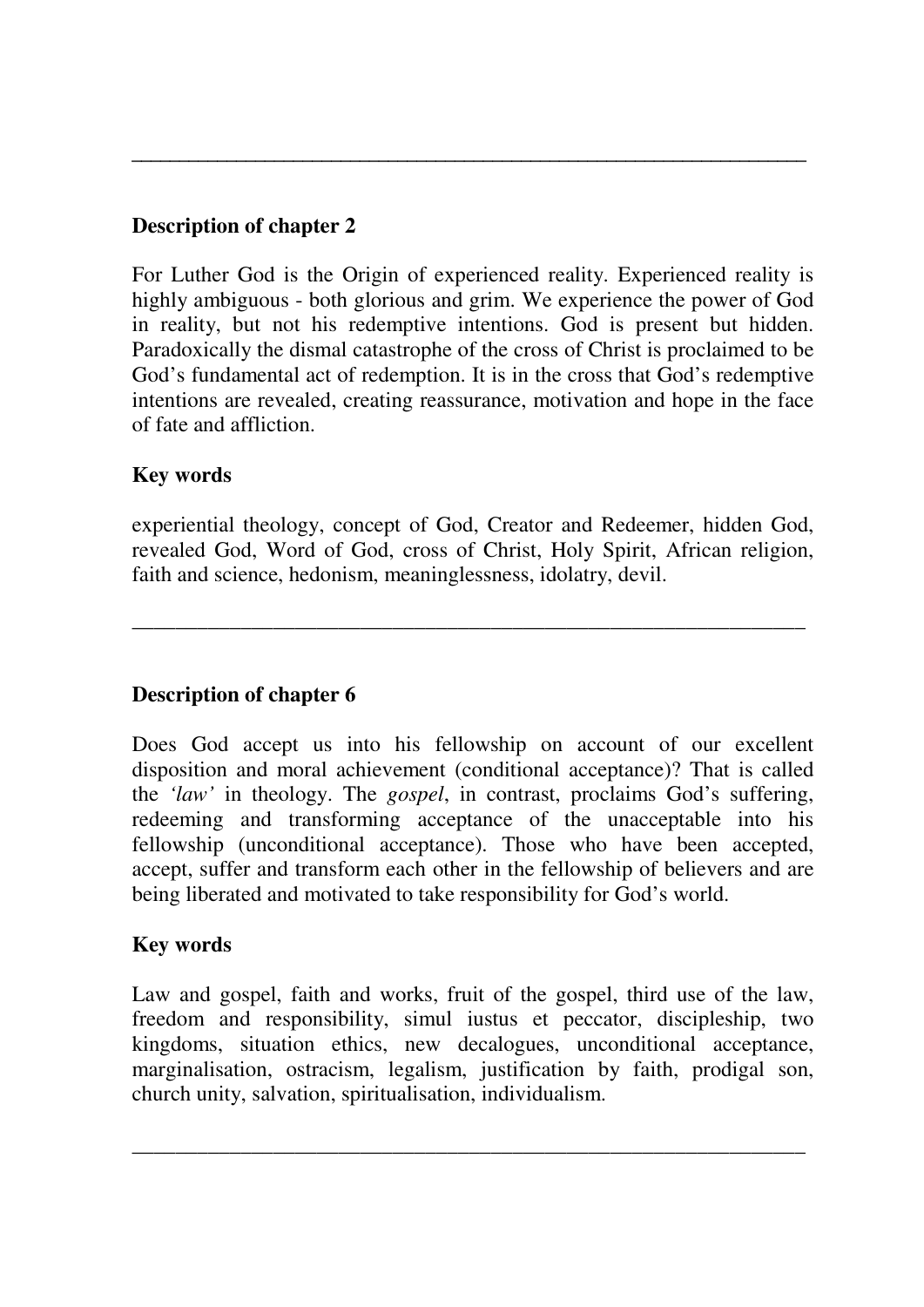

# **The Word of God**

**Light in the darkness of life**

*1. Can you say, in one sentence, what you think the word 'God' stands for? 2. How can you be sure that such a God exists?* 

#### **What is our task in this chapter?**

When thinking about God, Christians are thinking of three things: (a) God's creative power, experienced in the reality we encounter all around us, (b) God's redemptive concern, which manifested itself in the Christ-event, and (c) God's Spirit, who joins us to Christ in faith and involves us in his redemptive action. In a nutshell, this is the doctrine of the Trinity. All Christians agree that these three aspects are basic to their faith. But these statements did not drop from heaven as ready-made doctrines. They are the outcome of faith experiences, which we first have to analyze.

Luther and the other Reformers had no quarrel with the formulations of the ancient ecumenical councils concerning the person of Christ and the Trinity. Luther explicitly confirmed their validity. He was remarkably capable of dealing with this often complex and confusing set of propositions. But the heartbeat of Luther's theology did not lie in ontological speculations about God, Christ and the Spirit. Luther's theology is a theology based on the 'Word of God' as it is appropriated in faith. The ancient doctrines are valid because they are expressions of the gospel of Christ and for no other reason (cf Bayer 2004:209ff; 304ff).

In the previous chapter we have defined the Word of God as the living address of the living God to living people through the words, fellowship and actions of a living community of believers. While Reformation theology in general is a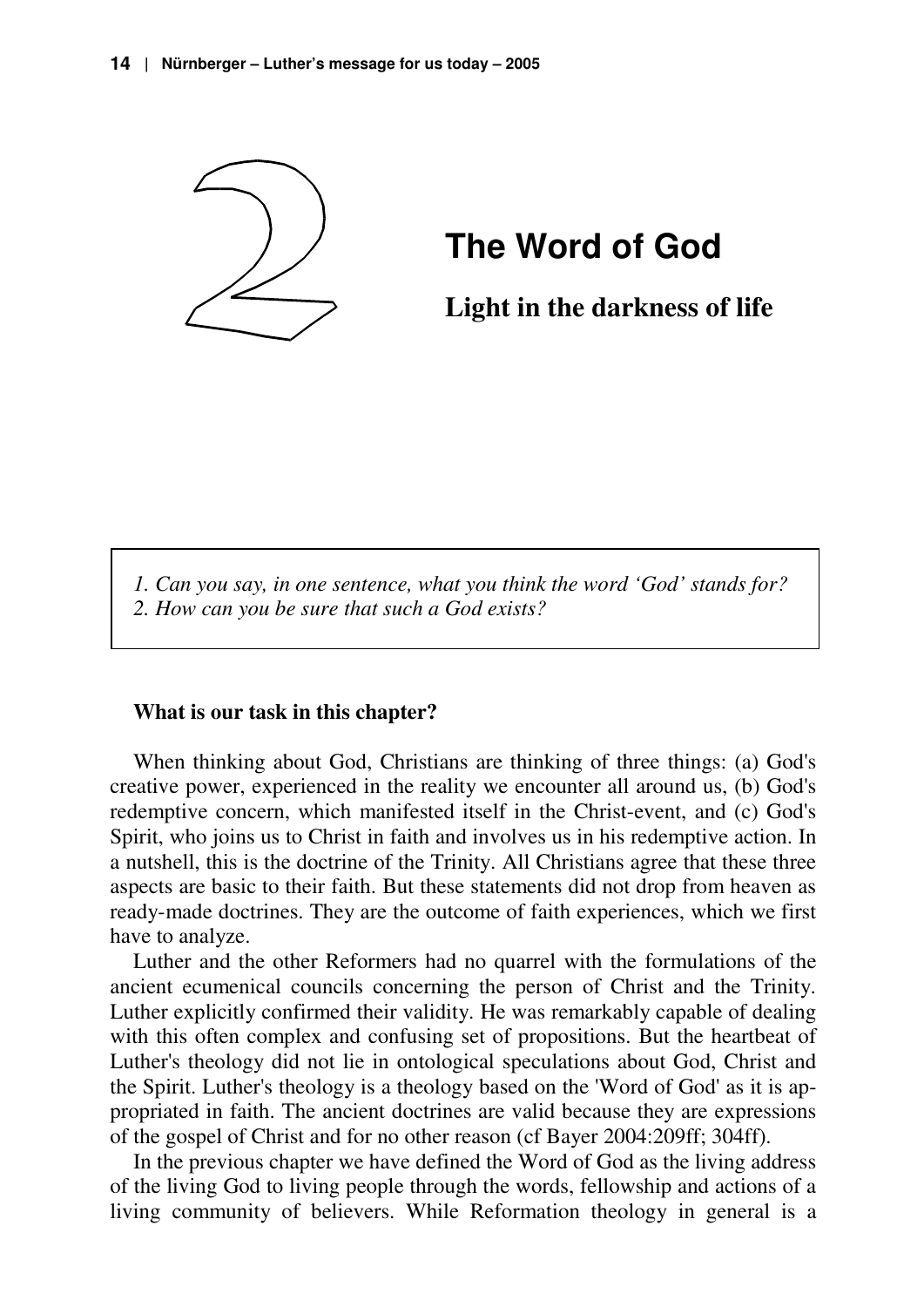theology of the Word of God, Luther's theology is a theology of the *proclaimed*  Word of God. Luther called God's Word the living voice of the gospel (*viva vox Evangelii*). It is the task of this chapter to spell out the profound meaning of this fact. We begin with Luther's position (Section I), continue with its contemporary relevance (Section II) and finally add a few critical reflections (Section III).

# **Section I: Luther's position**

It cannot be taken for granted that theology must be a theology of the Word of God. Theology can also be based on empirical observation, on rational reflection, on the legitimation of social power structures, on the urge to attain freedom and justice, on the quest for health and prosperity, on the psychological needs of the human being, on the desire for knowledge, on ecstatic experiences, on mystical contemplation, on feelings of guilt, failure or inadequacy, and so on.

How do we know that God is a powerful and strict, but loving God who aims at the well-being of his creation? Luther's answer is that God reveals his true intentions in his Word. Luther was convinced that no amount of observation, introspection or speculation could tell us who God wants to be for us. If God did not disclose what he wants to be *for us* we would never have known him.

God has indeed disclosed himself in Christ. And Christ becomes present to us when the gospel of Christ is proclaimed among us in the power of God's Spirit. God chose to disclose himself to us by speaking to us in this humble, earthly form. That also means that Luther's theology is an experiential theology. He does not speculate, but analyses what happens when we encounter the living God in his living Word through the power of the Spirit. But this experience runs counter to the normal experiences of life. Let us see why this is the case.

#### **What do we mean when we speak of God?**

The word 'God' is our name for the Source and the Destiny of reality as a whole. This is a matter of definition. God is where reality comes from and where reality is supposed to go. God in his power makes possible whatever exists and happens, and God in his wisdom determines what reality should become. That is what the word 'God' means. "From him and through him and to him are all things" (Rom 11:36).

If we take this definition seriously, it follows that God is present within us, God is present all around us, and God fills the entire universe with his creative power. Luther expressed this insight in the following way:

(God's right hand) must be present and active everywhere - even in the tiniest leaf of a tree ... It is God who creates all things, who brings them about and upholds them by his almighty power and his right hand, as our confessions say ... But if he is to create and uphold, he must be present ... in every creature, in its innermost and outermost being, all around, through and through, above and below, behind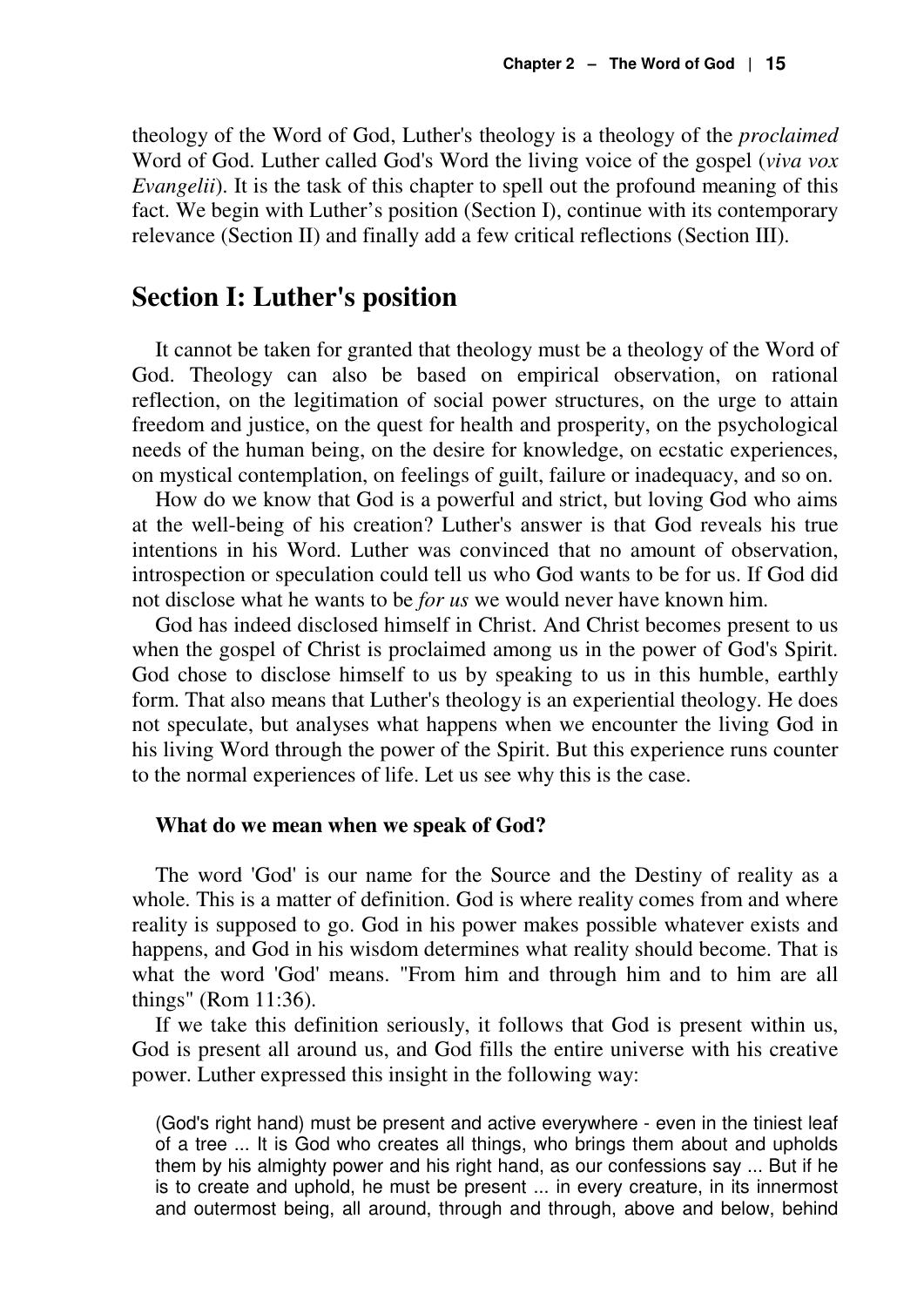and in front, so that there can be nothing more present, nothing more intimately connected with every creature than God and his power (Luther 1529 par 98f).

Once God is seen as the Creator of everything that exists and happens, the normal human experience of God is the experience of a vast constellation of powers that determine our lives and our world. Deism assumed that God created the world in the beginning and then withdrew, leaving it to tick on its own like a clock. In contrast, Luther assumed that God is busy creating reality as it unfolds (*creatio continua*). If God would withdraw his creative activity just for a second, the world would collapse into nothingness.

If God is defined as the power underlying everything that exists and happens, it is rather meaningless to ask whether God exists or not. You might just as well ask whether the air we breathe exists or not. Although philosophers such as Descartes, Feuerbach, Marx and Nietzsche have later asked this question, for Luther it was not a relevant question. God cannot be separated from life; he is experienced in life (*Deus in vita*). The critical question in theology is not whether there is such a God, but *what kind* of God he is.

And here lies the problem. The power of God that we experience in life is ambiguous. It can be felt in the beauty of nature, in healthy bodies and sound relationships. But the power of God is also experienced in devastating wars, earthquakes, droughts, when a person we love is killed in an accident, or when people are guided by evil motivations. Even then we are confronted with God, but in such instances we cannot guess what God's intentions are. The God whom we experience in ordinary life cannot be understood. When we are confronted with an inexplicable fate, or just with the cruel reality of death, the result is puzzlement, anxiety and despair.

#### **The word 'God' can mean many things**

We said above that the definition of God as the Source and Destiny of reality remains ambiguous as long as we do not know what God actually wants to be *for us*. We could just as well say with modern science that everything that exists and happens is composed of energy particles or waves. Or we could say with traditionalism, that reality is composed of uncanny dynamistic forces. What difference would that make for the struggles we face in daily life? It is only when we know what energy particles or uncanny forces do to us that these basic assumptions gain meaning for us.

Is God nothing but the impersonal mechanism that keeps the universe in motion? If that were the case, our dear little planet would be lost in the infinite darkness of outer space and our lives were tiny sparks that glow for a moment and turn to ashes. Is God nothing but the sum total of dynamistic forces, or a blind fate which we shall never understand and which we can never resist? If that were the case, the only thing we could do would be to submit to our fate and wait until the storm was over. We refer to such attitudes as 'fatalism'.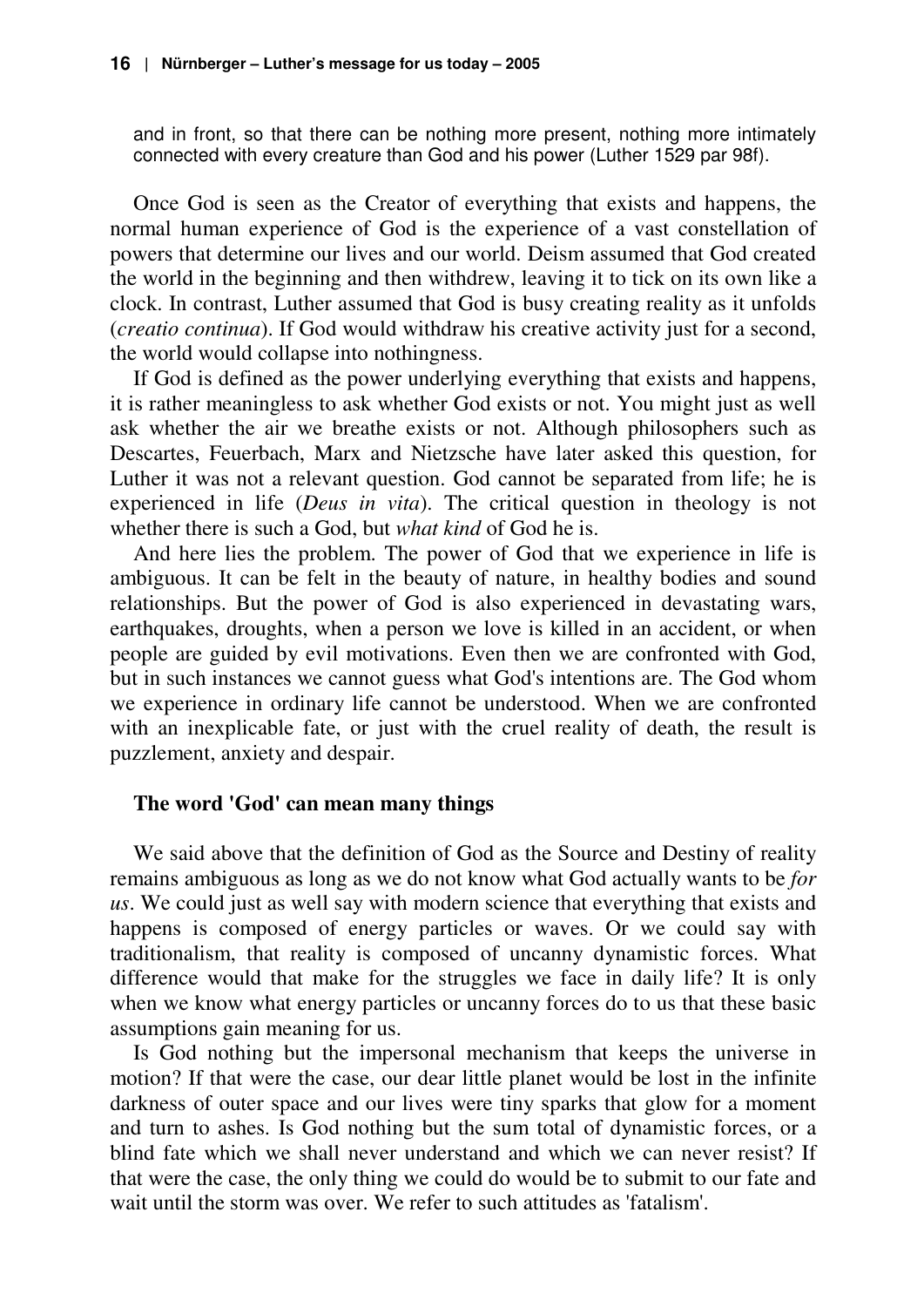Or is God a person who can speak to us and to whom we can respond? That is what Christians believe him to be. But if that is the case, is God a ruthless dictator who pounces mercilessly upon those who dare to ignore his decrees? That would be an oppressive God. There religious convictions, which indeed see God in this light. Or is God a sort of friendly grandparent who rejoices when we bother to speak to him, and who is all too eager to make himself available whenever we think we need him? That would be a puppy God.

#### **God has disclosed his intentions in Christ**

Luther calls God, as we experience him in reality, the naked God (*Deus nudus*). He is 'naked' in his unfathomable power and majesty. He is ambiguous, even demonic. Sometimes he overwhelms us with gifts; sometimes he makes our lives miserable. There are unbelievable glories both in the natural and the human world and there are cruelties both in nature and in society that make us shudder. What must we think of such a God? What on earth is he up to? Is he a cynical tyrant? Or has he left the world to its own devices? No ways! For Luther God was present everywhere.

Without the Word of God, we know nothing substantial about God's designs. "Nobody has ever seen God" (1 Jn 4:12). God has to reveal his intentions for us. And he did so in Christ. In Christ it has become clear that, in his innermost being, God is the limitless power of unconditional love. His creative and transformative activity, the strictness and harshness of his will, his patience and mercy are all expressions of this his innermost being. That is the gospel, the 'good news' Christians have heard from Christ: God is light and there is no darkness in him. God is love and those who abide in love abide in God and God in them (1 Jn 1:5; 4:16b).

We now have to add something to our observation that, in his creative power, God is present among us and in the entire universe: he is also present among us and in the entire universe with his redemptive concern as manifested in Christ. If God is present in the entire universe, the risen Christ, who is at the 'right hand of God', is also present in the entire universe. For Luther, 'heaven' is where God is in his mercy. And we gain access to heaven, that is, to God's redemptive intentions, through responding in faith to his Word of grace.

He who would be freed from sin and delivered from Satan and death, must go where Christ is. Now, where is he? He is here with us, and for this purpose did he sit down in heaven, that he might be near to us. Thus, we are with him up there and he is with us down here. Through the word he comes down and through faith we ascend up (Sermon on Christ's Ascension, Mk 16:14-20, 1523. SL 11:931. Ages: Sermons of Martin Luther, vol 3, 170).

Here Luther used the words 'up' and 'down', because it was a sermon on Ascension Day. But they do not adequately reflect his views on where God is. God is everywhere. And because God makes his grace accessible in Christ,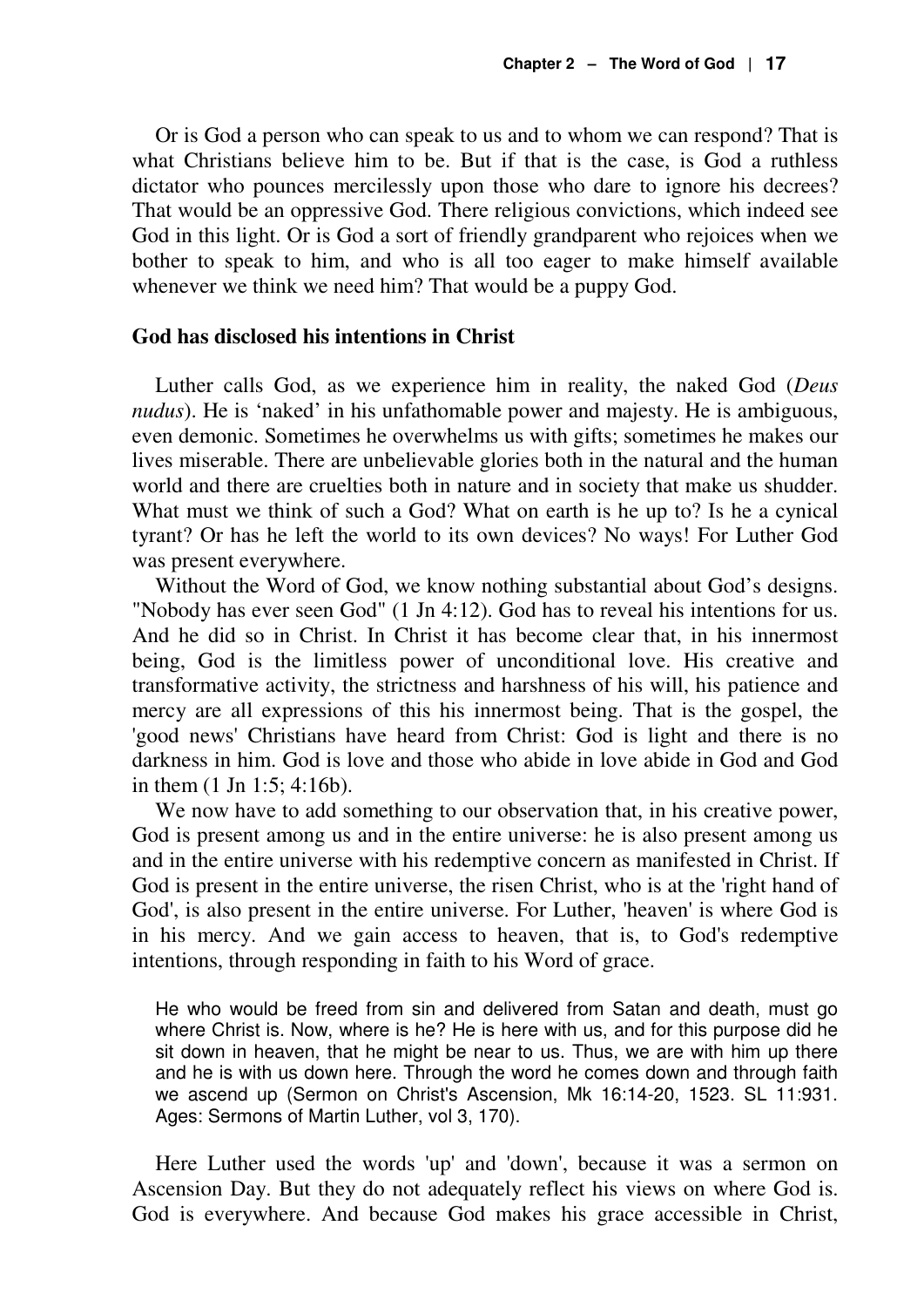Christ must be everywhere. We shall see in chapter 9 that this is how Luther understood the presence of Christ in the Lord's Supper.

#### **God's intentions are hidden in the normal experiences of life**

For Christians then, Christ is the ultimate Word of God to the world. And this Word of God becomes valid and present among us through the proclamation of the gospel of Christ in the power of the Holy Spirit. When we speak of 'experience' in connection with our faith, we refer to the experience of the transforming power of the gospel of Christ among us here and now - and to nothing else. Luther simply took this experience seriously and rejected all further speculation.

However, the impact of the proclaimed gospel on our lives can only be understood against the background of the every-day experiences of life we discussed above. According to Luther, therefore, Christians undergo a twofold experience of God, which he calls the 'hidden' God (*Deus absconditus*) and the 'revealed' God (*Deus revelatus*). The hidden God is the ambiguous experience of God's *power* in everyday life; the revealed God is the experience of God's *grace* in the creative, redemptive and transformative impact of his Word. But the experience of God's grace in his Word again changes our experience of reality very profoundly. Let us spell out this dialectic in greater detail.

As mentioned above, the experience of God's power in ordinary life *as such* is not very reassuring. Yes, we do encounter wonderful things in life. We get up in the morning healthy and sound, we eat and drink, we enjoy fellowship, we live in a functioning state, we make use of the gifts of nature, we have the power to formulate goals, make plans and try to achieve them. Even if some parts of our bodies do not function as they should, myriads of others do and we never notice it. Even if society has its problems, it is a miracle that the aspirations and efforts of so many people dovetail sufficiently to make such a system work. It is a glorious world of which we are a part. We indeed have reason to thank and praise God for all his blessings. As Luther says in his explanation of the first article of the Creed:

I believe that God has created me together with all creatures; that he has given me and sustains my body and soul, eyes, ears and all my limbs, my reason and all my senses, together with clothes and shoes, food and drink, house and yard, wife and child, field, livestock and all my property, that he provides me daily and abundantly with all the necessities of this body and life, that he protects me from all danger, and preserves me from all evil. All this he does out of his pure, fatherly, and divine goodness and mercy, without any merit or worthiness on my part. For all this I am bound to thank, praise, serve and obey him. This is most certainly true (Small Catechism, Tappert 1959:345, my translation).

What a wonderful hymn to the goodness of God! Luther never got tired of praising God for all his blessings in ordinary life. But that is not the full story. We also experience pain and suffering; sometimes we go hungry; we are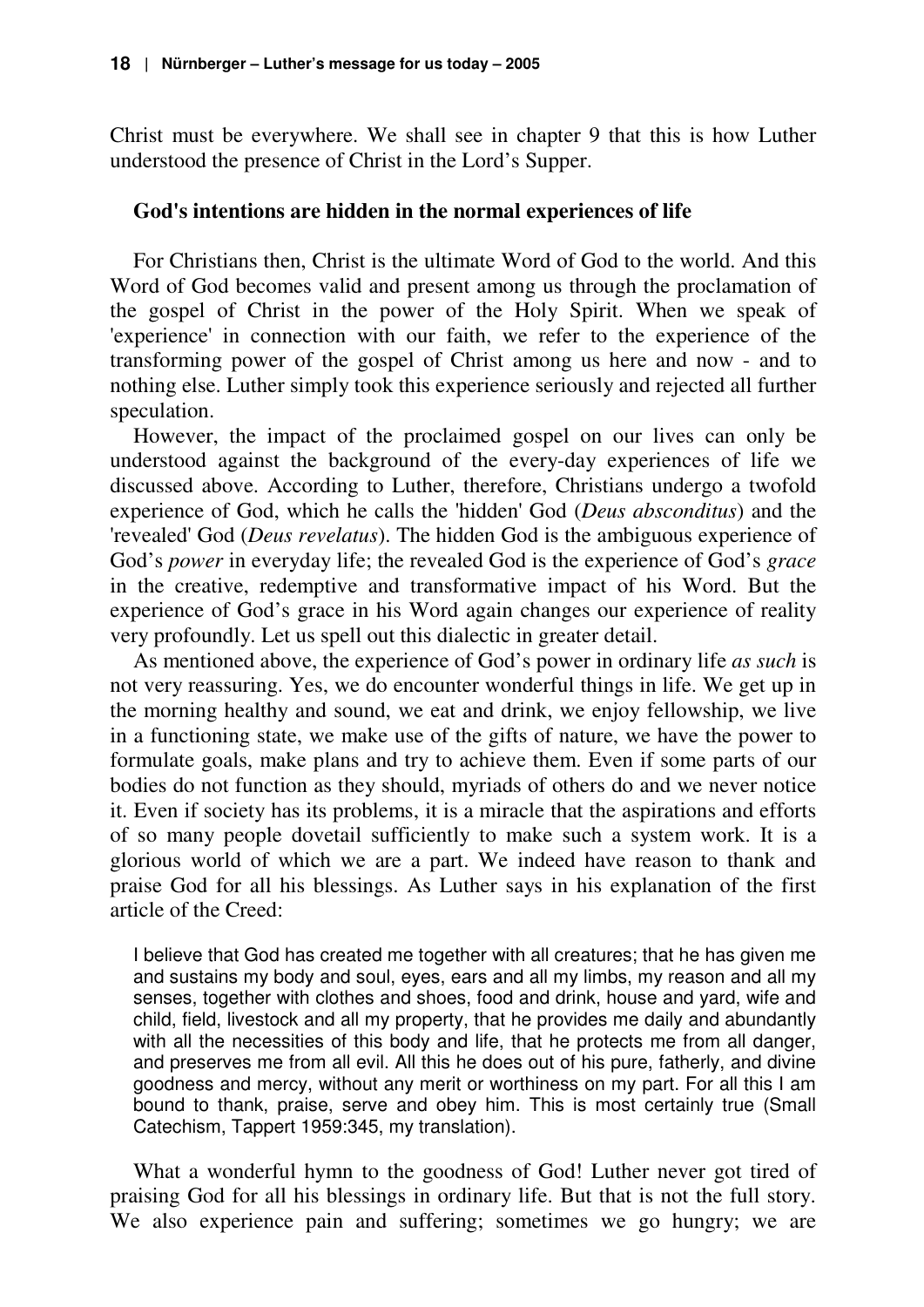disappointed with those whom we love; we are treated unjustly by the political system; the economy marginalises us; people despise and ridicule us; there are droughts, floods and pests; our plans are frustrated; we do not reach our goals; some of us are imprisoned, become addicted to drugs, become infected with HIV. And in the end we all have to die.

What do we say when confronted with these realities of life? Do we still praise God? Do we deny that he exists? Do we attribute all these predicaments to some uncanny force other than God, such as the devil, the power of sorcery, a cynical monster, or an impersonal fate? No, says Luther. You either believe in God or you don't. There may be a devil around to pester us. As a medieval believer, Luther never doubted that the devil existed and pestered us wherever he could - particularly those who are committed to Christ. But for Luther the devil was 'God's own devil'. How could a devil pester you, if God did not want him to pester you?

As Bayer says, for Luther "the devil, humankind's bitterest enemy, who constantly and everywhere assails and afflicts people, is nothing other than the mask of the Almighty God in his dreadful hiddenness. In my profoundest *Anfechtung* (= affliction), God himself becomes my enemy (Jb 13:24; 16:7-14) and I can no longer distinguish at all between God and the devil and I 'do not know whether God is the devil or the devil is God'" (Bayer 2002:59). The buck ends with God, because God is the Source and Destiny of experienced reality as a whole. There is no other way.

Luther saw a world constructed in the most wonderful way by the loving God who revealed his true face in Christ, and Luther saw the same world as the playground of the most terrifying and abominable corruption in the grimace of the devil. It is the same world that can be open like paradise or closed like hell. It all depends on whether you see it through the spectacles of God's promise or through the spectacles of God's wrath (cf Bayer 2002:51ff).

So what is God up to? That is the central question. Believers may assume, for instance, that when a just and loving God hits us hard with occurrences such as an incurable disease, a crippling accident, or an unexpected financial disaster, he must be doing that to punish us. That was the argument of the friends of Job. Believers may try to appease such a wrathful God by meticulously keeping the law of God. This is what Luther tried to do, but he failed. He realized that living according to the law of God does not transform our inner being into what God wants us to be, namely the image of Christ, who is the image of God. Instead of loving God, Luther found that he hated God for imposing a commandment that we are unable to keep. So this is not a very satisfactory answer to the problem.

Believers may also assume that God is testing them with these predicaments. That is the assumption of the introductory chapters to the Book of Job. God wants to see whether we are faithful and obedient. If we are not, he will punish us severely. Again, it is the law that leads to such conclusions; and again we are pressed hard to achieve our salvation. But we suffer anyway - whether to be tested or to be punished. Again, this is not a satisfactory answer to the problem.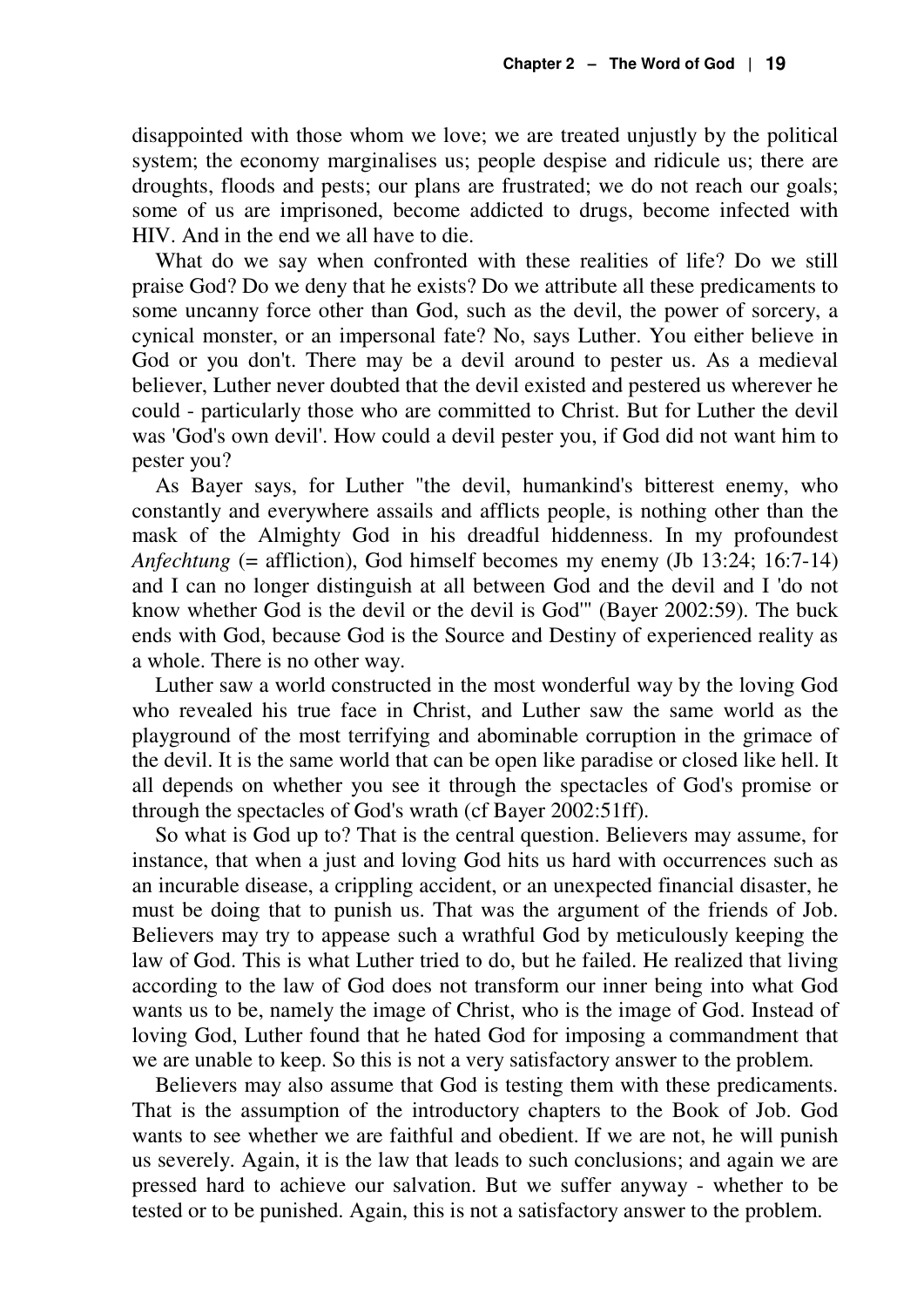Believers may also assume that God is simply too great for us to understand. That is how the book of Job closes. Then the only thing we can do is to fold our hands and submit to our fate. But that is certainly not what the God of the Bible wants us to do. God stands us on our feet, motivates us and empowers us to face life courageously and victoriously. So this is not a very satisfactory answer to the problem either.

Luther simply observed that, whether in his anger or in his inscrutable majesty, God has hidden his face from us. He gleaned this expression from the Old Testament. Many Psalms speak of God hiding his face when believers get into serious trouble (Ps 10:1; 13:1; 22:24; 27:9; 44:24; 55:1; 69:17; 88:14; 89:46; 104:29; 143:70; cf Is 45:15). God is the Creator and Redeemer of his people. Where God is, there should be life, health and prosperity. When we experience injustice, frustration, misery, or disease, God seems to have turned his face away. Luther took his clues from these texts when he spoke of this experience as the 'hidden God' (*Deus absconditus*).

Luther called the recurring impression that God has turned against us 'affliction' (Latin *tentatio,* German *Anfechtung*). For the afflicted, there seems to be no escape, no future, no hope. For Luther, God is not hidden because he is absent. On the contrary, God is *present* in his wrath. He is the Creator of experienced reality. We experience his creative power in every breath that we breathe, in every leaf that falls from a tree, in every pain we have to endure. But this is a frightening closeness of God, a closeness that we would rather do without.

#### **The hiddenness of God is a common human experience**

"Luther was the first theologian to admit (with a biting sharpness) that many things we experience in the world in which we live contradict the loving providence of God" (Pesch 1972:17). Thomas Aquinas too lived through difficult times, but he "apparently experienced no inner turmoil about God" (Pesch 1972:18). This can only mean that his concept of God was abstract, theoretical, removed from daily life. That is true for much of classical theology. In contrast, Luther's concept of God was experiential; it covered the entire ambiguous and impersonal network of forces that determines our lives (Bayer 2004:181ff).

The fateful hiddenness of God is not only a biblical, but also a common human experience. It is striking to see how closely Luther's observations match the concept of the Supreme Being in some African traditional religions. In the Sotho-Tswana cluster of cultures, for instance, reality is experienced much like a spider web of uncanny forces. We call such a worldview dynamism. These forces are neutral in themselves; they can be beneficial, but they can also be dangerous. Recognized leaders, using accepted rituals, can channel the flow of these forces to the benefit of the community. But sorcerers, using clandestine manipulations, can also channel it to the detriment of the community.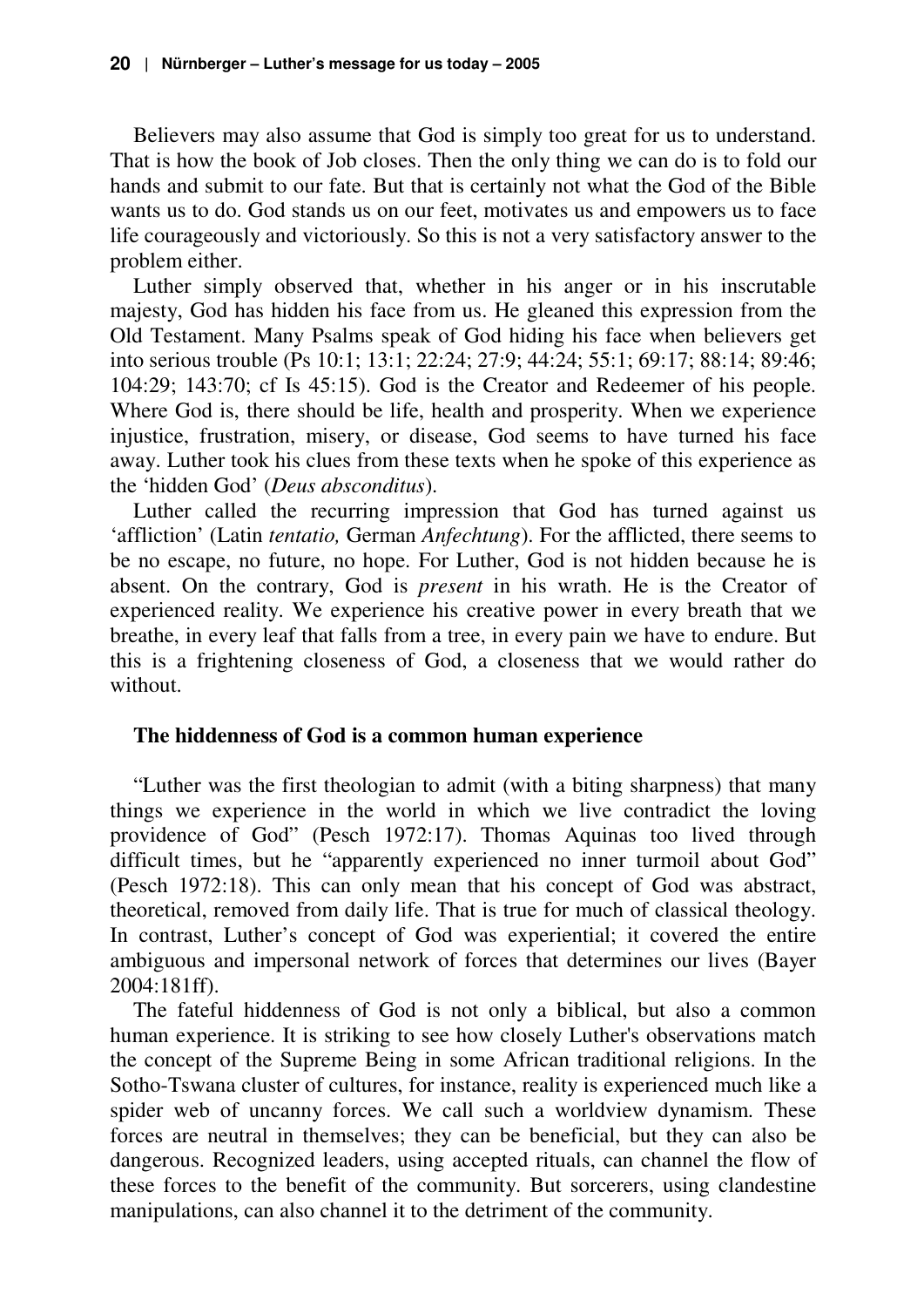Significantly all this power is attributed to the Supreme Being (called *Modimo* in Sotho). The Supreme Being is present within us and all around us. Nothing happens without it. As such 'it' is unpredictable. It is like a thundercloud, brilliantly white on top, and threateningly dark at the bottom. Lots of myths are told, in which *Modimo* is generally personified, but it is rarely experienced as a person. It does not speak; it does not make demands; it does not punish; it does not reward; it does not hear prayers or receive sacrifices. It cannot be located in shrines, or served by priests. When asked what *Modimo* does, an old diviner replied: "He does nothing; it happens" (Nürnberger 1975).

Seemingly *Modimo* has no inherent rationale, except that it is the power that determines reality. In fact, the word *Modimo*, when used for the Supreme Being, belongs to the *mo-me* class of nouns that is used for impersonal forces. When the word *Modimo* is used in the personal *mo-ba* class, it refers to the ancestors. Therefore Setiloane, a Tswana scholar who worked on the concept, says we should not refer to *Modimo* as 'He', but rather as 'It' (Setiloane 1976).

In the secularized West we have similar concepts. People simply refer to 'fate', when trying to name the constellation of powers that determines our lives. 'Fate', or 'bad luck', or 'good fortune' is just as impersonal, unpredictable and inaccessible as *Modimo* is. You cannot do anything about it. It hits you from nowhere and you do not know why. Similar concepts are found in other religions, for instance in Islam. The experience of dependence, uncertainty and anxiety underlying the concept of God is very common in the world.

#### **God's intentions are revealed in his Word**

The biblical faith is faith in a personal God. But how do we know that God is a God of justice? How do we know that he is a God of redeeming love? Going only by our experience, we would not get very far. The faith of thousands of believers collapses when they have to face inexplicable suffering and a meaningless fate. There must be another way. And indeed there is.

When faced with calamities, the Basotho appeal to the ancestors. The vagaries of *Modimo* cannot be understood, but the ancestors they know - especially those who have most recently died. The living members of the clan have received their lives, their culture, their moral precepts, their communal traditions and their social structures from their forebears. The ancestors can be expected to have an interest in the welfare of their offspring. That is why they are the first instance of appeal. As a result, the presence of the deceased is keenly felt; their ways are followed; they are given sacrifices to acknowledge their authority.

When calamities strike, the Basotho will try to become reconciled with the ancestors. They will also try to expose and overcome the powers of sorcery. Diviners are the mediators in both these pursuits. When all that does not help, however, they may say *Modimo o gona, ga re kgone selo* (now we are faced with Modimo, there is nothing we can do). As mentioned above, we call this kind of acquiescence 'fatalism'. A similar kind of fatalism can be found in Islam.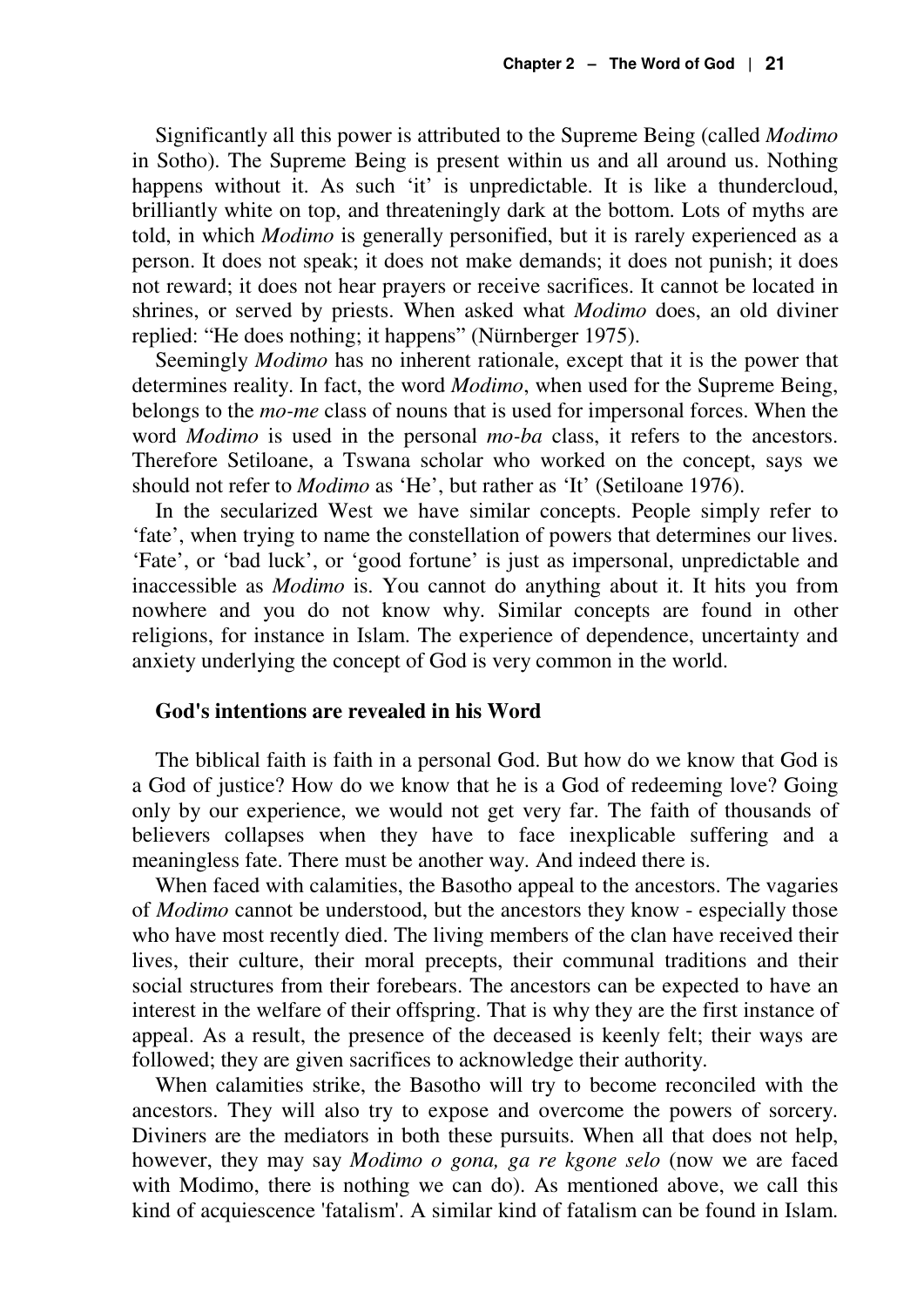When fate strikes, you have to submit to the inscrutable will of Allah. It can also be found in many versions of the Christian faith: "Thy will be done!" Secularized people may say "tough luck!"

It is here that the approach of Luther departs radically from that of the Basotho, Islam, the secularized West and even that of many Christians. Biblical faith assumes that God is a person who speaks to us and listens to us. He has entered into a personal relationship, first with a particular clan, then a particular people, then with humanity as a whole. He has called Abraham, he has made a covenant with Israel, he has authorized kings to represent his benign rule, he has sent prophets, he has come close to us in Jesus Christ, the ultimate Word of God for us, he has made the new life of Christ in fellowship with God accessible to us in the Spirit.

In the history of Israel he defined himself as a God of justice. In Christ he disclosed himself as a God of redeeming love. The cross of Christ shows that God is unconditionally committed to our well-being and to the well-being of our world. God's Word makes God's self-disclosure in Christ present and valid for us in the power of the Spirit. It is in his Word that we meet God, therefore, not as the impersonal Source and Destiny of everything that exists and happens, but as a person who loves us, listens to us and wants to be in fellowship with us.

It is in his Word, Luther says, that we meet the true God. The proclaimed God (*Deus predicatus*) is the God incarnate in Christ (*Deus incarnatus*), the revealed God (*Deus revelatus*). So are there two Gods, one hidden, the other revealed? Certainly not! The revealed God is the very God whose power we encounter in our daily experience. The reality of God is the God hidden in the experiences of life (*Deus in vita*). The gospel *defines the intentions* of the God whom we encounter in the vagaries of life. He is a God of justice, a God of righteousness, a God of redeeming love - in spite of all appearances!

Therefore the disclosure of God in his Word has a profound impact on our experience of reality. The message of the gospel comes in the form of a promise. A promise must be trusted. It is when we let ourselves in for it, build on it, entrust our lives to it, that reality changes its character very profoundly. Our world, which seemed to close in so dangerously upon us, opens up; we can breathe again, we have an open future, even if the calamities of life do not suddenly disappear (cf Bayer 2002:55).

It is on this basis that Luther could praise God for his unending blessings in ordinary life. In fact, we believe in God as our loving *Father* because we have encountered him in the *Son*, who is present among us when he speaks his Word to us in the power of the *Spirit*. The Christian concept of God, the Trinity, is firmly based on the gospel, not on our general experience of reality, nor on metaphysical speculations (cf Bayer 2003:304ff).

As in many Psalms, this praise is the result of an agonizing, aggressive, demanding prayer in the face of affliction and temptation (Bayer 2004:313, 320ff). Luther said that faith *appeals to God against God*, to the God of love proclaimed in the gospel against the God of fateful experiences (Ebeling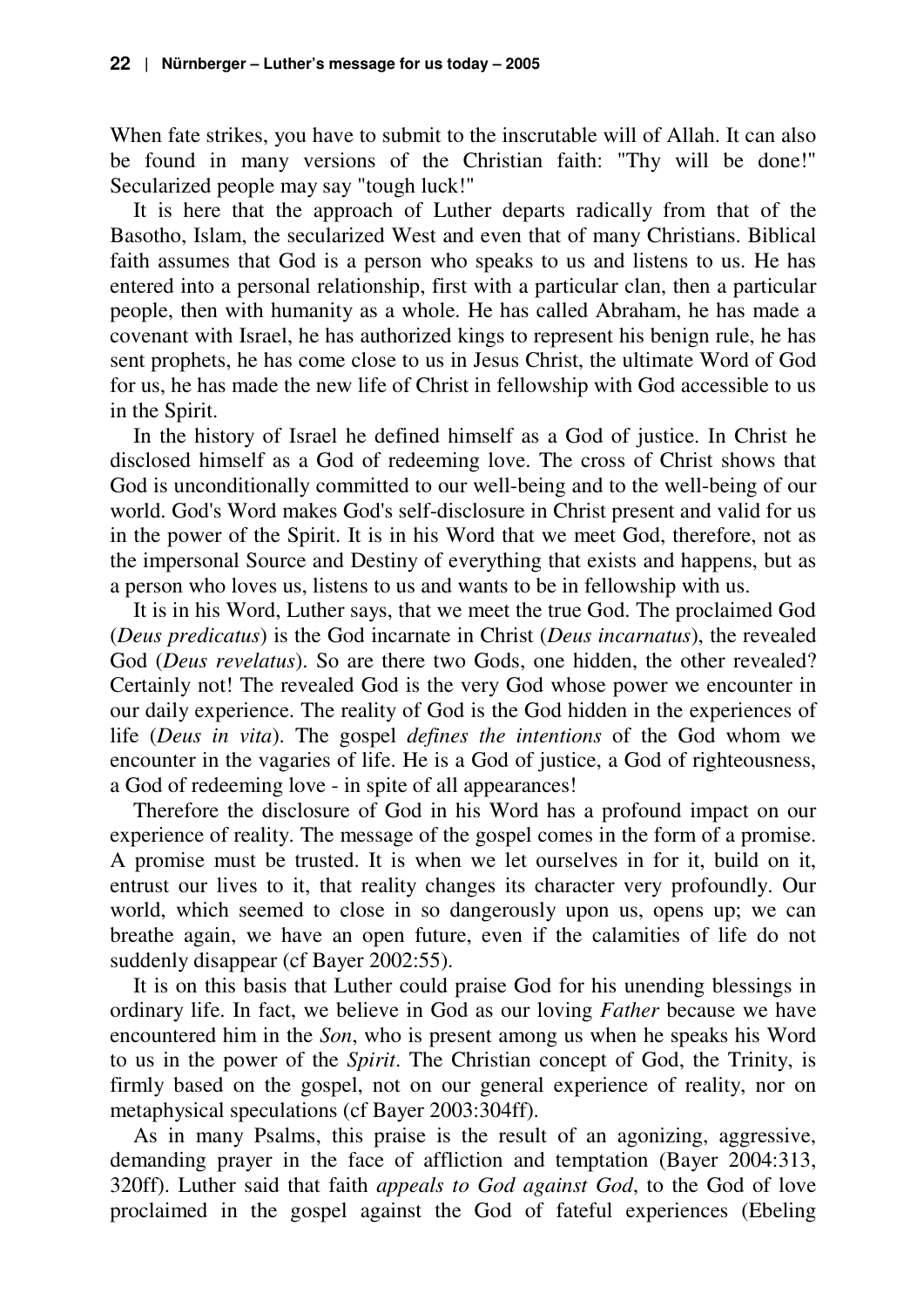1969:257ff). That was what the Psalmists did. When they felt that God had hidden his face, they appealed to what God had done for his people in past history and asked him to let his face shine upon them again. In the same way Christians appeal to what God has done for them in Christ.

#### **God uses earthly means to speak to us**

How does God speak this liberating and encouraging Word? I love to use a picture at this point. Say you pick up the phone and your sweetheart is at the other end of the line. Before the phone rang, you were lonely, the world looked dark, you were not really at home. But suddenly all this changes. Suddenly the sun rises in its glory. It is as if she (or he) is here with you now. But how does this come about? It happens because you hear the voice of the person you love. Say the money runs out at the other end of the line and you are cut off. The voice is gone, so the presence of your sweetheart is gone. But your heart is full of what you have just experienced.

This is how God speaks to us. Before God speaks, he seems to be absent. You may suspect that God should be somewhere, maybe very far away, maybe very close, but you have no idea how to link up with him. Then you hear a voice. It is a human voice, the voice of a preacher, a congregation singing a hymn, a Sunday school teacher. Suddenly you are struck so deeply that you know that it is God speaking to you. He challenges you to follow Christ. He chides you because you misbehave. He forgives you when you feel bad about your failures. He consoles you in your agonies. He liberates you from anxieties. He gives a new direction to your life. He opens up the future. When that happens, God is speaking to you.

Note that the picture of the telephone highlights three aspects, the *hiddenness* of God, the *disclosure* of God and the *mediation* of this disclosure. All three are experienced by us. We do not *speculate* about God - his existence, his whereabouts, his nature, or his greatness and glory. We *experience* God, that is, we become aware of his disconcerting power or his reassuring promise. God is present as the powerful Creator in our earthly experiences, and God is present as the loving, redeeming, consoling Redeemer when he speaks his Word to us.

#### **The weakness of the medium**

God's presence as the God of redeeming love is a mediated presence. Luther was convinced that we would not survive if God would come to us as the 'naked God' (*Deus nudus*) in all his glory. He has to hide his face as he did when he spoke to Moses and Elijah. So he comes to us in a very humble form, in a package, as it were. Luther calls such a package a 'larva' or a 'mask'.

God uses humble means to convey his message. The content of the Word is carried from person to person by earthly means of communication: the human voice, speech, song, an act, or water, bread and wine. It does not fall from heaven straight into our hearts; we get it from outside ourselves, that is, from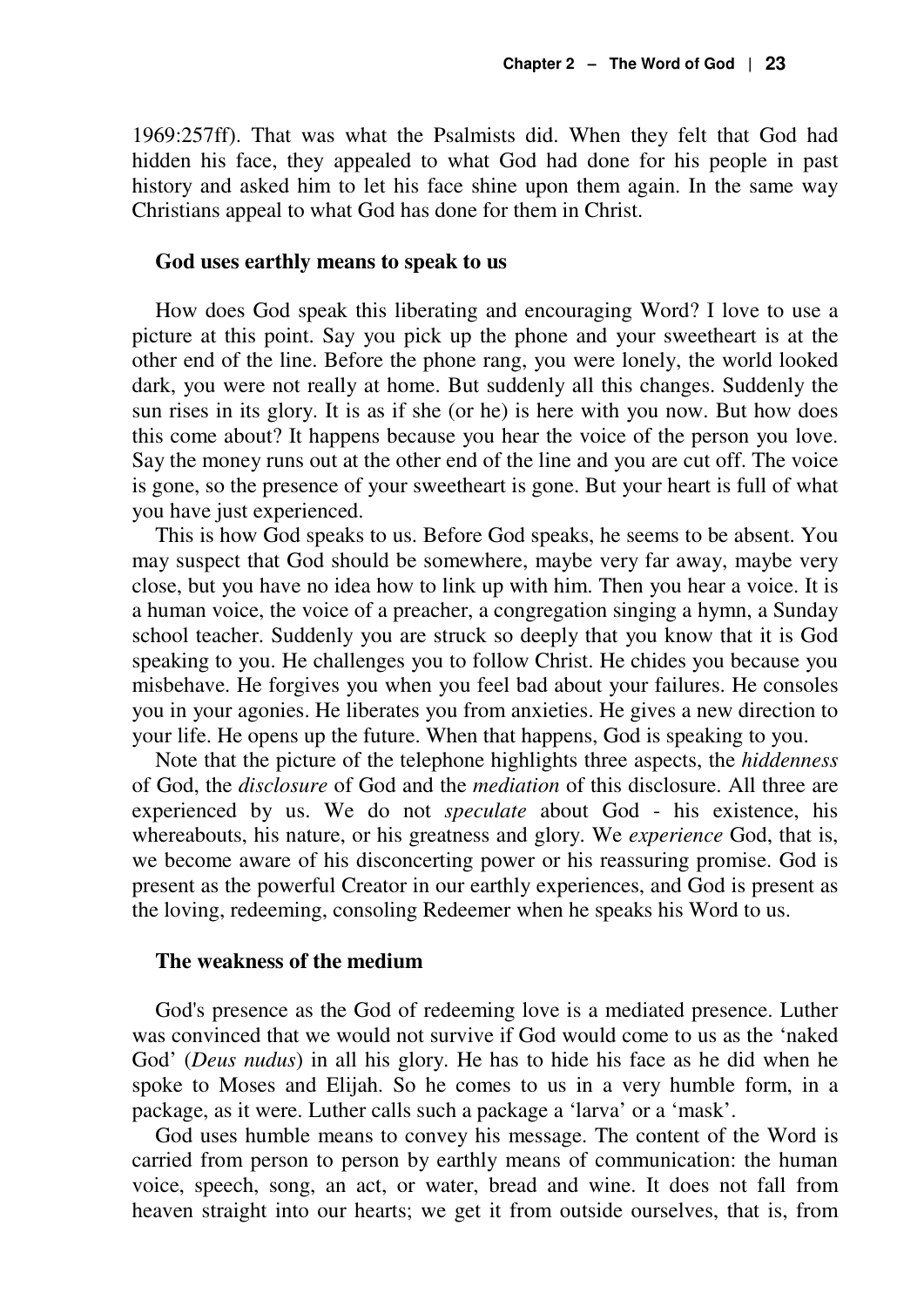others who went before us, or who go through life with us. It is not the means that matter; it is the message.

Just as your sweetheart uses the telephone as a means of communication, God uses the thoughts, words, attitudes and actions of other believers to speak to us. It may be a good or a bad line; the main thing is that you hear your sweetheart speaking at the other end. Those who proclaim the gospel to you may be heroes of faith or scoundrels at heart, the main thing is that the Word of God reaches you, touches you, transforms your life and your world through their witness.

To highlight the inconspicuous character of God's means of communication, let me use another picture. In a stormy night you stumble across a rocky mountain pass. The rain is pouring. There is lightening and thunder all around you. You have lost your directions and you dread every step, lest you fall down a cliff. Suddenly you come across a humble cottage. You knock; somebody opens and lets you in. There is a little fire and a dim but cozy candle; a friendly hand offers you tea and bread; you are invited to stay and rest; in the morning you are given some food for the way and directions to proceed with your journey.

It is strange: the cottage is not an impressive hotel in the glitter of an urban night. It is part of the wilderness that has frightened you. It is made of the same rocks that made you stumble. It is subject to the same elements that you have been exposed to. And yet, what a difference does it make! It is strange too that you can easily miss the little cottage. Alternatively, having found it, you can be too scared to knock at the door and go in. How do you know what awaits you once you enter - a den of robbers, drug peddlers, slave traders, sex maniacs?

This is a good picture for the Word of God. It is a part of this world; it consists of stories, images and concepts taken from daily experience. Its form is not particularly impressive. It belongs to a past phase of human history. It may seem to be very old fashioned. You will not make much sense of it before you let yourself in for it. Yet what a difference does it make to those who have lost their way, for whom life has become meaningless, who no longer know who they are, who feel rejected and useless, who are afraid to take their lives into their hands and go forward with confidence and joy.

#### **God's intentions hidden in the cross of Christ**

There is another complication in our faith experience. On what grounds can people muster the boldness to proclaim that God is unquestionably committed to our well-being? How do they know that God is indeed a God of justice, of righteousness and of redeeming love? Luther's answer is that, paradoxically, this can be gathered only from the cross of Christ. I say 'paradoxically', because the cross of Christ is part of the highly ambiguous experience of reality, and an extremely distressing part to boot. Of all events, one would not have guessed that God wanted to reveal his redemptive intentions in such a ghastly occurrence.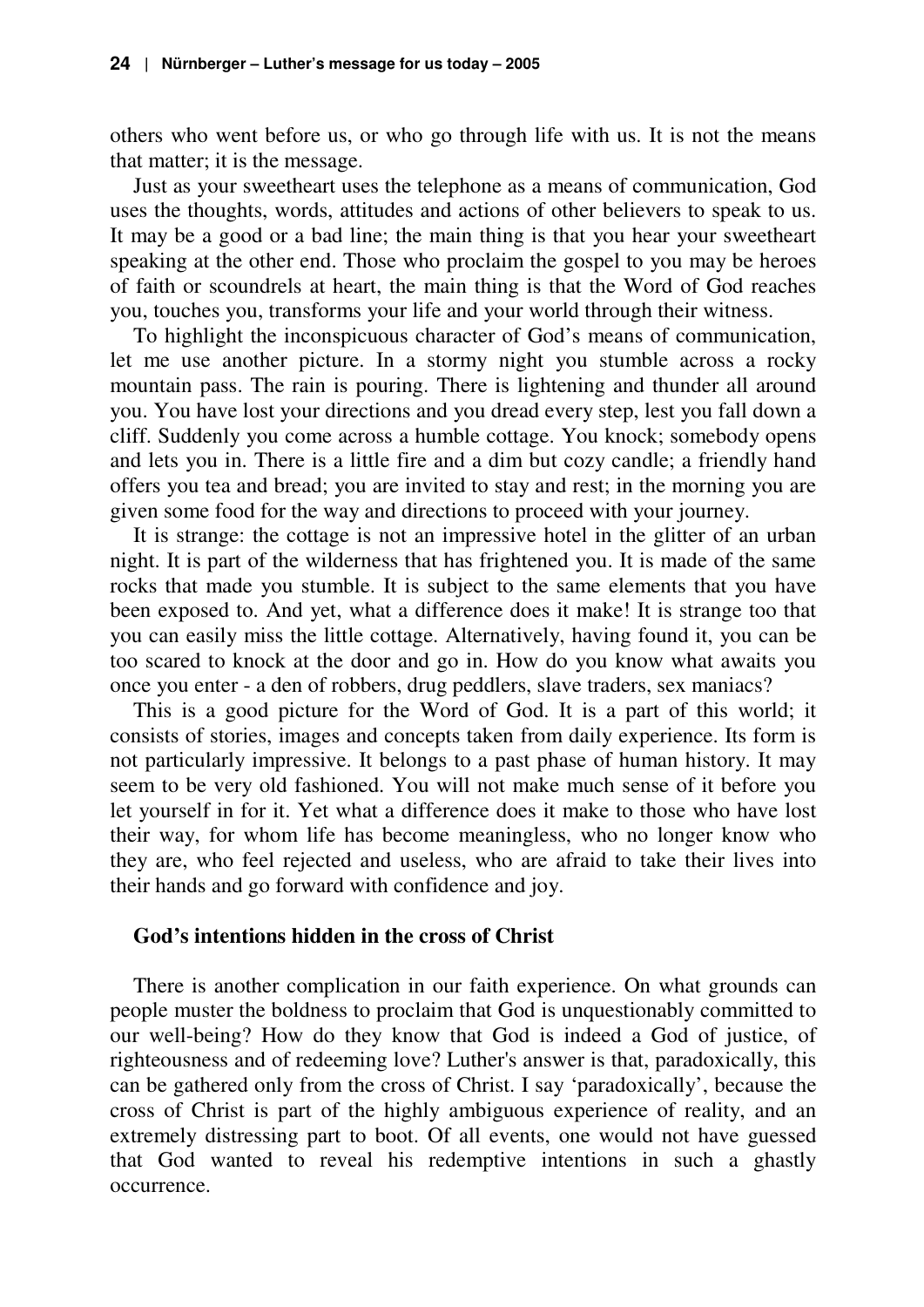Here a most gifted man, in the prime of life, with the best of intentions, who wanted the kingdom of God to arrive sooner rather than later, who was totally committed to our redemption, whose life was used by God in the most astonishing ways, who had helped scores of people out of their various predicaments, whom his followers expected to be the promised Messiah - here this most gifted man was betrayed by a friend, captured by his enemies, deserted by his disciples, denied by the staunchest of his followers, found to be a heretic by the leaders of his religious community, condemned to death by the government of the time, tortured by his executioners, ridiculed by the bystanders and executed by the state as an instigator in the most cruel form thinkable.

What a story! Anybody hearing it for the first time must shudder and turn away in anguish and revulsion. But then, surprisingly, there were some people who dared to proclaim this event to be God's pivotal act of salvation for us. Christ lived, suffered and died *for us*! For Luther, these two words "for us" (*pro nobis*) make all the difference. If God can transform the catastrophe of the cross of Christ into the one central event leading to the salvation of humankind, then he can also transform our own little catastrophes into what is good for us. And indeed he wants to do just that! There is nothing similar in the Sotho religion. And Western secularism can come up with nothing more dramatic than the psychological effect of "positive thinking".

It is clear that we cannot experience the fact that the cross of Christ is God's act of redemption for us. There is nothing that could demonstrate or prove that. The enemies of Jesus had a different interpretation of what happened on the cross. For the Jewish leaders the cross signified God's punishment of an impostor who blasphemed God and undermined his law. The Romans crucified Jesus as a political instigator who claimed to be the king of the Jews. The message is just not plausible. Paul says that it is scandalous in terms of the Jewish faith and foolish in terms of Greek wisdom (1 Cor 1:22ff).

Not very clever and not very impressive - but it does the trick! It creates faith; it unleashes the powers of hope, joy and love. And it does so precisely in the face of human catastrophes and predicaments. This is not just a nice theory; it hits home where we are hurting most. Luther said that God's love is revealed under the guise of its contrary (*sub contrario*). Genuine faith will never be without affliction. He did not believe in a theology of glory (*theologia gloriae*), but in a theology of the cross (*theologia crucis*). In fact, Luther was suspicious if things went too well with Christians. He would have had no time for prosperity gospels. He believes that God's grace is at work precisely where believers become thoroughly miserable. "The cross … reveals the fundamental principle of God's dealing with man: God saves through destruction, he builds by tearing down; his strength comes through weakness" (Pesch 1972:19).

As the help of God is closest when true believers are closest to desperation, in the same way the demise of the godless is closest when they seem to be most secure and have reached the pinnacle of arrogance because success seems certain. The reason is that God cannot stand arrogance (Interpretation of Is 10:13f. SL VI 226).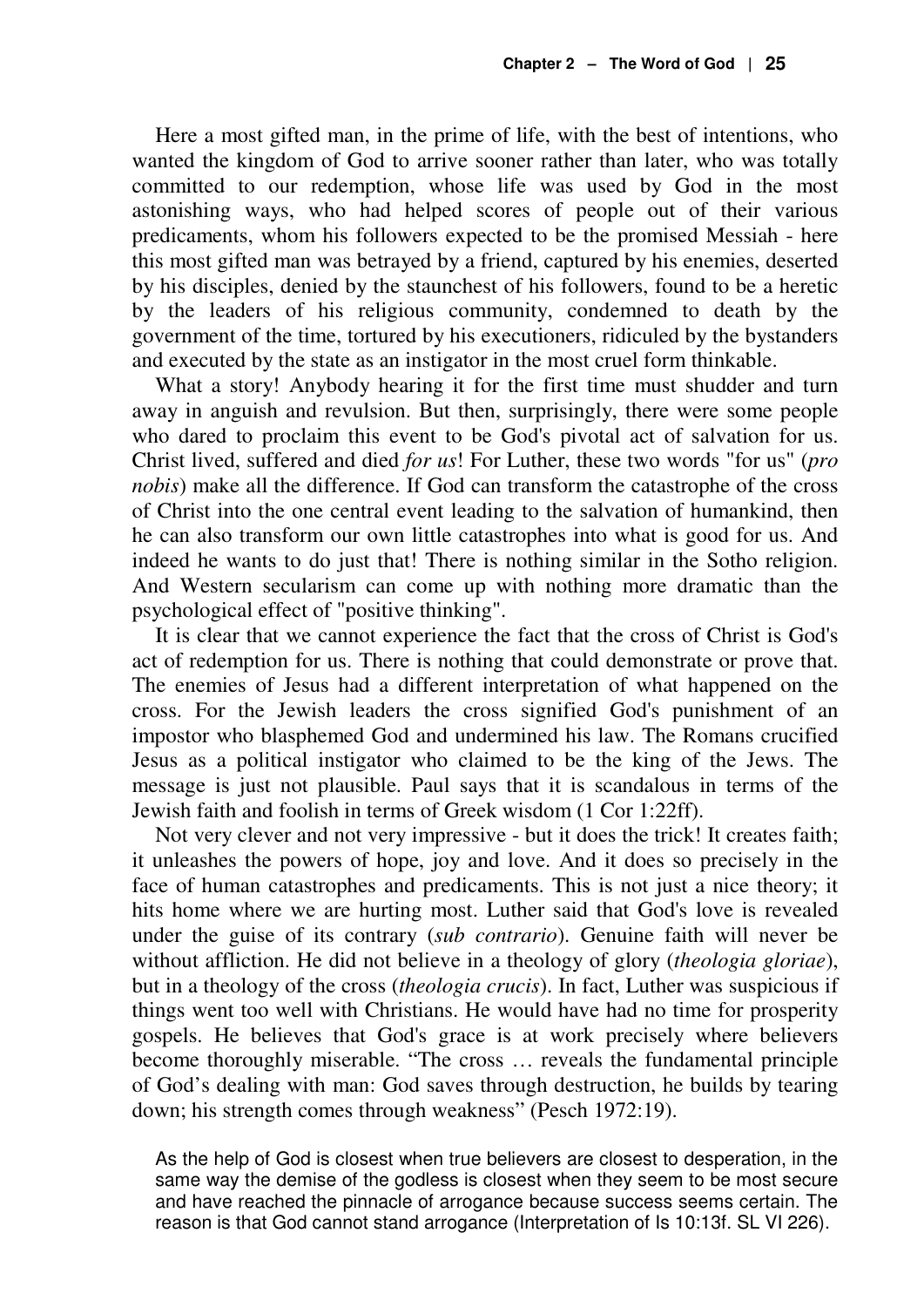To summarize, the 'hidden God' means that God's creative power is felt in our daily experience, but not his redemptive intentions; the 'revealed God' means that God's redemptive intentions are proclaimed, but the power of God is not experienced where the message of the cross is proclaimed.



#### **The power of the Spirit of God**

The experience of the hidden God is immediate and direct. When trees grow and when wood burns to ashes, everybody can see it. The experience of the revealed God is indirect. It lies in the impact the message has on our lives. It is, as the linguists would say, not a descriptive word, but a *performative* word, that is, a word that creates what it says. If we open ourselves for the message, its content becomes valid and real and present for us. If we don't, it will remain inaccessible. This is what we refer to when we speak of the experience of faith (Bayer 1989:6; 196f, 2004:46f).

However, getting involved in God's redeeming action is in itself a gift of God, not something we have to perform on the strength of our own spiritual or moral resources. Because of our sinfulness, it is something that is unlikely to happen. It is a miracle. The theological tradition calls the redeeming presence of God in our lives, which is active in his Word, the *Holy Spirit*. The Holy Spirit is God speaking to us in such a way that his Word liberates and transforms our lives into the 'image of Christ, who is the image of God' (2 Cor 3:18; 4:4).

But this kind of transformation can also be ambiguous. You can be gripped by a wrong spiritual power and be transformed into something that is not in line with God's redemptive will. We can think of the 'spirits' of religious convictions, secular ideologies, cultural traditions, social movements, primary group pressures, collective interests or personal desires. Luther said that whatever you trust becomes your God. It can be money, or personal excellence, or public status, or papal authority (Large Catechism: explanation of the first commandment, Tappert 1959:365ff). We can add that if you trust or fear your ancestors, it is they who will become your gods.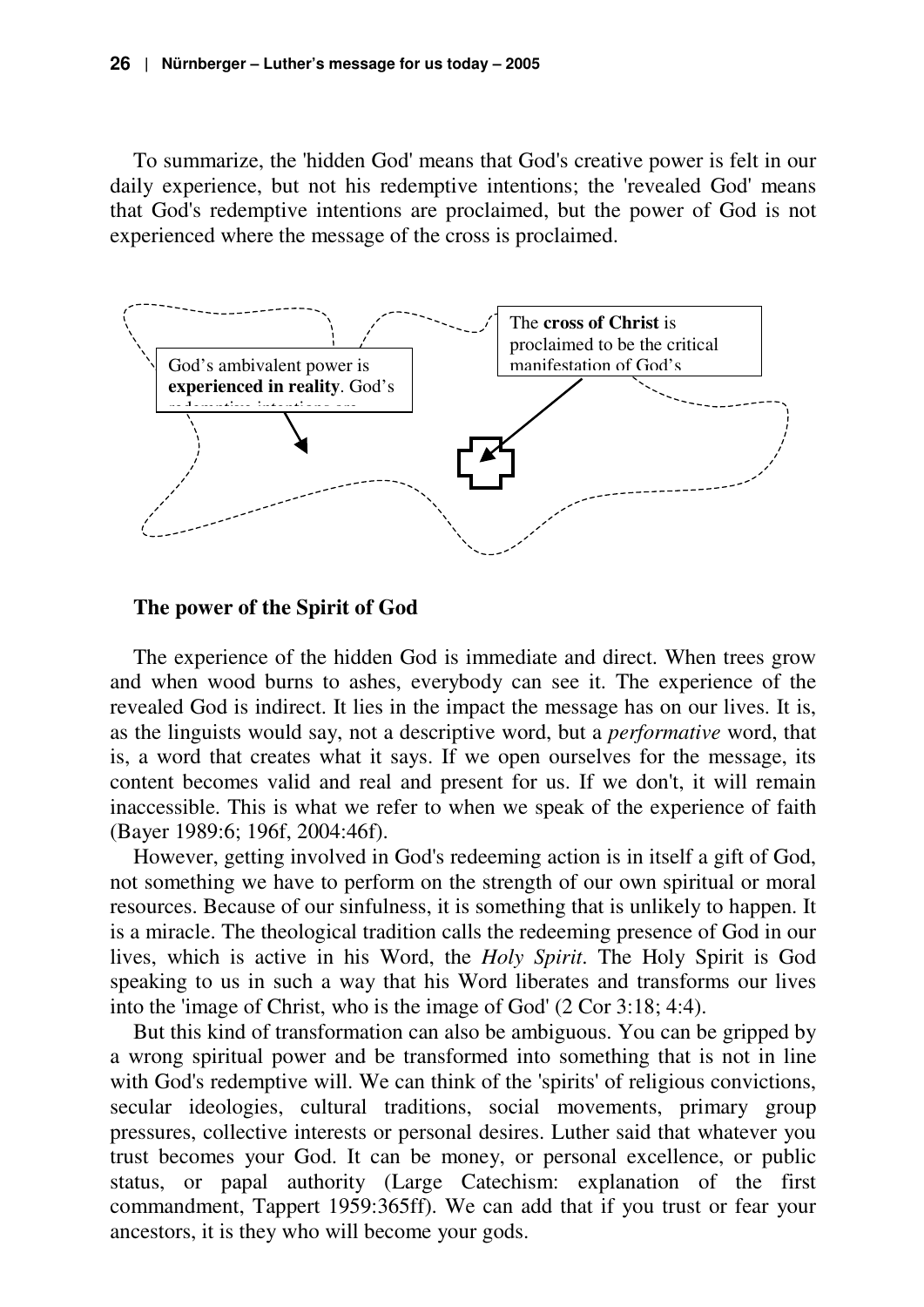Even the law of God can become such false god. The law is an important indication of God's redemptive will, but when standing on its own it enslaves, oppresses and discourages; it does not liberate, empower and motivate. Luther said that you have the God you believe in. If you believe in a God of the law, you will have to fulfill the law. If you believe in a God of freedom, you will share the freedom of God. If you believe in a God of wrath, you will face the wrath of God. If you believe in a God of mercy, you will experience the mercy of God.

We can add that if you believe in the God of the Ancient Near Eastern worldview that we find in the Bible, you will get a God who is out of touch with the modern world we live in - and thus lose the God who is always infinitely ahead of us and to whom the Bible witnesses (Peters 1992:26f). So it is for us to be critical and expose ourselves to the right kind of message, thus allowing the right kind of Spirit to transform us. "Do not believe every spirit, but test the spirits to see whether they are from God ... every Spirit that confesses that Jesus Christ has come in the flesh is from God" (1 Jn 4:1f). The Spirit of God is the Spirit that manifested itself in Christ as God's suffering, redeeming love.

#### **The dialectical character of our experience of God**

We have discussed the two ways in which we experience God - in his incomprehensible power and in his redeeming love. We said we have to proclaim both God's mastery and God's benevolence. As the Source of reality, God keeps us going; as the Destiny of reality, God indicates the direction in which we should be going. His creative power is one thing; his redemptive vision is another. We come from him, we are maintained by him, and we move towards him (Rom 11:36).

We call this kind of saying "both ... and ..." a dialectic. A dialectic is not a paradox. It is a statement composed of two statements which seem to contradict each other, but which have to be said together to reflect the whole truth. A box has length, but also depth. The human being is an animal, but also the image of God. We must know where we come from (the past), but we must also know where we are going (the future). To emphasize only one part of a dialectic would distort the truth.

Life is full of dialectics; therefore faith is full of dialectics. We do not speak in the form of dialectics because we want to impress others with our sophistication, or because we claim to have access to unfathomable mysteries. We have to speak in the form of dialectics, because that is how life is experienced. We always have to say "on the one hand ... on the other hand ..."

We also have to determine in each case which of the two statements should be emphasized: do we allow ourselves to be sucked into the past, or do we want to conquer the future? Do we yield to our animal instincts, or do we fulfil our divine purpose? Do we need the whip of God's law, or the comfort of God's grace?

The task of theology is to determine the kind of God we are supposed to believe in, and what kind of consequences that would have. In this case we have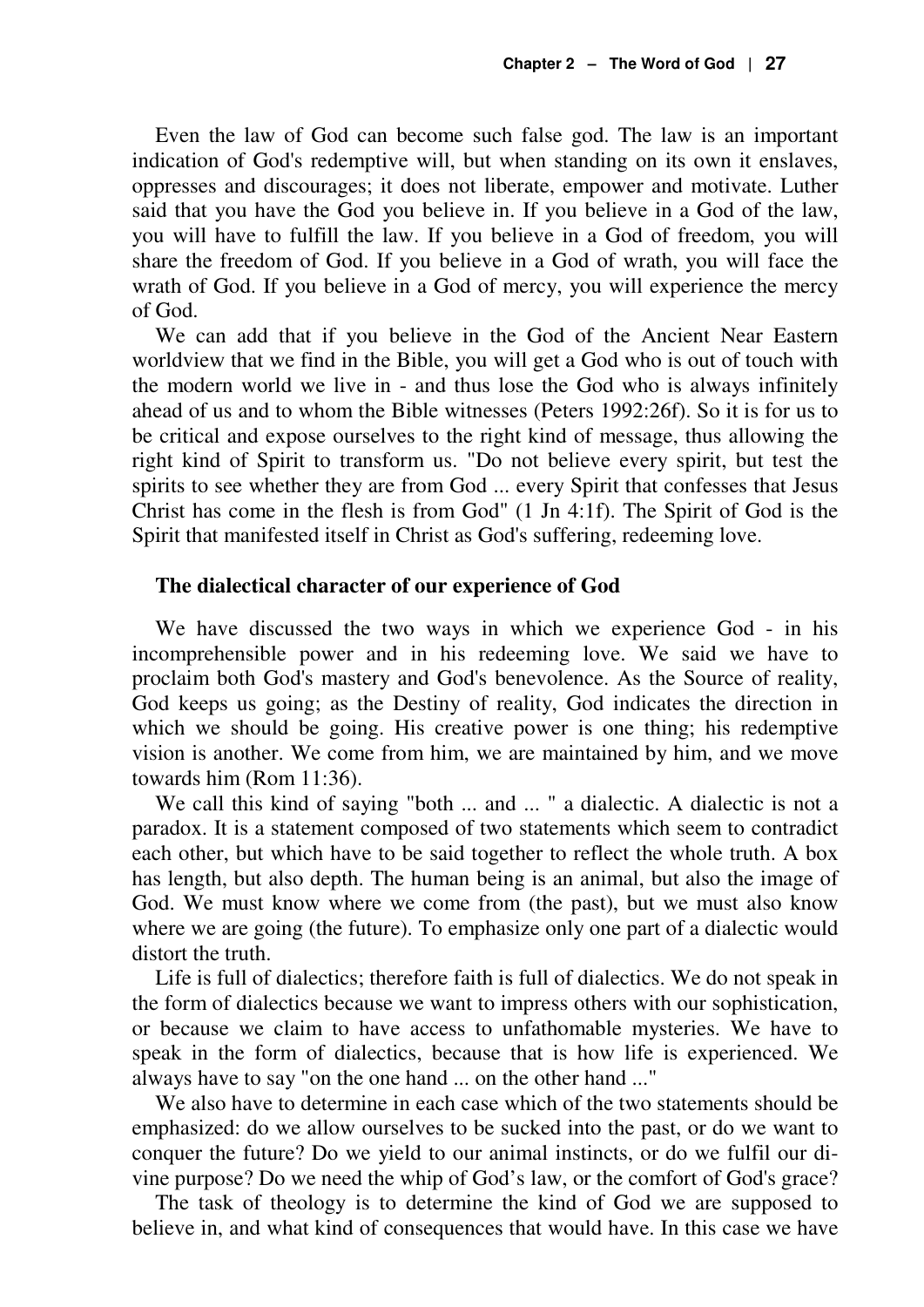to determine the relation between the ambiguity of the hidden God and the clarity of the revealed God. Is God against us, or is God for us and with us? *That* is the question!

#### **Let us summarize**

God is our name for the Source and the Destiny of reality. We experience God as the power that underlies everything that exists and happens, but on the basis of this experience we do not know who that God is, whether this God has good or bad intentions, or whether God has any intentions at all. In fact, our experience of life seems to suggest that the Source and Destiny of reality is nothing but an impersonal, ambiguous, even demonic fate.

We know the nature, attitude and intentions of God only if God discloses himself to us. God has disclosed himself in the history of Israel as a God of justice, as a person with strict but positive intentions. God has disclosed himself as suffering, redeeming, transforming love for us in the life, death and resurrection of Christ. This divine self-disclosure becomes valid, real and present for us when the gospel is preached in the power of God's Spirit.

The gospel proclaims the cross of Christ, the most horrific human catastrophe thinkable, as the pivotal act of God's redemption. It is a humble earthly entity. It is always mediated through human beings who are also in need of redemption. It is a promise. To become effective, it calls for a personal response of faith which is itself a gift of God's Spirit. Such a response transforms the lives and the worlds of those who are involved in its dynamics.

#### *What do you think?*

- *1. Can you identify with the statement that God sometimes seems to hide his face on the basis of your own experience?*
- *2. Say a friend of yours discovers that she is infected with HIV. How could Luther's approach help you to address this situation?*
- *3. Here are two statements that are critical of what I say in this chapter: (a) "You Christians are playing games. There is no such God; our fate depends on inner-worldly processes and human initiatives, nothing more." (b) "How can God be the author of evil and, at the same time, want to overcome evil – it makes no sense!" How would you react?*

# **Further reading**

Luther 1520a On Good Works; 1529 Large Catechism - explanation of the first commandment.

Althaus 1966:9f; 20ff; 25ff; 105ff; 161ff; 274ff. Ebeling 1970:226ff.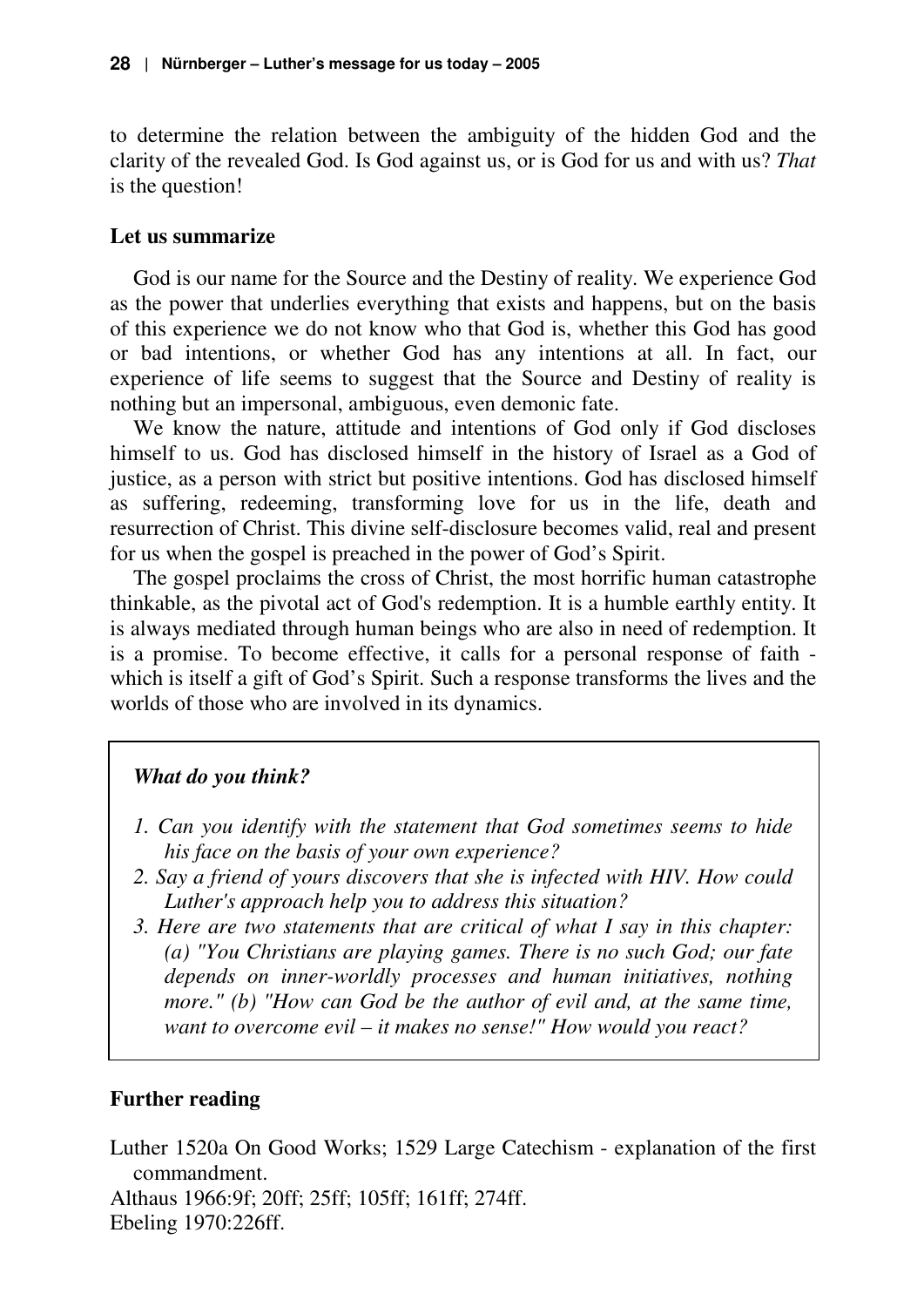Atkinson 1983:75ff. Pinomaa 1963:1ff; 22ff. Wicks 1983:61ff. Pesch 1972.

#### **Section II: Relevance**

#### **Luther's experiential approach**

We have said that Luther analyses what we experience; he does not speculate. Speculation is not a wild guess of what something hidden might look like. Speculation is a serious attempt to reach conclusions on the basis of assumptions that you believe cannot be disputed. Such assumptions can be gained from philosophical considerations, or from biblical texts. We also call this method *deduction*. The opposite of deduction is *induction*, which means taking your clues from actual experiences of life.

You can assume, for instance, that God is omnipotent (all-powerful) because the Bible says so. From this you may conclude that it is futile to try and do something about an unacceptable situation or development, such as apartheid or AIDS. If there is to be change at all, it is God who has to bring it about. If he does not, he probably does not want the situation to change. Then you have to succumb to whatever happens to you and give God the glory. But that is not what the biblical faith stands for. The fact that a situation exists does not mean that God wants it to continue to exist. Moreover, God's action does not disempower our action, but empowers it. He wants us to draw on his power and do something about the situation.

Metaphysical speculation especially has lost its plausibility in modern times. Today people want to know from where you got your assumptions. How do you know that God exists in the first place? Believers may take the existence of God for granted because they experience the impact of the Word of God on their lives and respond in faith. But whether they should engage in speculations about God is a different matter.

Speculation is dangerous because it can lead us to unwarranted conclusions. In the history of the church the weirdest conclusions were drawn from philosophical assumptions about God and from texts taken out of context. Such conclusions have often led to the most unacceptable actions and caused untold misery. Just think of the conversion of people by force of arms; the burning of witches and heretics; the crusades; the destruction of Latin American cultures; the belief that we can earn merits which will be taken into account in the last judgment; the belief that self-castigation, payments made to the church, or masses read on our behalf can shorten our time in 'purgatory'.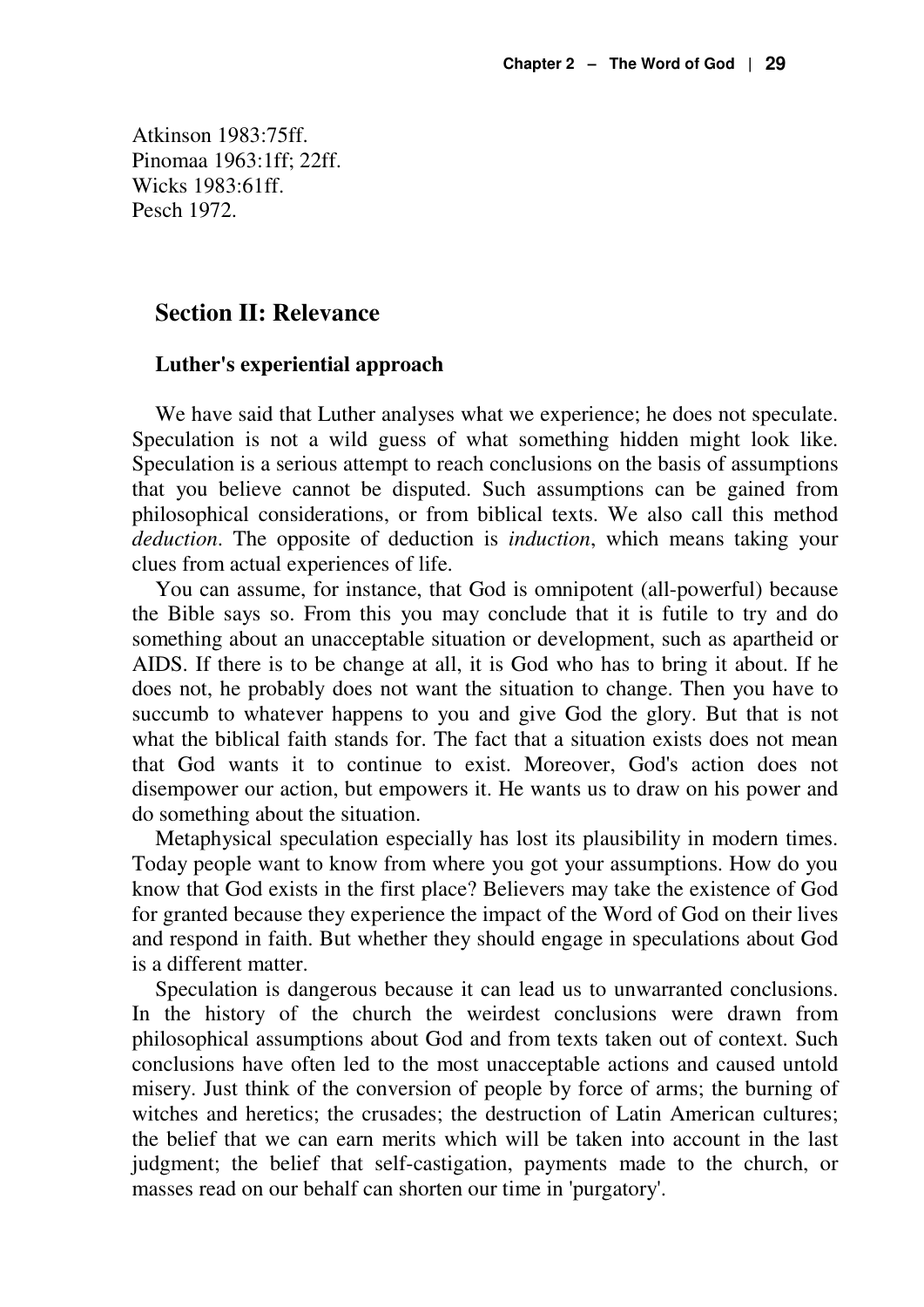It is one of the strengths of Luther's theology that he does not speculate. He analyses what happens when we encounter God in his Word. To be honest, I am going to take Luther's experiential approach more seriously than he did himself. The reason is that, on occasion, Luther also engaged in speculative theology, as did the other Reformers. Usually this happened when they were attacked and they had to justify themselves on the basis of existing doctrines.

However, speculation is not where the heartbeat of the Reformation is to be found. For Luther, theology focused on the task of reassuring afflicted believers of God's power and benevolence. Theories about God's intrinsic nature would leave such people puzzled, helpless and bored. As mentioned above, Luther accepted the ancient Trinitarian and Christological doctrines and was able to explain their rationale. But Luther resented philosophical attempts to define and describe God. He stuck to experience - whether the experience made by biblical authors, or the experience of contemporary believers when the Word of God hit home in their lives.

That is also true, though to a lesser degree, for Melanchthon in his early days: "Let me ask you: what did the scholastic theologians achieve during the centuries in which they dealt with nothing else but these doctrines? ... Their folly could be ignored if, in the mean time, these foolish discussions would not have obscured the gospel ..." (H 22f). Melanchthon later tried to figure out the experiential truth content of these doctrines more seriously.

#### **African traditional religion and Luther's experiential approach**

Luther's approach to theology makes it more amenable to contemporary worldview assumptions than many of its alternatives. African traditionalism, for instance, is intensely interested in the life of the community and whatever threatens its survival, prosperity and harmony. It is not a speculative kind of religion. There are mythological expressions of the deeper secrets of life; there are proverbs and parables; there are rituals to strengthen and protect; there are underlying assumptions which can be challenged by modern insights. But all of that is meant to convey a sense of what actual life is all about: social stability, human relationships, moral authority, health and vitality, protection against hostile forces, etc. (Maimela 1985:66-.

As we have seen, traditionalism is characterized by uncertainty when it comes to the deepest foundations of life. The Supreme Being, the power underlying experienced reality, is not known. Lutheran theology does not need to question this common experience. For Christians God seems to be absent as much as for anybody else in the world. Even Christ is reported to have prayed in the words of Ps 22:1 on the cross: "My God, my God, why have you abandoned me?" (Mt 24:46). Believers should not feel obliged to put on a happy and healthy face when they feel uprooted, alienated and miserable. There is a difference between faith and make-believe. It is hypocrisy to pretend, in an hour of affliction, that all is well. True faith is honest.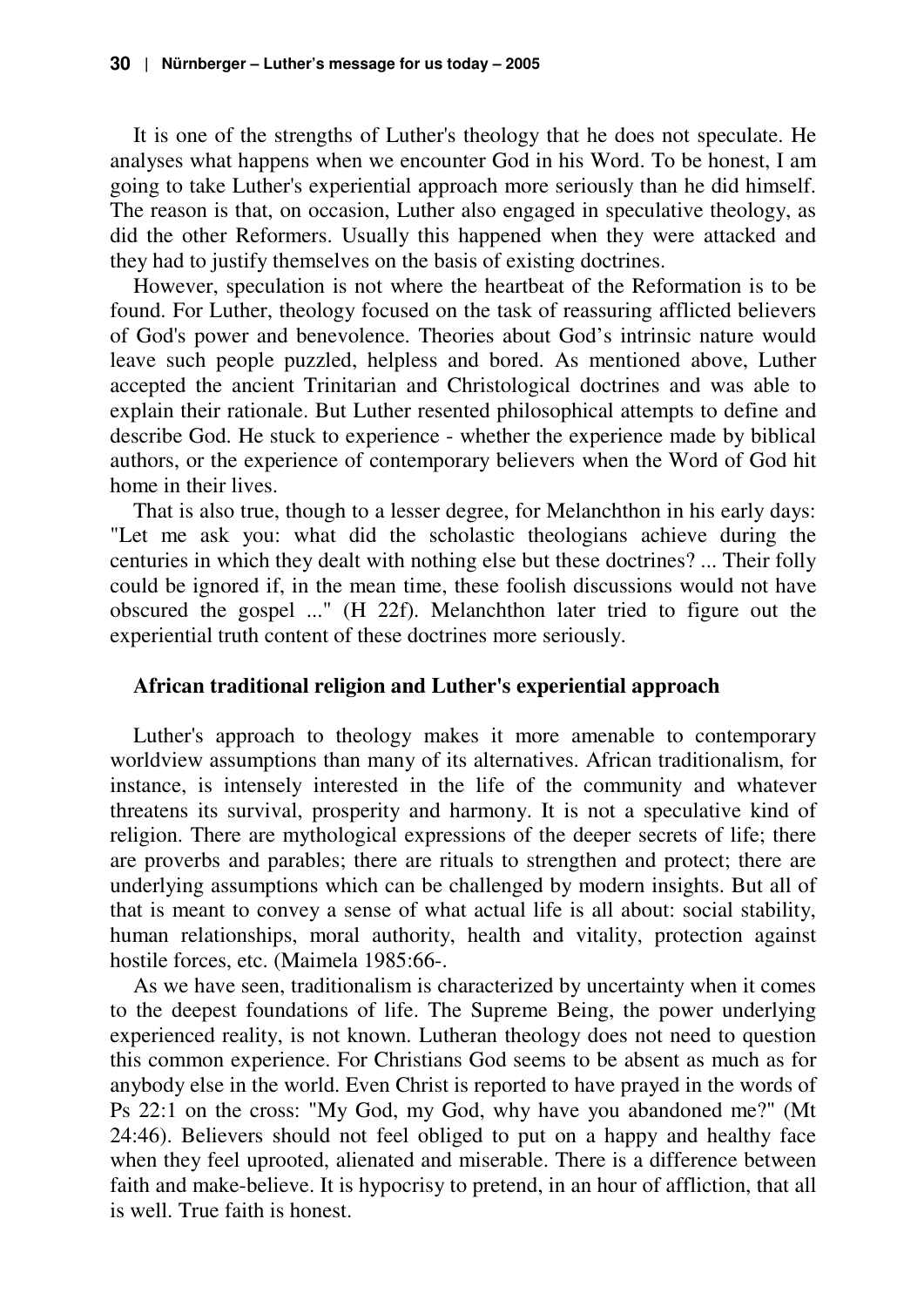However, on the strength of the Word of God, Christians can call God 'Father'. They do not have to approach the deceased; they can talk to the 'living God'. When things go well, they can praise God. When things get tough, they can appeal to God. When there is uncertainty, they can trust God. They can become assured that God takes them with him on his way to ultimate fulfilment.

They can do all that in the face of the predicaments of life: poverty, conflict, drought, disease, infertility, or loss of vitality. It is not as if Christians have no fear - fear of the future, fear of ancestral wrath, fear of uncanny forces, evil spirits and sorcery, and fear of death. But the Word of God addresses and overcomes that fear. God is in charge and God is for us, not against us. God has led Christ through death to life, through suffering to glory, and he will do the same with us. It is this message that is able to liberate and empower traditionalists and modernists in the face of any calamity.

#### **Scientific empiricism and Luther's experiential approach**

Modern science is much more radical in its emphasis on actual experience than African traditionalism. Science does not accept the authority of tradition, dogma or ideology. The human being is deemed to be autonomous and selfresponsible. Humans have the right to see for themselves (empiricism) and think for themselves (rationalism). Power is located in what works (pragmatism). Truth is what can be shown to be true through observation and research. Trust is invested in what delivers the goods. Blessed are the successful. Mythology, metaphor and ritual are replaced with description, statistics and mathematics.

Empiricism is an inductive method. Science also makes deductions from the established results of observation and experiment, but these deductions are provisional and subject to confirmation by observation and experiment. When something serious happens, science analyses the causes and the effects of the incident; it will not search for its deeper meaning. In fact, it does not believe that there is such a deeper meaning. Science can do without the assumption of a transcendent Source of reality.

If we follow Luther's experiential approach, we do not have to deny the validity of scientific methodologies. Luther based Christian judgment in earthly matters on observation and reason. There is no question that science and technology have been, and still are, immensely successful in explaining the reality we experience, getting it under our control and utilizing it to our advantage. Christians also do not need to deny that Christian worldview assumptions have been irrational and superstitious in the past. They can learn from science and participate in science.

However, theologians have a unique contribution to make. Scientists, if they stick to their empiricist methodologies, can only analyze what exists and happens; they cannot provide us with a vision of what *ought* to exist and happen. They can extrapolate current developments into the future, but they cannot indicate in which direction these developments ought to be channeled. They can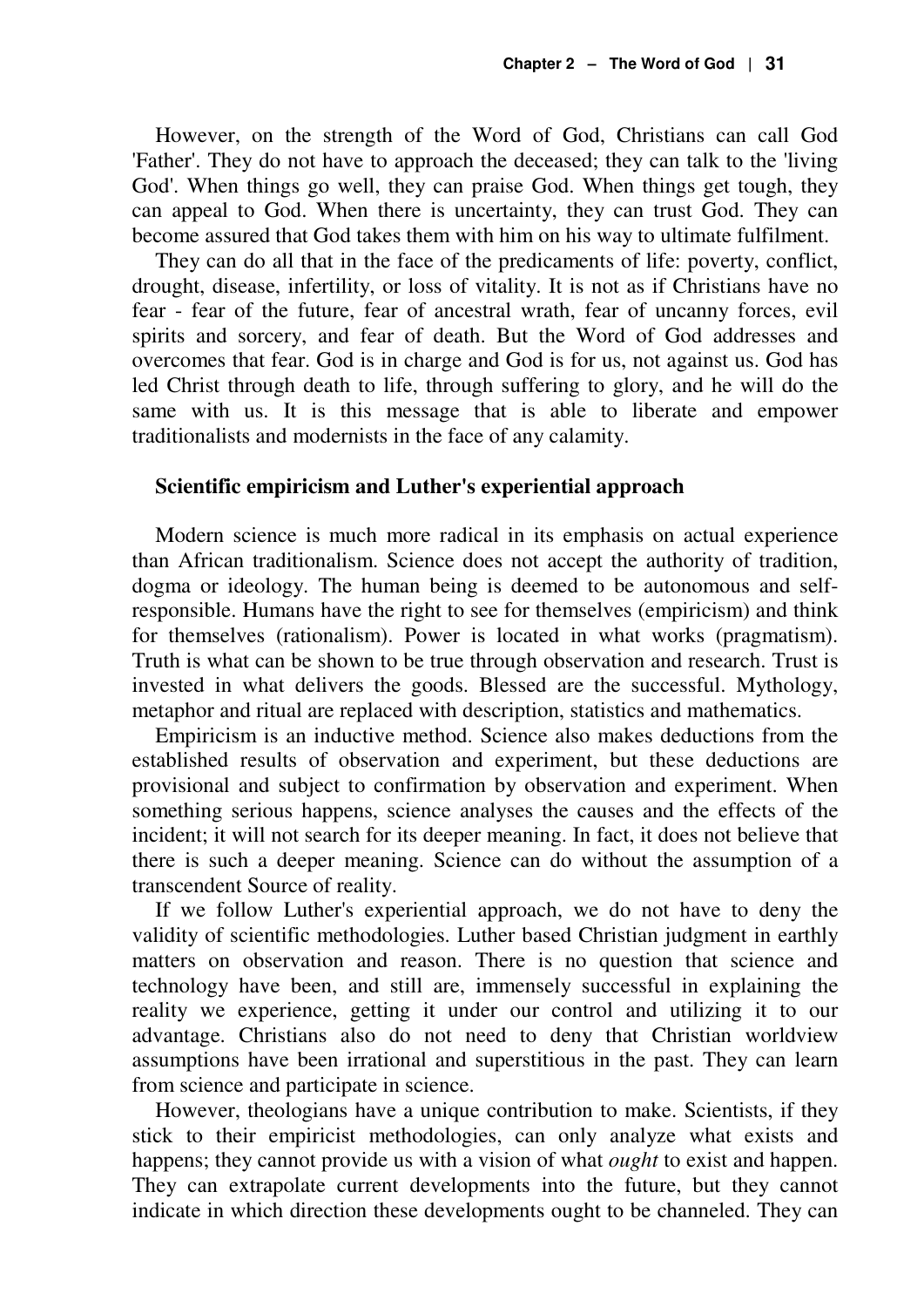register how the current situation came into being, but they cannot tell us how to cope with the fact that reality is not what it ought to be, whether due to human failure or to blind fate. If they want to do that, they have to resort to value or faith assumptions.

Science knows that, due to the interplay between centripetal and centrifugal forces, between gravity and entropy, between potent and spent energy, everything in reality emerges, evolves, deteriorates and decays. Where there is construction at some place, there must be deconstruction somewhere else in its environment. Death is not a punishment for moral decadence, but a necessary natural phenomenon. All living creatures survive at the expense of other living creatures. We shall indeed die, as the Bible tells us, but there is no chance that we shall rise from the dead. The world will indeed come to an end, as the Bible tells us, but this will happen gradually and there are no prospects that a new reality will rise from the ashes.

In short, there is no place in the scientific worldview for a world transforming vision. Expressed in Luther's terminology, the sciences excel in the analysis of the creations of the 'hidden God', but they have no idea of the 'revealed God'.

For humans to find their bearings, they need to be led by a vision of what ought to be. They also need to be empowered to overcome what ought not to be. They need a way of dealing with guilt, fate and catastrophe. Building on the biblical witness, Luther's theology is very realistic about the inescapable facts of human life, the death of human beings, the deterioration of all things and the end of the world. Even Christ, in whom the living God disclosed his true intentions, suffered and died.

But, getting his clues from the apocalyptic versions of the biblical faith, Luther posited a radical counter-proposition and pitted it against the facts of reality. If God is in charge, and if God loves his creation, death and destruction cannot have the last word. It will be our God, the Father of Jesus Christ, who will have the last word - and this will be a creative and a redemptive word!

The gospel is not a scientific description of reality, nor a theory about the potential future of reality, nor a prediction of what is likely to happen in terms of scientific insight. It is a protest against the cruel facts of reality in the name of a just and loving God. It transcends reality and thereby questions the ultimacy of reality. By doing so, it liberates us from anxiety and self-centredness. It creates assurance, hope and joy. It calls for respect and concern for those who would otherwise have to be written off.

Faith in the gospel may seem to be irrational but it works! It is essential for a relaxed and fulfilled human life in the face of injustice, fate, suffering and death. If faith cannot be defeated by traditionalist fatalism, it cannot be defeated by scientific realism. It develops a vision where nobody can see a way out. Without a future opening up before us, humans cannot live and die with confidence, joy and courage - not even the scientists themselves.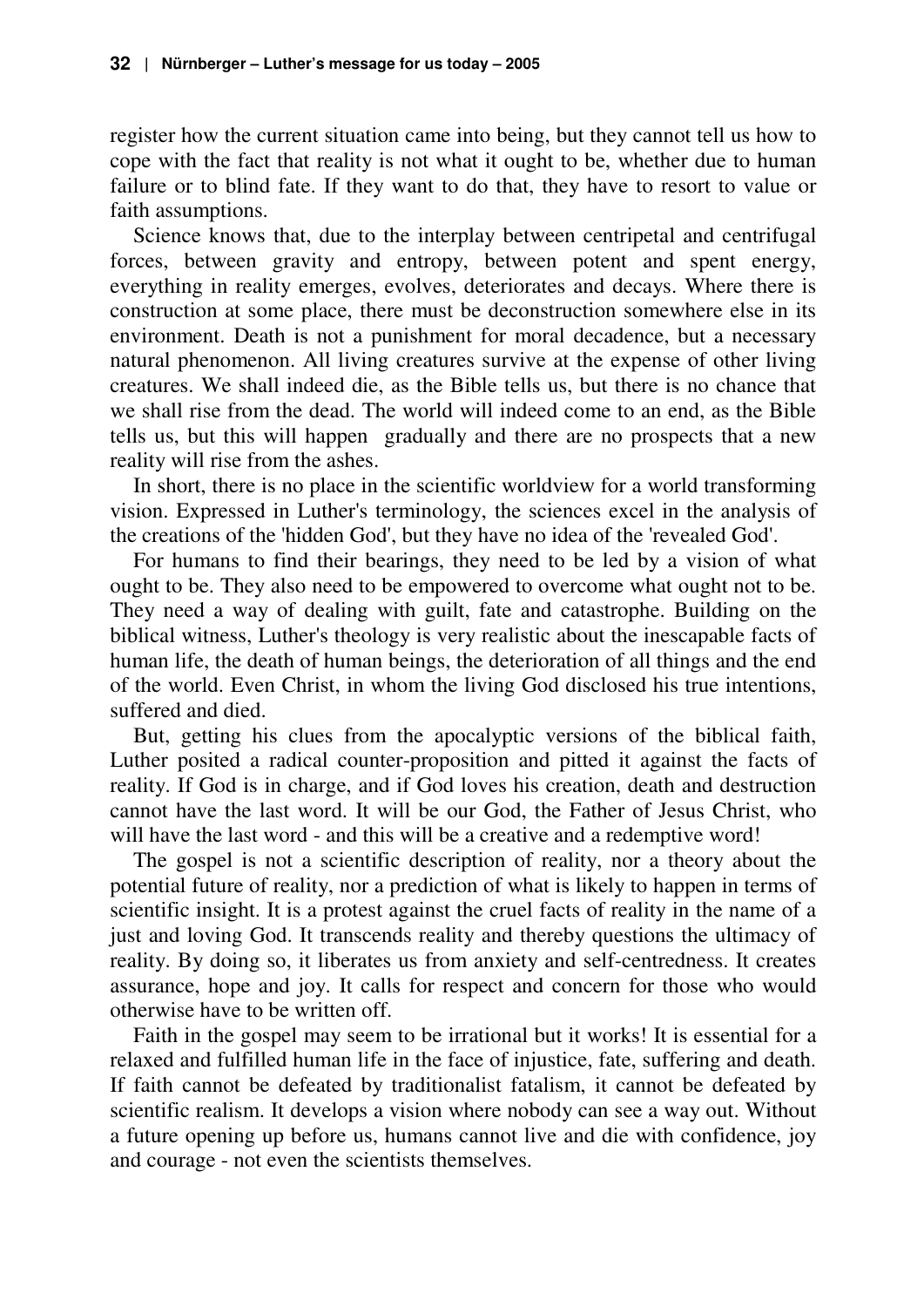#### **Hedonism and Luther's experiential approach**

Modernity claims freedom and sovereignty for the human being. It does not only reject authority; it also claims that humans have the right to pursue their self-interests. Empiricism, rationalism, pragmatism, the insistence on equal rights and economic liberalism are all part of the same emancipatory movement. While freedom is a legitimate consequence of the gospel, rootlessness is not, nor is selfishness.

In its popular form, the emphasis of modernity does not lie on truth, but on satisfaction. We call such an approach 'hedonism'. Desires must be fulfilled, moods must be taken seriously, demands to make sacrifices for the common good are rejected. The advertising and entertainment industries consciously dismantle convictions and inhibitions and promise instant fulfilment. They do so to make money, which is again spent on fun and happiness. The world is nothing but a quarry to be mined for personal gain. When something serious happens, this is 'tough luck' which only makes you look for satisfaction elsewhere.

Some 'postmodernist' approaches to reality have driven this attitude to extremes. They have no faith in all-embracing systems of meaning, no regard for lofty ideals, no use for grand visions. There is no truth; there are only truth claims and these are all equally spurious. One goes for what delivers the goods under present circumstances. Postmodern sensibility is "characterized by cheerful ahistoricality, contented rootlessness, guiltless consumerism, and low expectations of the future" (Lakeland 1997:xiii). In other words, the past and the future are immaterial, convictions and values are of no consequence, enjoyment of the latest offers on the market is all that matters.

Rootless people become defenseless against the power of their own desires and the manipulations of ruthless marketeers and demagogues. Serious strands in postmodernism dismantle what they consider to be oppressive assumptions and language games for the sake of justice, hospitality and democracy. Their focus on freedom and equal dignity is motivated by a strong sense of responsibility for others. This is, of course, in line with the Christian faith. But where there are no foundations, the question is why we should opt for justice, hospitality and democracy in the first place, and not for oppression, exclusiveness and brutal power, as Hitler, Stalin and Idi Amin have chosen to do.

Luther's experiential approach is capable of picking up the underlying need of this situation. And that is of critical importance. In his response to postmodernism, the Catholic theologian Comeau writes: "... by rediscovering the central importance of experience we can come alongside our contemporaries and return to the heart of the Christian faith. The Christian faith is not first a message that then becomes an experience. Rather it is foremost an experience that becomes a message." We must make room for religious experience and "help people discern what is the driving force behind their spiritual quest ..." (Comeau 2002:524).

Luther does not deny that the human being seeks happiness. But uncontrolled desire is a deadly temptation, a vicious delusion that can only defeat its purpose.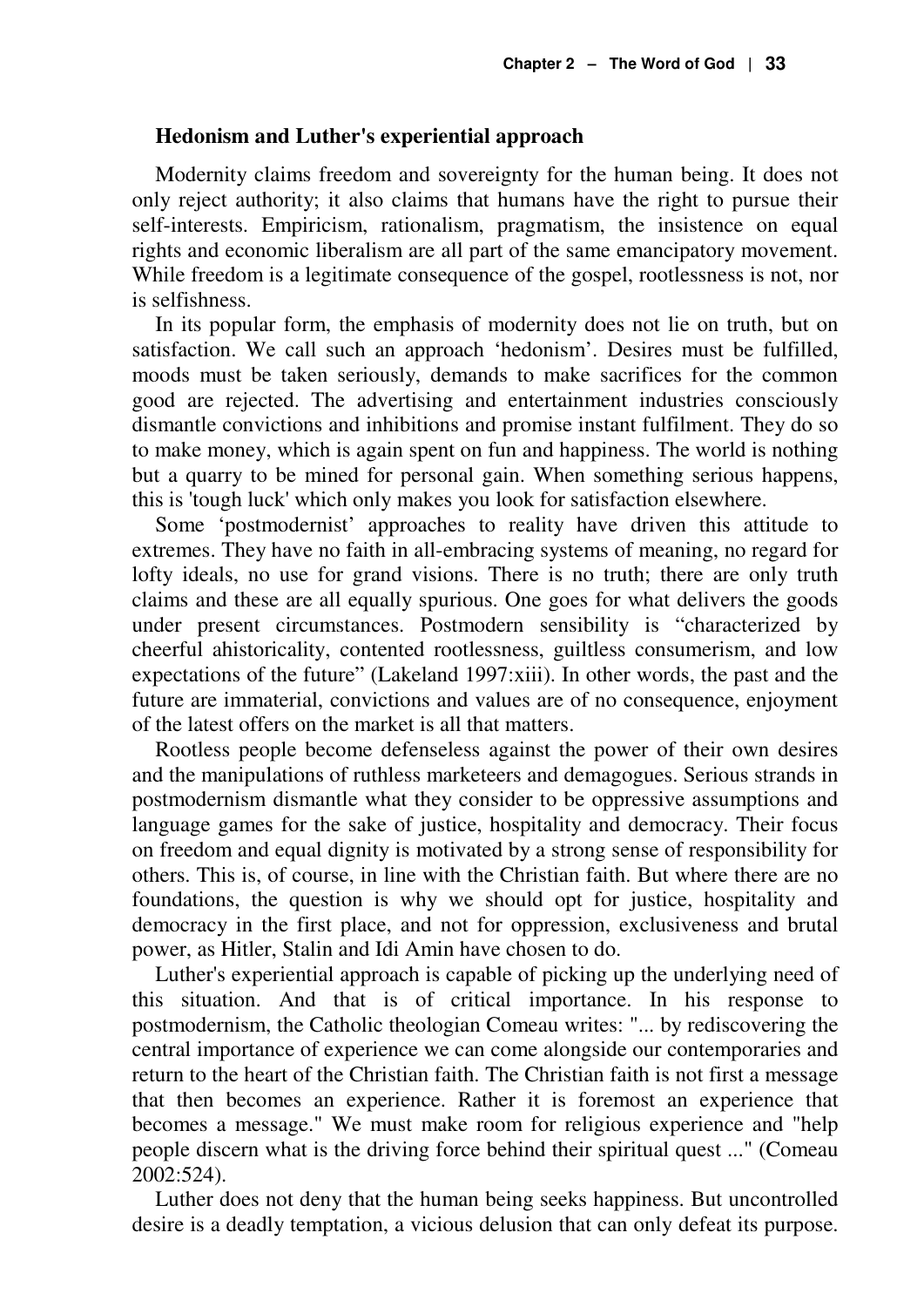It does not liberate and empower; it enslaves. There can be no achievement without effort, no fulfilment without sacrifice, no happiness without pain, no life without death. If we enjoy ourselves, somebody has to pay the bill. As economists love to say, 'there are no free lunches'. If you want to see a new day, you have to go through the night. All that is plain common sense. But a hedonist culture prefers not to think too deeply. It wants to have fun.

In theological terms, God's redemption does not remove suffering; it operates through suffering. To make redemption possible, Christ suffered for us and involves us in his suffering for others. As mentioned above, Luther had no time for prosperity gospels. He pitted a theology of the cross (*theologia crucis*) against a theology of glory (*theologia gloriae*). Modern cosmology has realized that sacrifices are inescapable and essential for life to flourish (Nürnberger 2004:166ff). If we do not learn that lesson, and learn it pretty soon, the future of humankind is in the balance. Any enlightened environmentalist can bear that out.

#### **Meaninglessness and Luther's experiential approach**

Luther's theology does not question, but confirms feelings of insecurity, anxiety and frustration. There are experiences that make no sense at all. Luther's concept of the 'hidden God' does not only encompass fear of the last judgment, but also inexplicable fate, blatant injustice, suffering and death. All these are tools of the 'devil', thus expressions of the 'hidden God'.

One can assume that catastrophic events must have a hidden meaning that will be revealed in God's eschatological future. But that is speculation. Why should God want to hide his truth from our eyes? More down to earth is the empiricist assumption that events have no meaning in themselves. They only have causes and effects. Causes and effects can be observed. If they acquire a meaning, it is a meaning that humans attach to them - or that God wants to attach to them.

As Luther taught us, believers do attach meaning to occurrences in terms of what they believe. Believe in a wrathful God when you are guilty or unfortunate, Luther says, and you will have a wrathful God. Believe in a loving Father and you will have a loving Father. If you believe in blind fate, you will be at the mercy of a blind fate. If you entrust yourself to a God who knows what he does and pursues your best, you believe in a caring God who is in control and your faith will comfort you.

Luther is convinced that, on the basis of the proclamation of God's benevolence, as manifest in Christ, believers are entitled to attach a meaning to experienced reality that contradicts the ambivalence of our experience. Believers do not have to conclude from positive experiences that God is for them, or from negative experiences that God is against them. In faith they stick to the promise that God is unconditionally for them and with them, and not against them.

But believers can attach that meaning to current events in two ways. The *passive* quest for meaning tries to penetrate the mysteries of the past and finds either no answers or spurious answers. The *active* quest for meaning develops a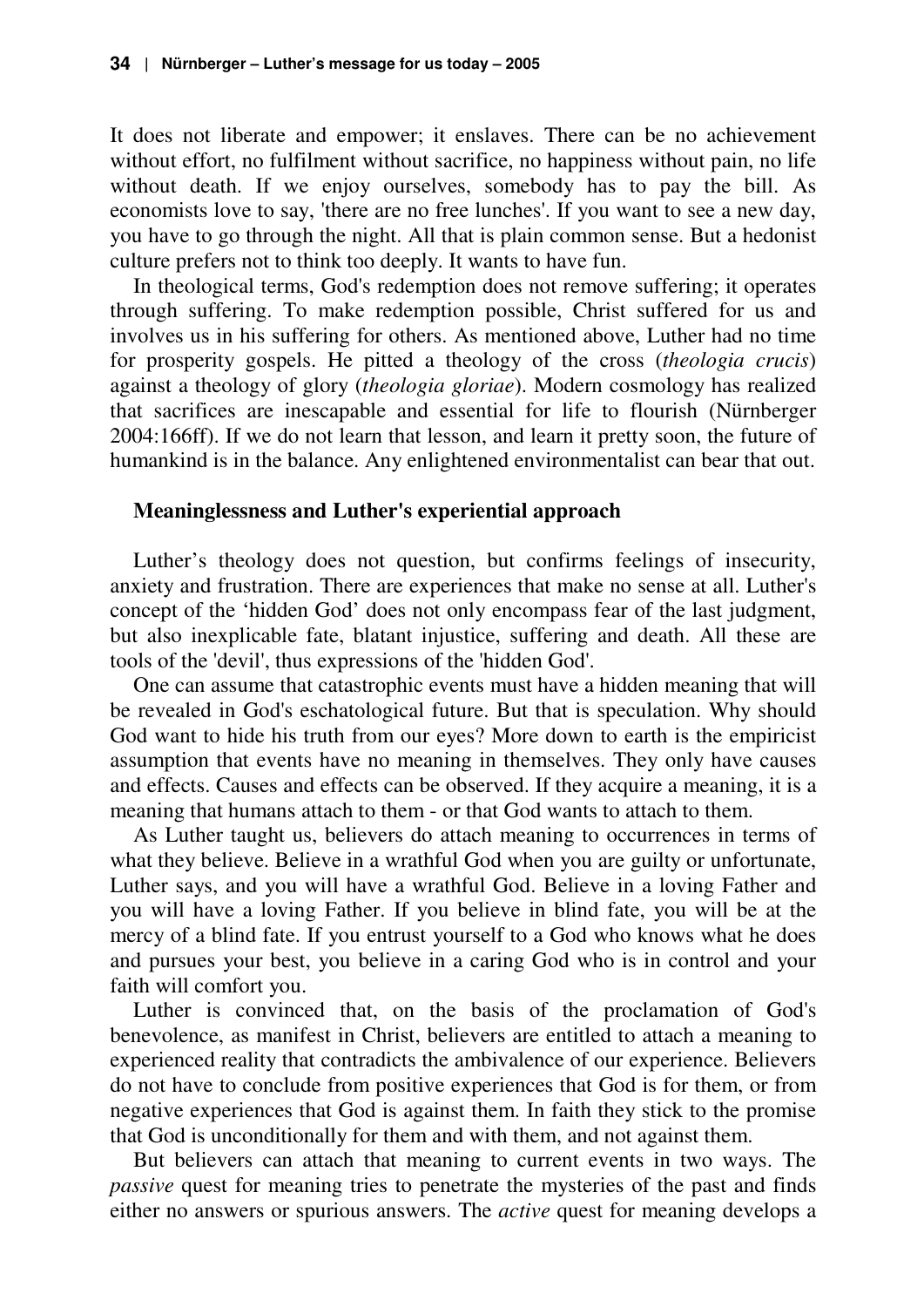vision for the future. According to the biblical witness, God never goes back into past history to rectify what has gone wrong; God always picks us up where we are and leads us into the future. Present reality, however it has come about, is God's point of departure for our journey towards his redemptive vision.

For Luther, the gospel is essentially a promise. Believers in a merciful Father will not ask why their God has allowed something to happen, but what their God wants to do with what has happened. They go forward, not backward. Based on the biblical witness, Luther's faith is a defiant kind of faith, a protest against experienced reality in the name of a God of life, justice and concern.

When blessed, we thank God; when in trouble, we know that Christ too was in trouble and the cross was not the end of the story. Social injustice, personal failure, misery, disease and death do not question the validity of our faith in a God of life, justice and love; they call us to *participate* in God's creative authority, his redemptive concern and his comprehensive vision for his creation.

#### **Idols and the true God**

So are humans indeed the creators of their gods, as Old Testament prophets and modern critics of religion like Feuerbach, Nietzsche, Freud and Marx alleged? Not quite! It is true, of course, that our conceptions of God are creations of our collective minds and subject to all kinds of social, cultural and psychological influences. All believers should readily acknowledge this. None of our ideas of God is identical with God himself. If they were, God would be nothing but a bunch of idols, created by humans in their minds to serve their interests. The true God is infinitely beyond whatever ideas we might have about him.

The awareness that our concept of God is not identical with God himself gives us the freedom, the authority and the obligation to reflect critically about our own concept of God, and to struggle with each other for a concept which reflects as closely as possible what a true God for humankind might be.

There are vast qualitative differences between different faith assumptions. They show their colors through their consequences. If you believe in a god, for instance, who is committed exclusively to your own social class, your tribe, your ethnic group or your nation, your god is nothing but a psychological device set up to legitimate your collective interests. Then you will be able to go to war against others, conquer their territory, appropriate their resources, oppress them and treat your natural environment as a resource to satisfy your desires. Surely such a god is not the true God, but an idol.

Christianity, Islam, European imperialism, Marxism-Leninism, Nazism, apartheid and capitalist liberalism have all believed in such idols. Idols do not liberate, but enslave. Idols do not stand for justice, let alone for sacrificial love. They do not make us responsible for the whole of reality, but allow us to further our self-interest at the expense of others. Most important of all: idols make the divine part of this world rather than its Source and Destiny (Peters 1992:25).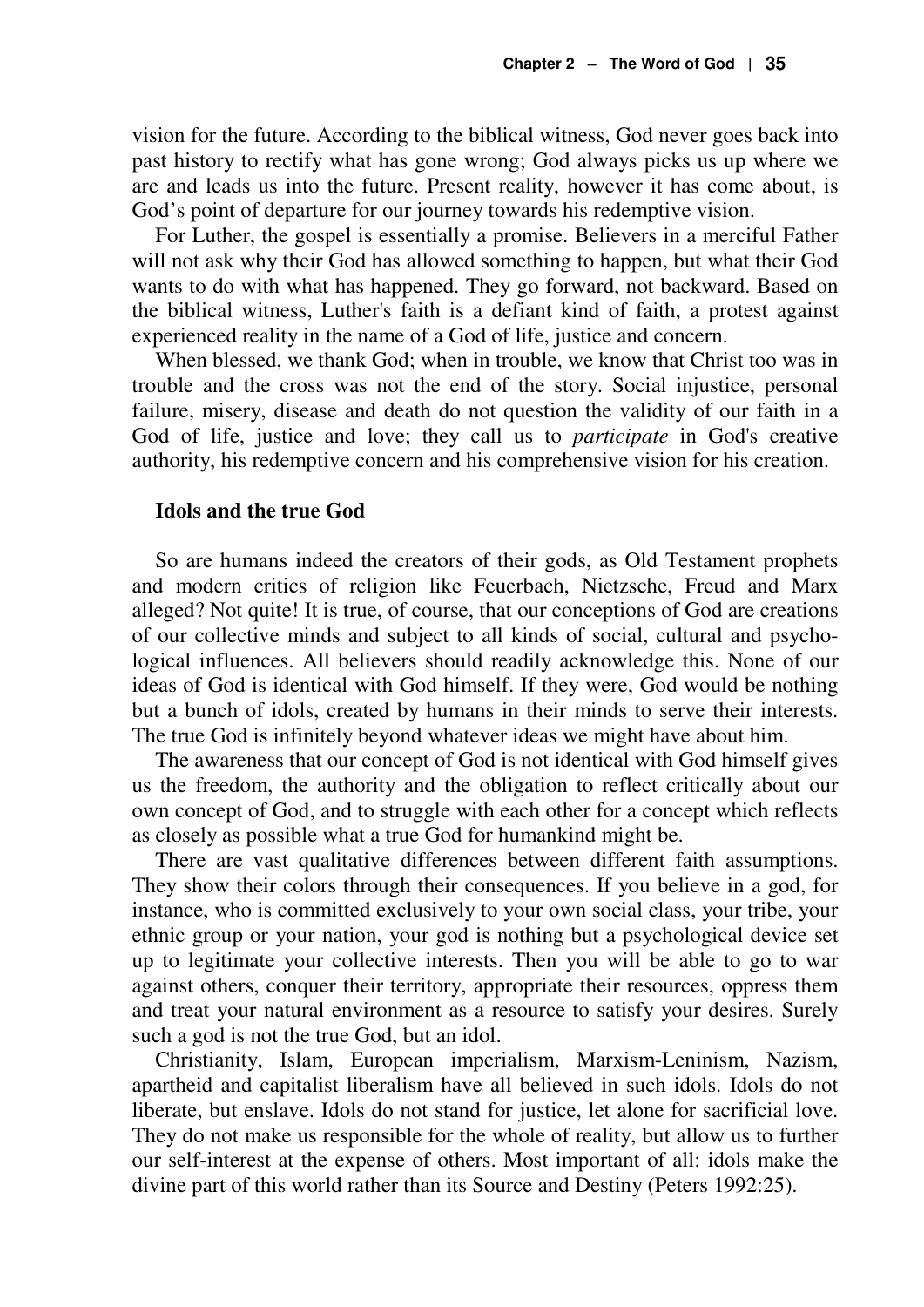The true God is the Source and the Destiny of reality as a whole. His vision covers the well-being of the universe, his concern is focused on any deficiency in well-being found in any section of the population, on any continent and in any dimension of life. He liberates us from self-centredness. He places our interests in the context of the interests of others and of the needs of the earth. In Christ, God suffers for us, and involves us in his redemptive enterprise for the world. If Christians embrace and live out that faith, they may have reasons to believe that they are serving the true God.

#### **Section III: Critical reflections**

#### **The concept of God**

Luther's concepts of the hidden and the revealed God have been criticized for being dualistic and artificial. But these concepts are biblical. They also reflect very accurately what believers experience when the proclamation of the gospel overcomes hopelessness and despondency in desperate situations - whether in biblical times or today. So I cannot find fault with Luther using these terms.

My critique is directed against Luther's unproblematic use of the concept 'God' as such. As a child of his time, Luther took the existence of God for granted. During the outgoing Middle Ages, virtually everybody did. Since Peter Lombard and Thomas Aquinas dogmatics always began with the doctrine of God (Pesch 1972:4ff). Thomas never had a problem either with existence or the grace of God. For Luther God's grace became a problem, but not his existence. The question was what kind of God we believe in and on what grounds - a wrathful or a graceful God?

Today the situation has changed dramatically. The reality of God is no longer self-evident. God cannot be experienced. If we follow an experiential approach, we have to ask *why we should speak about God at all*. Why not speak of the unfolding universe, when referring to the world as a whole? Why not simply speak of 'positive thinking' when faced with inescapable predicaments?

Such questions would never have occurred to Luther. Nor does it occur to those traditionalists who have remained deeply religious in their approach to life. For them, as for Luther, God is like the oxygen we breathe. As the Source and Destiny of reality, he is in us, and all around us. But for many of our contemporaries the existence of God has become a problem. For many others it has *ceased* to be a problem. For them the question has been settled: there is no God!

How do we respond? The attempt to prove the existence of God has long proved to be futile. The appeal to revelation is also no longer convincing. If God indeed wanted to reveal himself, why did he not do so in a straight-forward and incontrovertible way? Why did the risen Christ not appear to his enemies in a show of strength and glory? The simple fact is that he did not. Instead, God becomes real only to those who believe in him.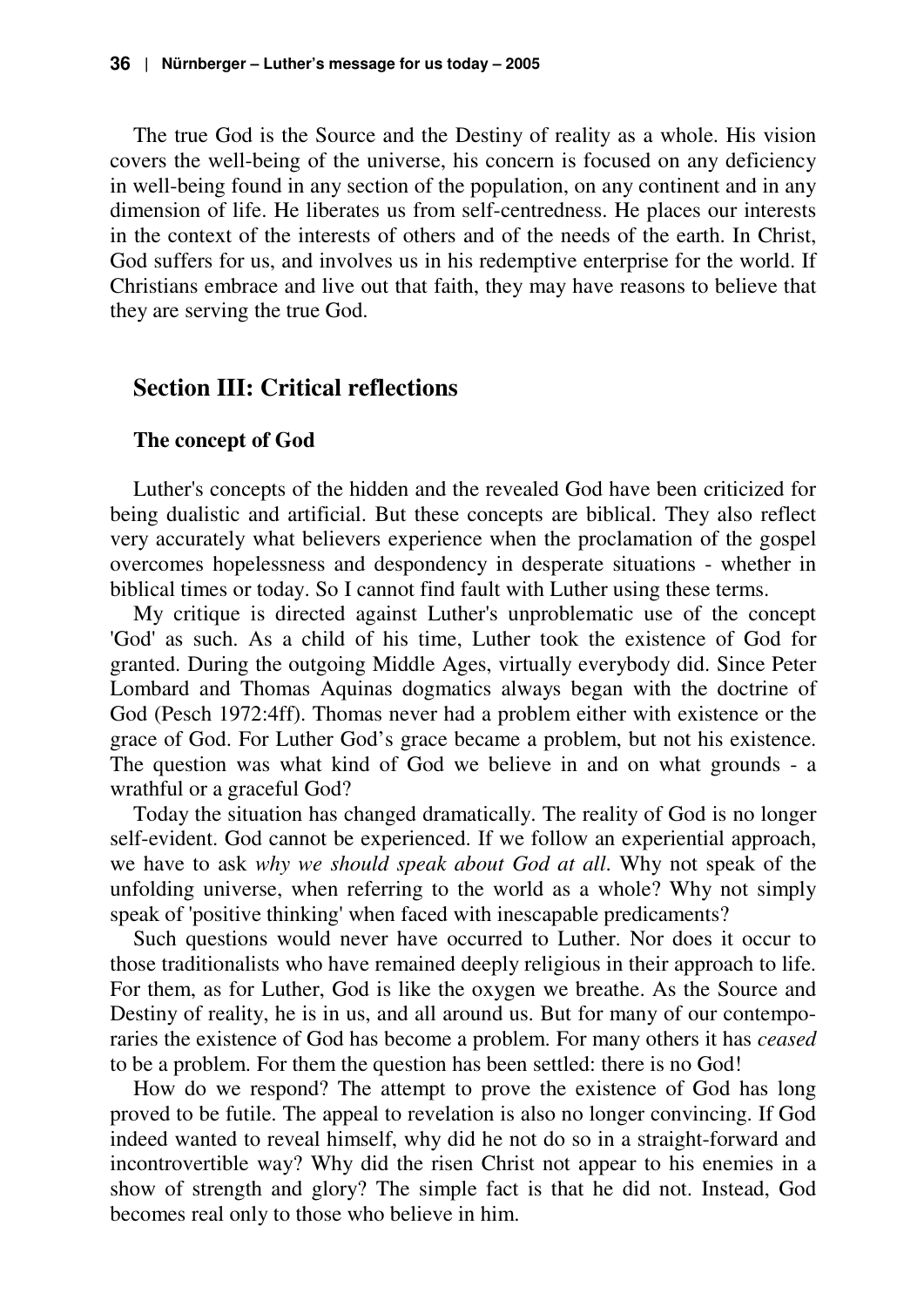If we understand revelation as objective information about God, we will not be able to answer our critics in a scientific age. There is no information about God that could stand the test of empirical evidence. *The term 'revelation' can only refer to an open invitation to entrust our lives to a promise.* There is no proof or guarantee. To let oneself in for such a promise is a risky business. Faith is trust, based on existential assurance, not on objective certainty. Our next chapter will deal with that.

The appeal to divine authority also does not work in modern times. Modern humans have come of age. They are critical of the claim that the Scriptures, the church, the state, or the ancestors represent divine authority. And rightly so! God did not drop his truth from heaven, but used fallible human beings as his means of communication.

Authors of the biblical Scriptures, bearers of ecclesial offices and political leaders have all been human beings. All human insight is provisional and situational. Theologically speaking, all human beings are sinners - whether Paul or Peter, bishops or presidents, pastors or lay persons, clan elders or children. To declare human authority to be divine is an attempt to absolutise the relative - and that is idolatry. It is normally done in the pursuit of security, power and influence. But it is a futile and deceptive exercise.

An appeal to the 'facts' of 'salvation history' also does not help. Facts are accessible, God's salvation is not. The gospel of Christ is not a description of facts, but an invitation to join a movement that heads towards God's vision. For Paul and for Luther, the gospel is a promise, not something we can hold, hand out, or possess. Faith is not certainty, but trust. We entrust ourselves to a God who has promised to be with us, a God who invites us to join him in his creative authority, his redemptive concern and his comprehensive vision for the world. Trust means that we abandon the desire for human autonomy and security and become part of God's redemptive enterprise.

What then must we maintain, if we can provide neither proof, information nor authority? The answer we glean from Luther is that faith is trust in a promise. A promise refers to something outstanding, not something that we already possess. Or in other words, God is not part of the world we experience. Anything ostensibly 'divine' that is part of the reality we experience, or that we imagine may exist as part of this reality, is an idol (Peters 1992:25). God in Christ, God his Word condescends and meets us where we are, but we will never catch hold of him, control him, make him part of our system of meaning. God is real for us in that he transcends the reality we experience. And humans need this kind of transcendence:

1. Transcendence is necessary for *human orientation*. Humans need a comprehensive system of meaning. In scientific terms we can say that evolution has produced a creature that has to transcend what is given in terms of space, time and power. Animals live for the moment, for their current location, for the resources at their disposal. Human beings cannot do that. Humans must understand the past; they must envision the future; they must get a sense of their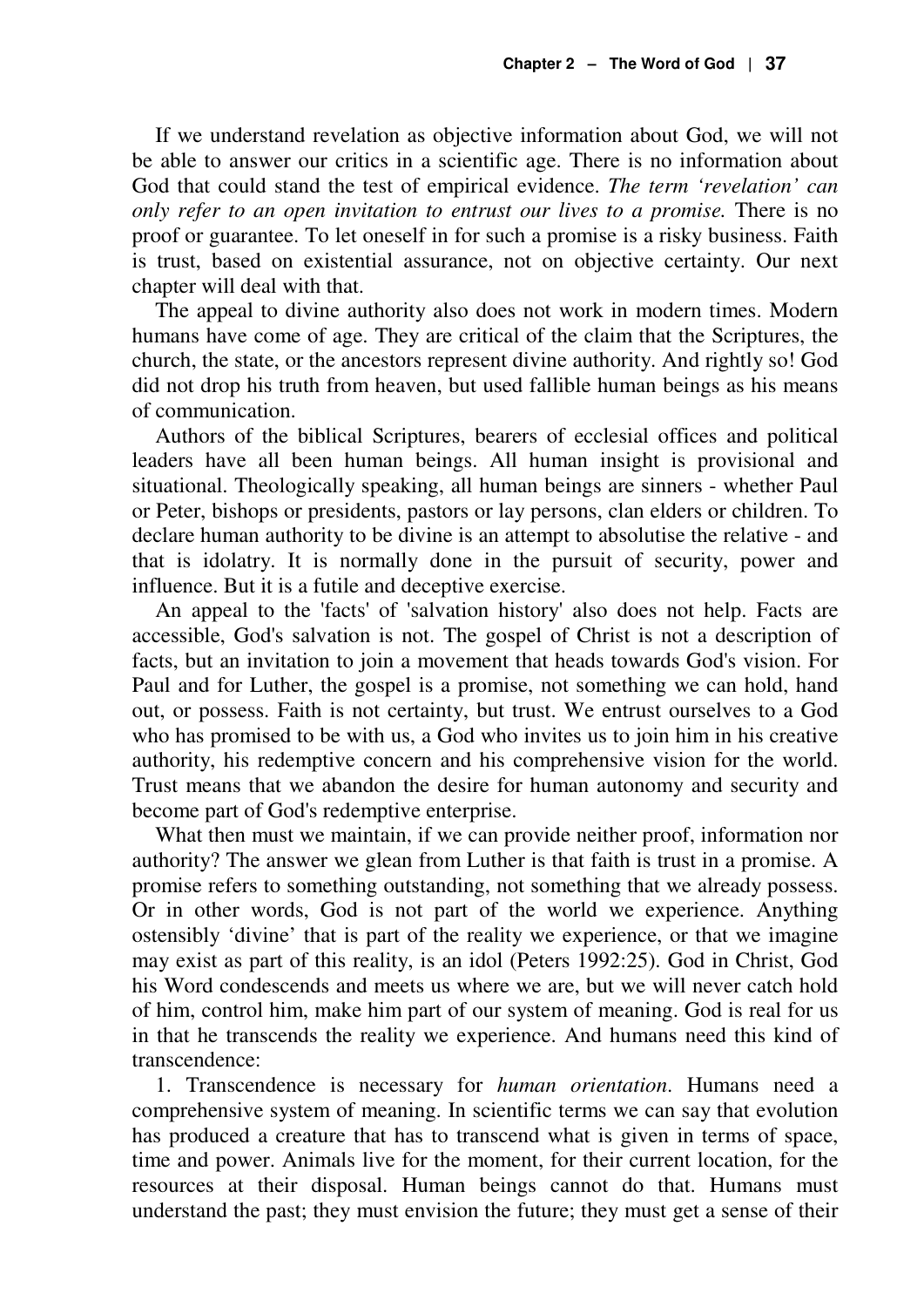place in the whole and of the direction they should be taking into the future. To be able to do that, they must be able to go beyond that whole to *see it from above*, as it were. Go beyond where? Transcendence cannot be an empty space because as humans we cannot relate to empty spaces. We have to transcend our world towards an entity that we call, for lack of a better word, 'God'.

2. Transcendence is necessary for *human freedom*. Humans are part of the world. Human lives are embedded in a vast network of relationship on which their survival, health and prosperity depends. Human autonomy is an illusion. Being part of the world, we cannot be in charge of the world. We are entangled in complex networks of relationships, which, more often than not, get the better of us. To attain a sense of mastery, we have to *move beyond this prison* and participate in the power and authority of the one who can genuinely claim to be the Owner and Master of the world as a whole.

As we can observe all around us, those who do not participate in such a greater mastery, become enslaved by the world - whether in the form of natural forces, social structures, cultural imperatives, communal expectations or personal desires. Power seekers like Hitler, Stalin and Pol Pot, as well as the millions who hunt for the latest gadgets in the shopping malls, are neither free nor in charge of their lives and their worlds. Only those who can transcend the promises and pressures of the world towards the overarching freedom and authority of God can become masters of their lives and their worlds.

3. Transcendence is necessary for *ultimate responsibility*. The use of modern weaponry and intrigue by dictators and their cronies, the escalating discrepancies between the super wealthy and the marginalized, the rising crime rate, widespread indifference and negligence, the ecological crisis and countless personal tragedies all demonstrate how a lack of responsibility can lead to destructive and self-destructive behavior. To whom are we responsible? Certainly not only to ourselves, to our communities, or to society, because all these entities can be bogged down by self-interest. This kind of responsibility is not unimportant for a common life, but it is partial and provisional.

We can also not say that we should be responsible to reality as such, because humans are meant to be in charge of reality, not subject to reality. Humans must give account of their behavior to an authority *that is in charge of the world* they live in. And because humans are persons, that authority must be a person. We cannot be responsible to things. The Source and Destiny of reality may be much more than a person, but for us he must at least also be a person.

Orientation, freedom and responsibility demand at least a rudimentary awareness of a higher authority. The biblical faith calls this authority 'God'. Paul Tillich said that the concept of God indicates our 'ultimate concern'. We all have such an ultimate concern, even if it is very rudimentary. The point is not whether such a God exists or not. Of course, Christians assume that God exists, because they relate to God on a daily basis.

The point is, however, that human beings, as they have evolved, cannot do without an overarching authority that makes meaning, freedom and responsibil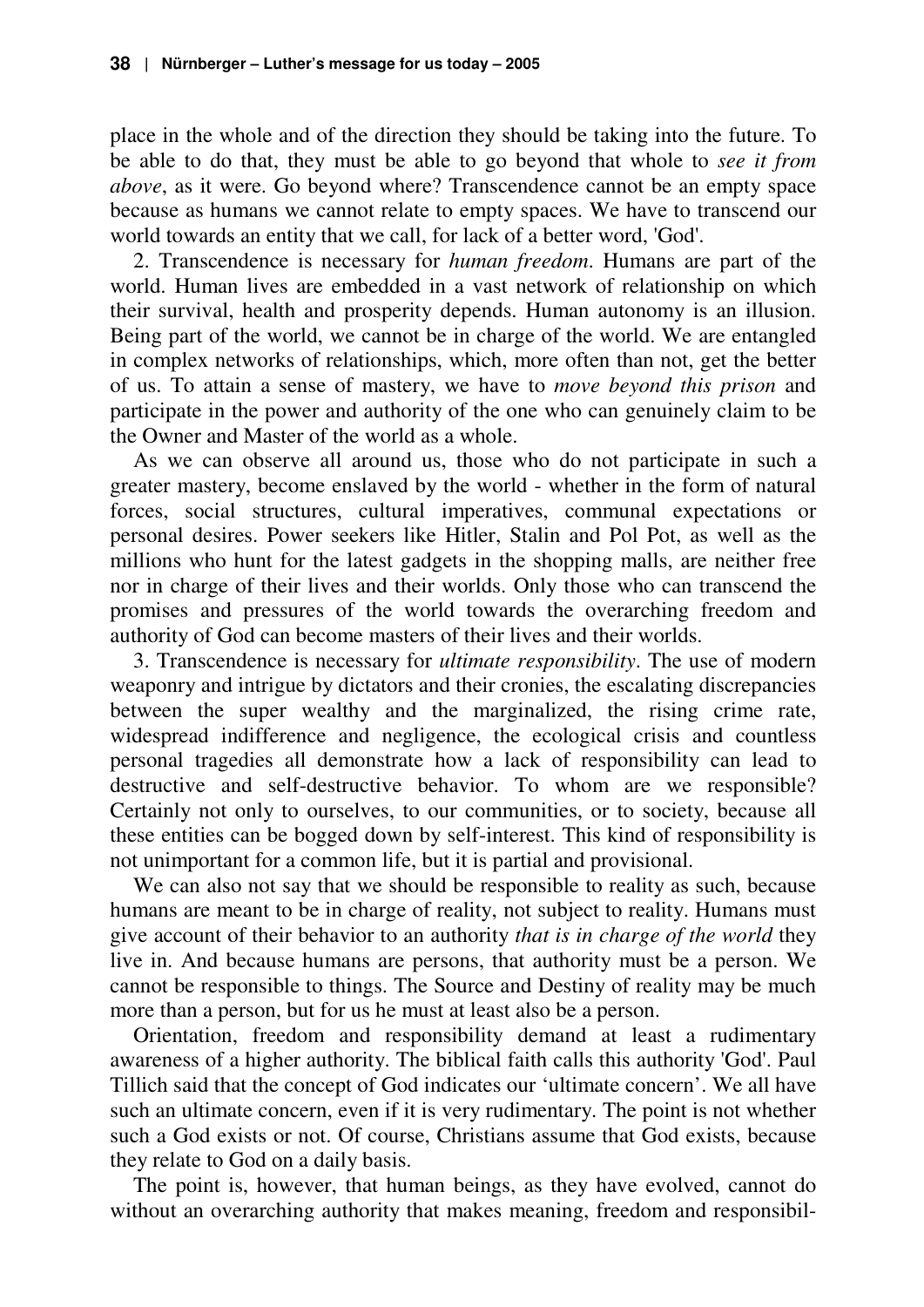ity possible. It has been said that if there were no God we would have to invent one. And in fact the world is full of such inventions. Gen 1 says that the human being is created in the image of God, that is, as God's representative on earth. Humans can only be truly human, if they participate in God's creative authority, redeeming concern and comprehensive vision for the universe as a whole.

#### **The concept of the devil**

A similar point of critique is the unproblematic way in which Luther took the existence and designs of the devil for granted. Luther saw the devil and his army of demons present all over the world, lurking behind every corner. Do we really have to believe in the existence of the devil and his army of demons? For Luther this was not a relevant question. The medieval worldview had no problems in assuming that devils and angels existed.

However, for Luther the existence of the devil was not a speculative proposition; it was a personalisation of adverse daily experiences in their endless variety of forms. The devil designed traps for humans at the most unsuspecting places and in the most ingenious ways - from the hostility of the Papists against the gospel to the nuisance of a crawling insect, from the charge that he (Luther) had broken apart the unity of the church to the intolerable pain caused by his hemorrhoids, from the encroachment of depression (German *Traurigkeit*) to the threat of the Turks. But according to Luther we are not called upon to believe in the devil but to resist and banish the evil he represents by believing in Christ.

The truth is that good and evil have always been experienced, and are always experienced, irrespective of what name you attach to them. What has mattered then and what matters now is how you deal with such experiences. Giving untoward experiences a name and speaking to them is a way of coming to terms with them. As Haile says, "Course language in treating of and with the devil was (for Luther) an appropriate way of showing contempt for doubt and despair. It also produced good humor, that most effective way of warding them off" (1980:195). Here are two examples of how Luther's course humor dealt with his afflictions:

When the devil comes at night to worry me, this is what I say to him: 'Devil, I have to sleep now. It is God's commandment for us to work by day and sleep at night.' If he keeps nagging me and trots out my sins, then I answer: 'Sweet devil, I know the whole list. Also write on it that I have shit in my breeches. Then hang that around your neck and wipe your mouth on it .... (quoted by Haile 1980:191). "I have got one or two devils who pay special attention to me, really pretty fellows. When they can't accomplish anything in my heart they grab my head and make it ache. When I can't take it any longer, I am going to stick them up my ass ...." (op cit 194).

More seriously, Satan is for Luther another name for the experience of the hidden God (*Deus absconditus)*. God is the Source and the Destiny of reality as a whole. One cannot believe in two Gods without becoming schizophrenic. God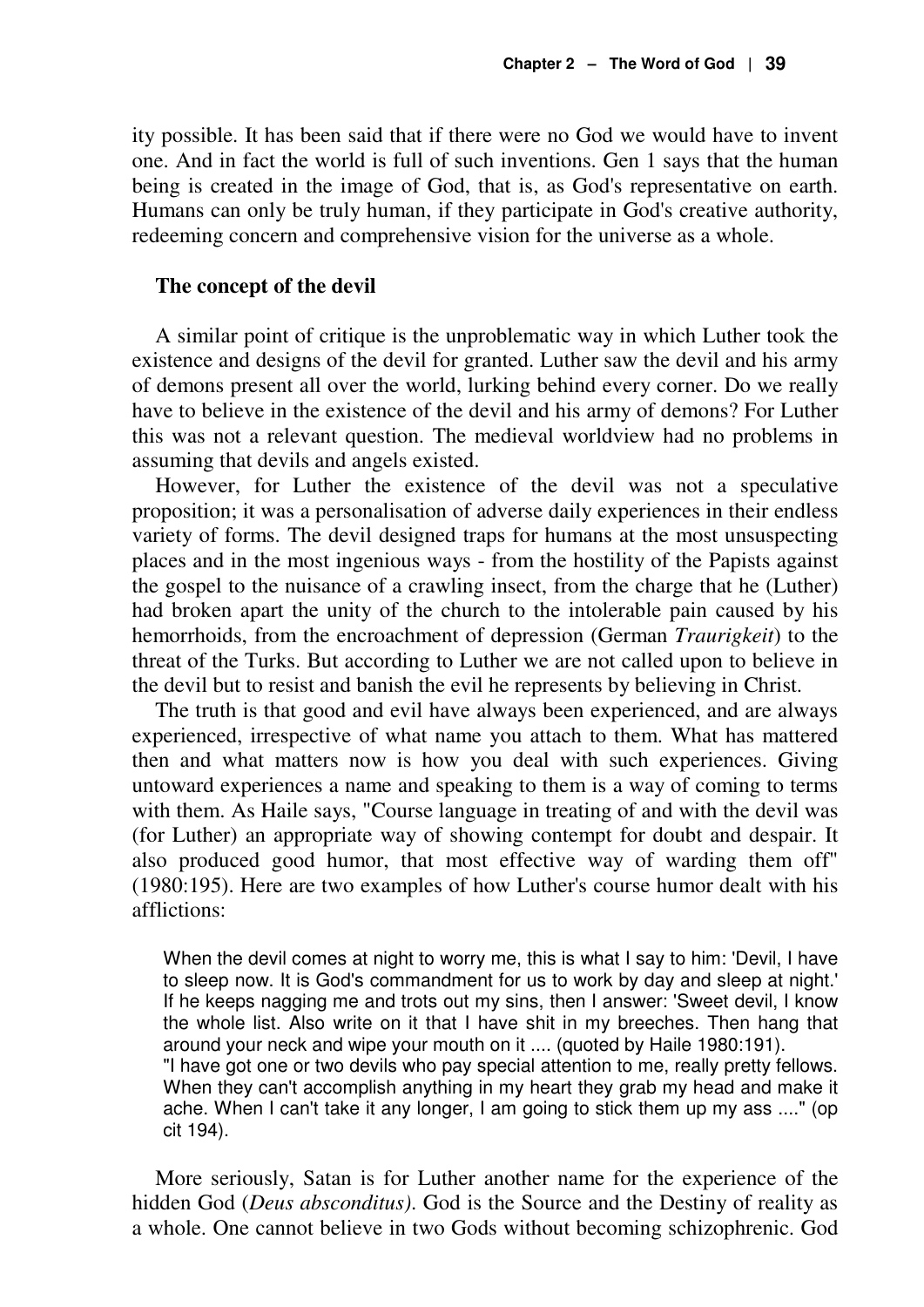is either for us or against us. In the evils of the world we experience him to be against us, in the promise of the gospel we believe him to be for us. To have peace we have to stick to the second in the face of the first.

In the Bible the word 'satan' means 'accuser' or 'public prosecutor'. We find that in the first two chapters of the book of Job, where Satan is one of the 'ministers' in God's 'cabinet'. We also find it in the Synoptic Gospels and Revelation, where it is the task of Satan to tempt and test people, but where he is ultimately dismissed from his duties (Mt 4;1-11 par; 16:23; Lk 10:18; Rev 12:10).

Rev 12:10 depicts the equivalent of a heavenly 'cabinet reshuffle': Christ is made prime minister and Satan is thrown out of office. That is a narrative way of saying that God accepts and transforms the sinner by grace rather than demanding righteousness on the basis of our own spiritual and moral resources. In Paul's theology it is the law that instigates, tempts, accuses and condemns us and the function of the law comes to its end in Christ. For Paul and his school sin is located in the 'flesh', that is in our unredeemed humanity.

For Luther, as for most medieval believers, the devil was somebody very tangible whom he suspected of creating all sorts of havoc in this life. But Luther also knew of the function of the law to tempt, accuse and condemn. Moreover, he spoke of the hidden God, of whom we never know what he is up to. It is important for us to realize that these are alternative ways of referring to the same thing: God seems to want to destroy us. So whether it is Satan, or the law, or our own sin, or the hidden God - we have to hurl the gospel against all these 'entities' that undermine our confidence and joy.

In traditionalism, evil takes the form of asocial behavior, culminating in sorcery. In animistic cultures it may take the form of evil spirits roaming around in the world. In modern contexts, evil takes the form of uncontrolled desire that craves for wealth, power and enjoyment. It takes the form of thoughtless, irresponsible, or vicious behavior such as domestic violence, crime, corruption, or preventable diseases. It takes the form of misguided convictions, such as apartheid, adherence to cultural traditions such as female mutilation, or fundamentalist fanaticism leading to suicide bombings. It also takes the form of natural, economic, or ecological disasters such as shattering earth quakes, dehumanizing superabundance and dehumanizing misery, economic marginalisation and environmental destruction.

In short, there is no need for us to find a devil in all these phenomena. We can call them by their everyday names.

[Continues with chapter 6 on the next page.]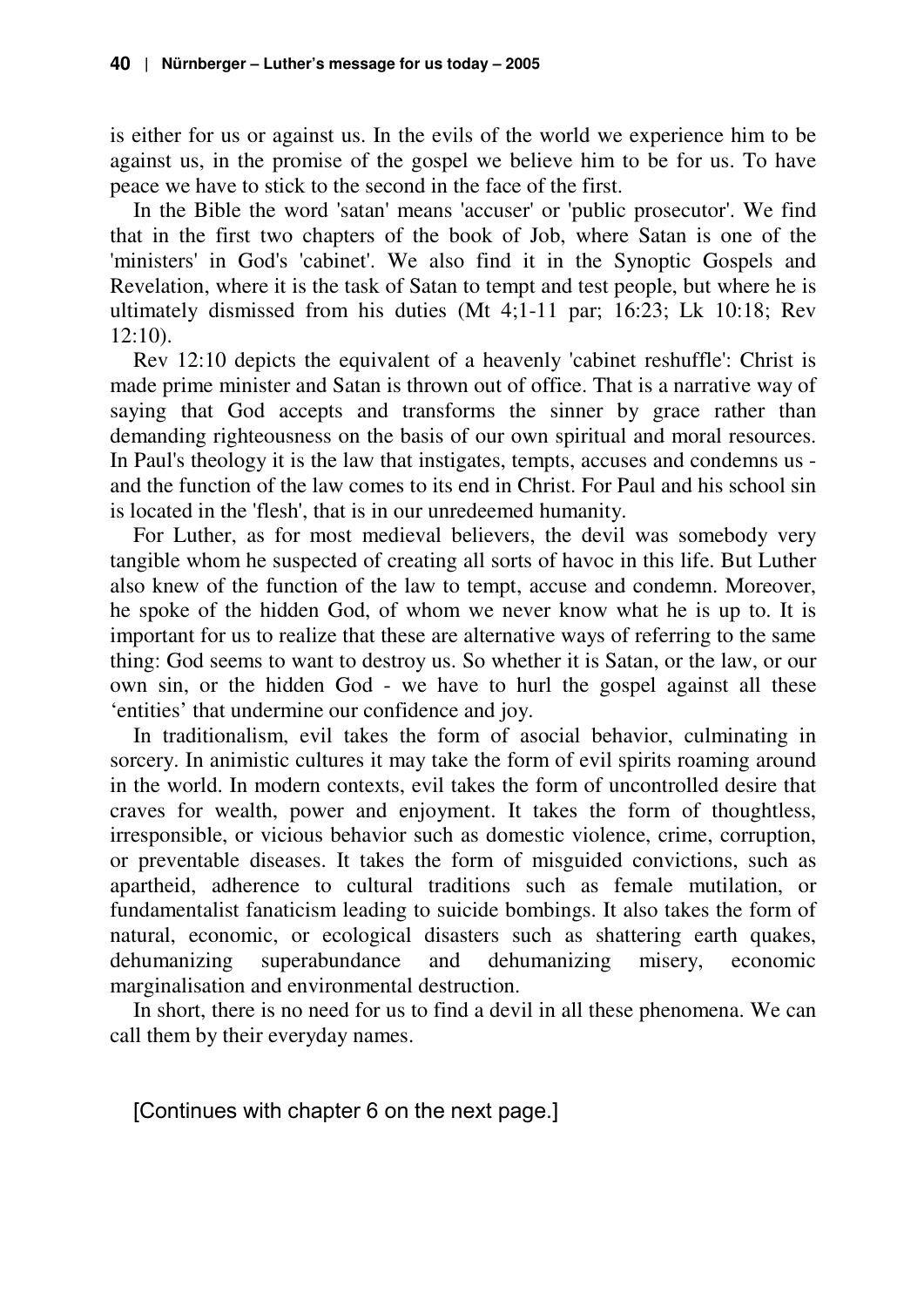

# **The gift of righteousness**

# **Law and gospel**

- *1. Should perpetrators of apartheid in South Africa, who excluded blacks from social and political life when a white government was in power, be excluded from public offices in the country?*
- *2. Should a young woman, who has become HIV positive through her own negligence, or through the irresponsibility of her lover, be rejected by her family and expelled from the church?*

#### **Our task in this chapter**

So far we have spoken about the Word of God in broad terms. Now we must become more specific. The Reformation focused on the central aspect of our faith, namely the relationship between human beings as sinners and a God of love and justice.

The biblical witness claims that we are not what God intends us to be. While God continues to maintain us, we are not in fellowship with God. We have no trust in him. We are out of step with what he wants to do for us, in us and through us. Similarly our life world does not seem to function the way it should. Our 'life world' is that part of reality in which we are embedded and which is relevant for us. The Bible calls this condition of human beings and their life world 'sin'.

How does God react to human sin? That is the question this chapter seeks to address. It deals with God's expectations and God's gift; God's law and God's grace; human failure and divine mercy; human autonomy and human trust; faith as fulfilling God's law and faith as entrusting oneself to God's redeeming grace.

If it is true that humankind is in sin, the problem is not whether or not we have to be transformed. That is taken for granted. The problem is this: do we have to be transformed *before* God accepts us into his fellowship? This would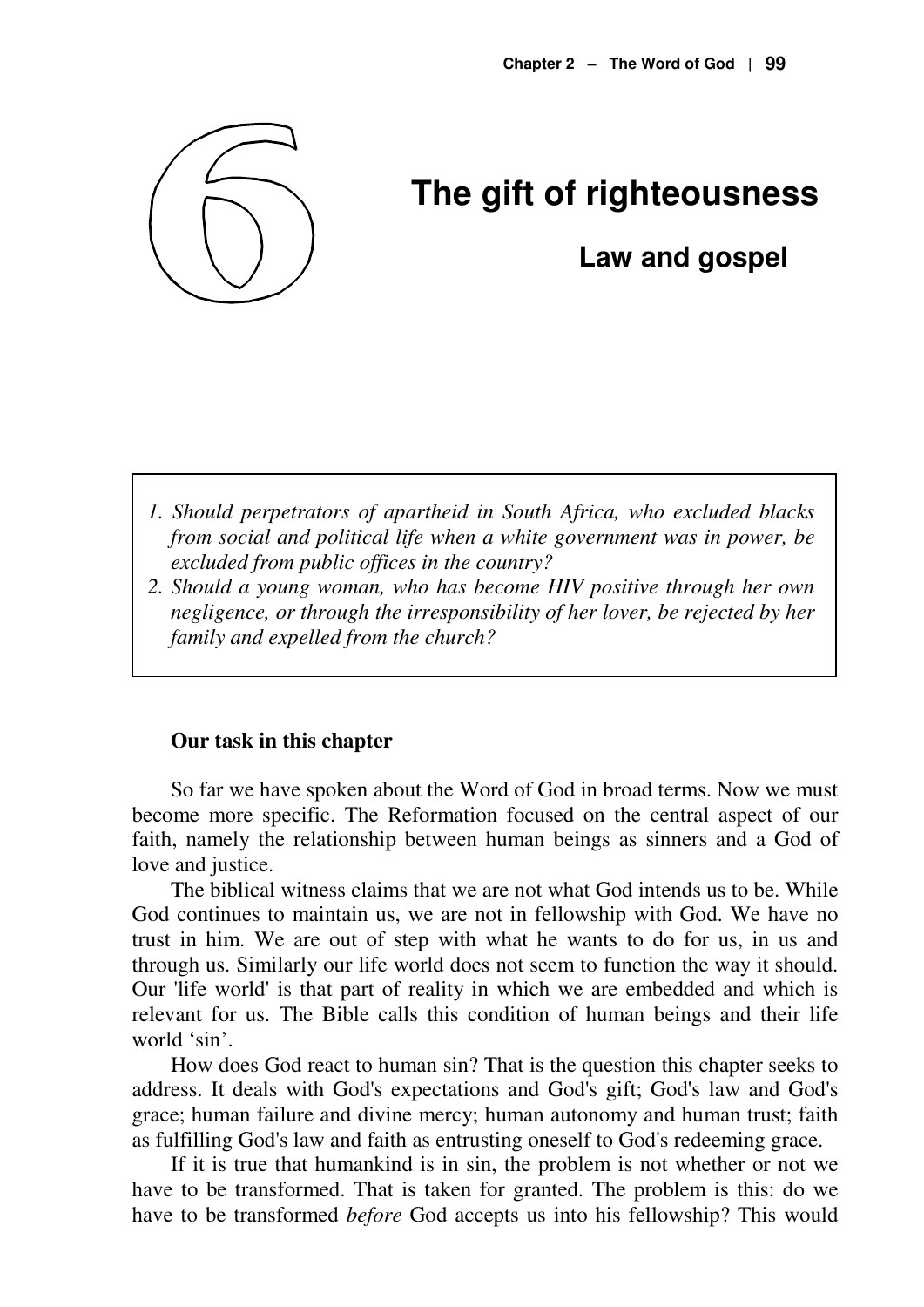make God's acceptance *conditional*. Or alternatively, does God accept us into his fellowship to transform us *in and through* this fellowship? This would make God's acceptance *unconditional,* although this acceptance would have transformative consequences.

Expressed in simple terms, is a changed life a *precondition* or a *consequence* of our acceptance by God? Essentially, that is the question that led to the upheavals of the Reformation and that has been at the centre of Reformation theology ever since.

It is important to note at this juncture that, in the Bible and in Reformation theology, sin is not just a moral derailment; sin is a broken relationship with God. And because God is the Source and Destiny of reality as a whole, any broken relationship within this world signifies a broken relationship with God. Just think of a few examples: deception in financial matters, abuse of sexual desire, lack of trust within a family, corruption in administrative bodies, violence, crime, international conflicts, imbalanced access to economic resources, social discrimination, carelessness in medical services, wastage of scarce resources, or the destruction of the biosphere.

Conversely, anything that goes wrong in our 'life worlds', suggests that our relationship with God has become sour, that God has turned against us. Again think of a few examples: a drought or a flood, hyperinflation, a crippling disease, the death of a beloved one, unemployment, bankruptcy, a broken marriage, a handicapped child, or meaningless work. When such things happen, the immediate question must be: Why that? What has gone wrong? How did we offend God? What is God going to do next? The question whether God is for us or against us has incredibly profound and comprehensive dimensions.

# **Section I: The biblical background**

# **Conditional acceptance**

Reformation theology is based on the biblical witness. Because the issue of 'salvation by grace accepted in faith' is so central to this theology, and because Luther believed it to be the decisive core of the Scriptures, I propose that we have a brief look at what the Scriptures say about this topic. You can find more detail in chapter 11 of my book, *Biblical Theology in Outline* (Pietermaritzburg: Cluster Publications, 2004).

God's friendship with Abraham was unconditional, though it took for granted that friends would be loyal to each other. Yahweh's liberation of Israel from Egyptian slavery was not linked to divine demands, though it was presupposed that Israel would indeed leave Egypt and embark on the long journey to the Promised Land. Yahweh's election of Israel as his people was unconditional, though Yahweh expected that Israel would respect the fact that Yahweh was a God of justice.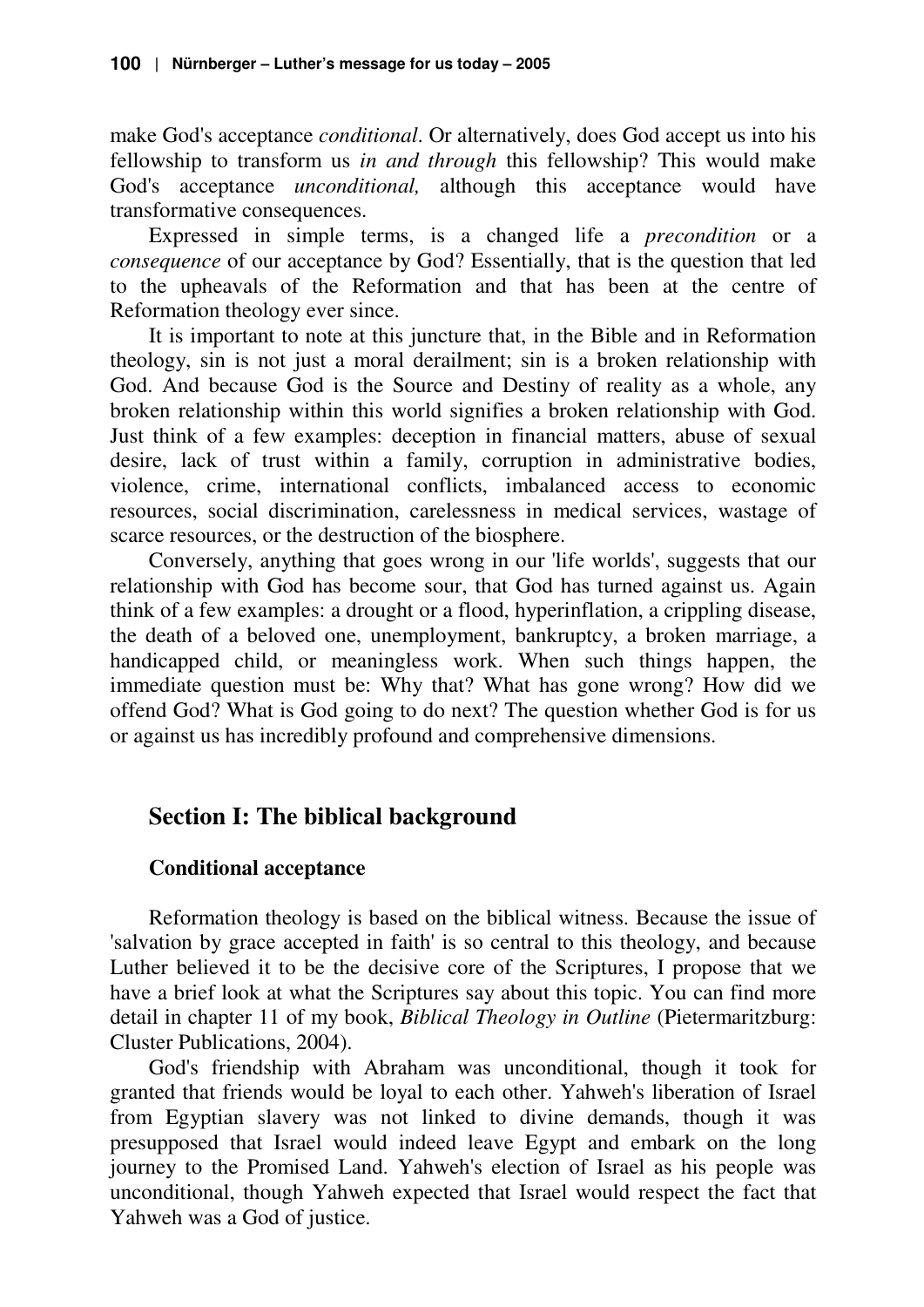It was the covenant of Yahweh with Israel, as spelt out most profoundly in Deuteronomy, which introduced formal and reciprocal obligations. Yahweh would be the God of Israel and Israel would be the people of Yahweh. Yahweh would care for Israel; Israel would witness to Yahweh by keeping his commandments. The commandments defined who Yahweh was, namely a God of faithfulness, undivided loyalty and communal justice. Unfaithfulness to Yahweh and to each other would not be tolerated within the Israelite community.

But the people of Israel could not fulfil their side of the bargain. At least that was the impression after the prophets and the deuteronomic authors had interpreted centuries of suffering as Yahweh's punishment for Israel's sins. In time a frantic desire evolved among earnest Jewish groups to keep the law to the letter. But there was also a sense of despondency: humans were sinners and would never cope. If anything were to come out of divine-human relationships, God would have to fulfil not only his side of the covenant, but also the human side. This is what the topic of law and grace is all about.

To see the contrast in stark terms, I want to compare two texts with each other, one from the Old Testament and one from the New Testament. Before you continue, kindly read Dt 30:15-20 (or Dt 28 if you have the time). The message is: If you obey Yahweh's law, you will be blessed; if you transgress Yahweh's law, you will be cursed. Note the critically important words: "if ...then ...!" The moment you say "if", you have posed a condition. So it depended on the moral capacity of Israel whether it would become a blessed or a cursed nation.

Strangely enough, Deuteronomy's argument is based firmly on the undeserved grace of Yahweh towards Israel. It is because of Yahweh's inexplicable love that he entered into a covenant with Israel. He could have stayed aloof; he could have chosen a more impressive nation. In fact, he chose Israel, the weakest nation that existed, uprooting much more powerful nations for the sake of Israel. He was not forced to do that. It was by grace, not on account of Israel's excellence (Dt 7:6ff).

At this juncture, we take note of the fact that grace does not have to be unconditional. If Israel proved unworthy of Yahweh's grace, the nation would be doomed. And that would have terrible consequences. What Yahweh granted to Israel was the privilege of a covenant. A covenant was a formal contract between two parties. Yahweh would be Israel's God and Israel would be Yahweh's people. This implied definite obligations on Israel's part. If Israel failed to fulfil its obligations, Yahweh was in his right to take Israel to task. And he would most certainly do that, because he was a holy God who wanted a holy nation.

#### **Conditional acceptance in social terms**

The blessings and the curses are entirely this-worldly and they are spelt out in frightening detail. The law too is concerned with this-worldly behavior. God is the Source of reality; he does not hover in the sky above reality. Our relationship with God manifests itself in our relationship with earthly reality.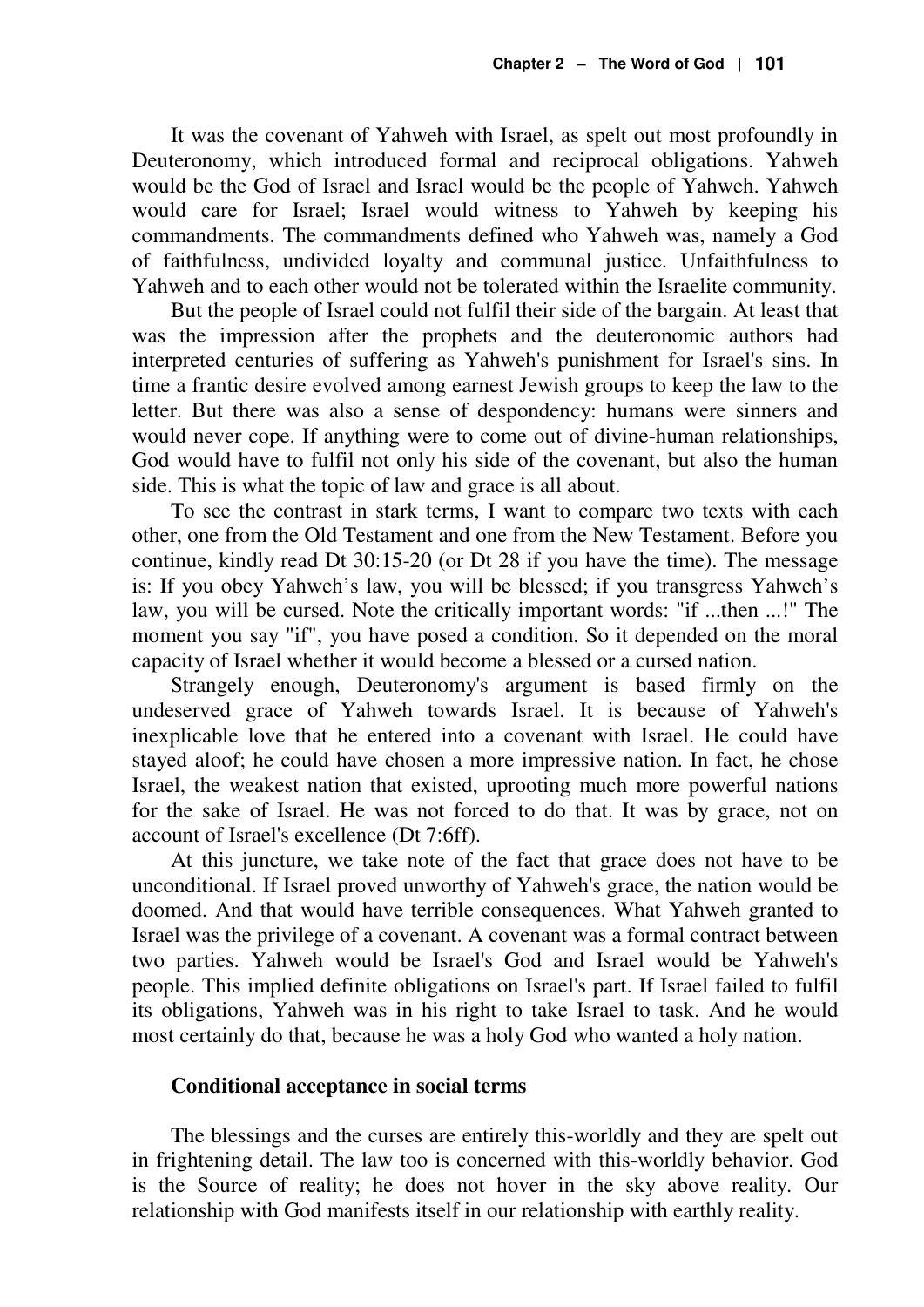We should not be surprised, therefore, to see that God's conditional acceptance of Israel led to Israel's conditional acceptance of others. Take Dt 7 as an example. Here the Israelites are expressly forbidden to accept the Canaanites. The Canaanites had lived in Palestine for centuries before the Israelites came, but they were pagan and pagans had no place among God's holy people. They were to be driven out; their altars were to be destroyed; they were not to qualify for marriage contracts.

They had no right even to exist - except, of course, where it served the interests of Israel. There is a rather sinister remark in the text saying that, as long as the Canaanites were useful for keeping wild animals in check, they could be tolerated. But to the extent that this threat receded, they were to be exterminated like weeds or pests (Dt 7:22; Ex 23:29).

It has to be acknowledged that such hostile attitudes against outsiders are very common in group relationships the world over. Sociology calls this phenomenon the 'ingroup-outgroup' syndrome. A social group lays down certain rules that have to be kept. They are rooted in the group's identity. No deviation can be tolerated because it would threaten its existence. Those who cannot fulfil the conditions are not accepted as members. Conditions of entry form a security wall between insiders and outsiders. This wall is meant to keep insiders in, and outsiders out. Often these conditions and requirements are legitimated on religious or pseudo-religious grounds.

This was certainly the case in ancient Israel. But not only in Israel! Think of Assyrian, Babylonian, Persian, Macedonian and Roman imperialism during biblical times. Think of the atrocities of European nationalism and colonialism; think of German racism under Hitler; think of apartheid; think of tribalism, nepotism or cronyism in some African contexts; think of elites in Western capitalism; think of the party bosses in Marxism-Leninism; think of any Christian denomination, religious sect, or secular gang. It is not easy to find unconditional acceptance in this world.

As mentioned above, Deuteronomy powerfully insists that its election by Yahweh was a pure act of grace. Israel had not merited Yahweh's choice in any way whatsoever. But the phrase, "by grace alone", did not automatically lead to open doors. Here the reference to grace only served to strengthen Israel's claim to exclusive privilege. Israel was special; the others counted only as far they were a threat or a boon to Israel. Only foreign individuals within its borders, who were at the mercy of the Israelites, could expect to be treated justly.

As we have seen, the works of the law were demanded as a condition of acceptance and belonging. That was true not only for outsiders, but for the Israelites themselves. The national catastrophes of 720 BCE (destruction of the Northern kingdom by the Assyrians) and 586 BCE (destruction of the Southern kingdom by the Babylonians) seemed to bear Deuteronomy out. Yahweh had taken his unfaithful and unworthy partner to task.

Some prophets proclaimed the end of Israel; others gave Israel, or a 'remnant' of Israel, a second chance. But for those who picked up the pieces, it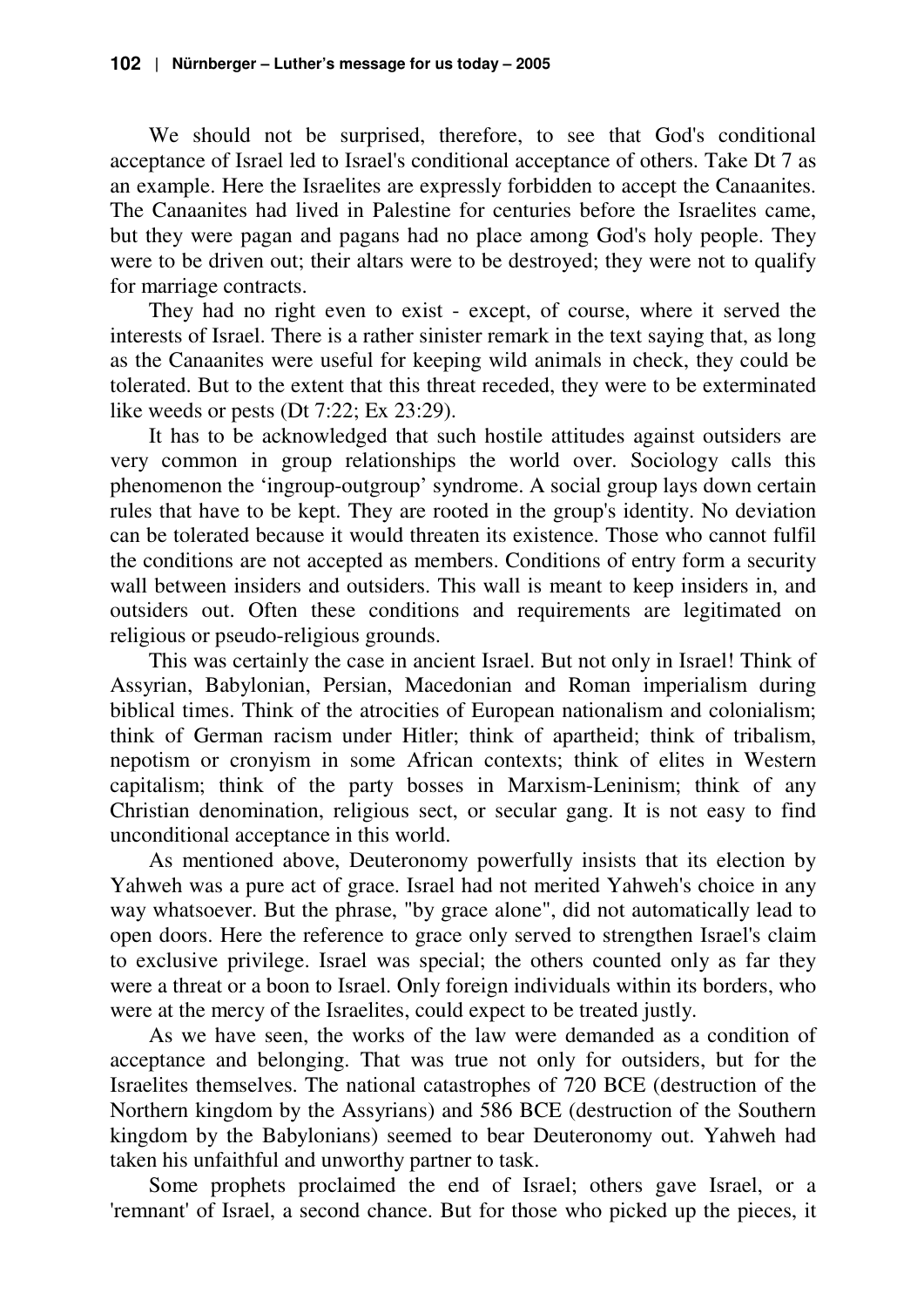was clear that the fulfilment of the law had to be the foundation of everything else. Without strict adherence to the law there was no hope for the people of God. The law was codified and interpreted in meticulous detail and those who wanted to belong to God had to subject themselves slavishly to all its ordinances and their further explications and implications.

#### **Unconditional acceptance**

We find quite a different atmosphere in Paul's theology. Before you continue, kindly read Eph 2. Probably written by a disciple of Paul, Ephesians splendidly summarizes Paul's critical insight on God's acceptance of sinful humanity within a single chapter.

In the first part of the chapter (Eph 2:1-10) it is said that "all of us" were "dead in sin". There was no difference between Israelites and gentiles. But in his great mercy God accepted us into his fellowship, raised us with Christ from the death of sin and placed us with Christ in the highest status imaginable - sitting with him on his throne "at the right hand of God", as God's prime ministers, as it were, or God's representatives on earth. And the purpose of doing that was that the "immeasurable riches of God's mercy" would flow into our lives and through our lives to others.

Ephesians makes it clear that God's acceptance is not based on our achievements; it is a pure gift of grace. But it does indeed lead us into a new life. God's grace re-creates us in such a way that we do the good works which God himself has prepared for us to do (Eph 2:10). Now this is a clear case of unconditional, redeeming, transformative acceptance of the unacceptable: acceptance comes first, change for the better is a *consequence*, not a precondition.

However, God's acceptance of the unacceptable is not an easy way out, whether for the accepting God or for accepted humanity. For God it implies that he suffers what is unacceptable for the sake of fellowship and transformation. In Pauline theology, transforming grace is linked to the cross of Christ. The cross of Christ means that God suffers our sinfulness (Rom 5:8), while we are being transformed. For humanity the cross of Christ means that we have to suffer God's holiness - which means that our sinful nature has to die in God's presence (Rom 6). Death is a painful process. We have to give up what is dear to us, but unacceptable in God's sight.

As in the case of Deuteronomy, God's behavior defines authentic human behavior. God's unconditional acceptance translates into our acceptance of other human beings. This is expressed in the second part of the chapter (Eph 2:11ff). Remember that in Dt 7 the Israelites were expected to drive out the Canaanites on the basis of God's conditional acceptance. In Eph 2 the gentiles are invited into the fold on the basis of God's unconditional acceptance.

As a result, those who have been accepted into God's fellowship, Jews and gentiles alike, are now in fellowship with each other. The law, which always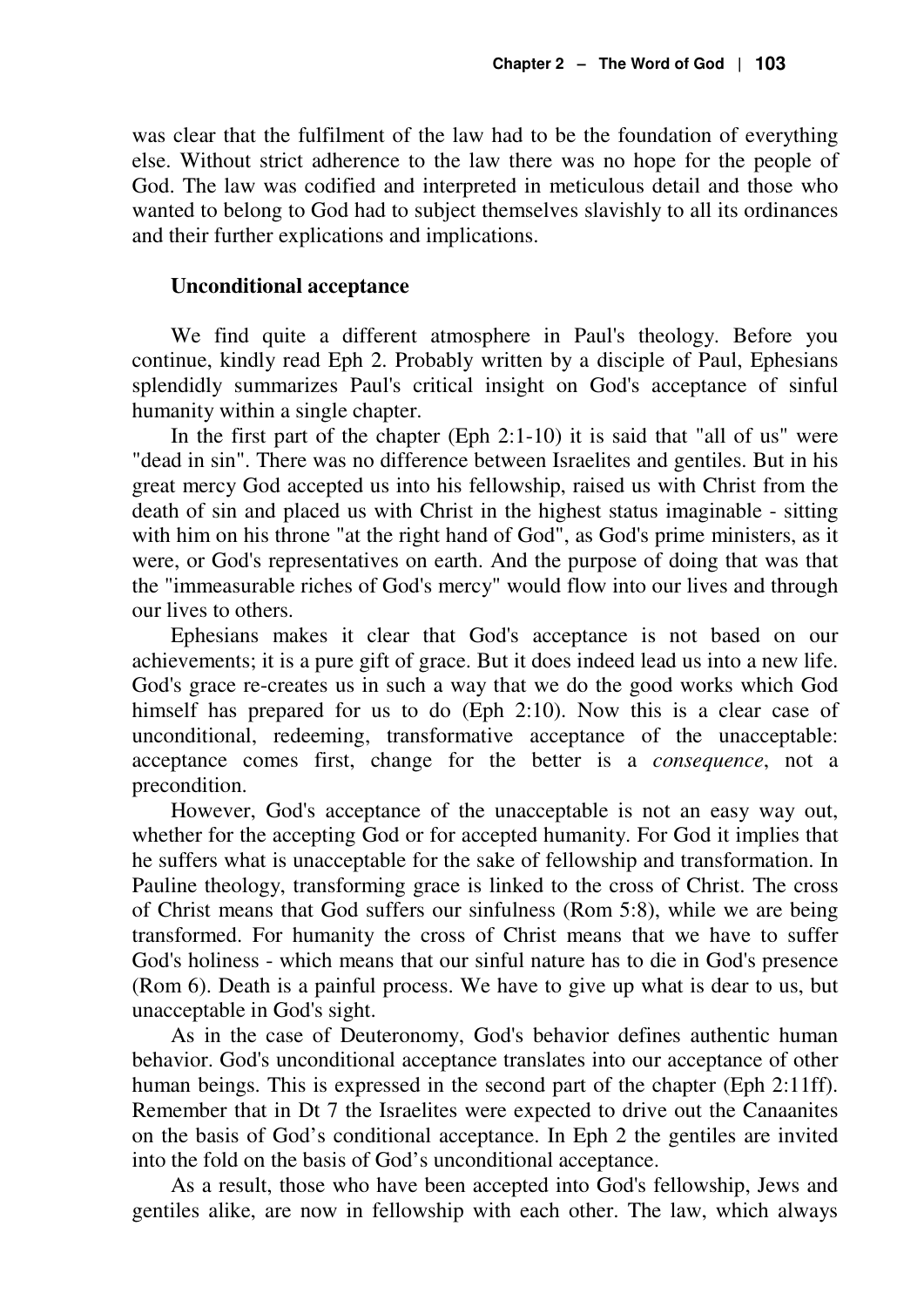posed conditions of acceptance between Jews and gentiles, has been suspended as a condition of acceptance. The wall of separation has been dismantled (Eph 2:13-15). We all belong to God's household, not just the Jews, but also the gentiles. A new united humanity has been created in Christ. This new community is God's dwelling place, not the temple in Jerusalem (Eph 2:19ff).

#### **Is salvation earthly well-being or heavenly bliss?**

There is another interesting shift. In Deuteronomy, God's acceptance or nonacceptance manifested itself in the form of well-being or misfortune in this world and within our lives. However, the contention of Deuteronomy that blessings were the reward for righteousness, while predicaments were the punishment for sins, did not always make sense in practice.

On the contrary, the Jews made the disconcerting discovery that it is often the villains who lead a good life and their victims who have to suffer. The good fortunes of the pagan empires and the misfortunes of those Jews who had tried their best to live up to God's expectations, were a cause of great affliction. Moreover, there were wicked Jews who prospered and virtuous Jews who suffered. Was the prophetic and deuteronomic idea that God punished the wicked and rewarded the righteous wrong after all?

In later Judaism we find some bitter rejections of the deuteronomic explanation of suffering. The most powerful of these can be found in the book of Job. In the opening chapters, suffering is explained as a test conducted by Satan, who is God's public prosecutor. The closing chapters ascribe suffering to the majestic will of the Creator, who is too great for us to understand. But in the body of the book Job appeals to Yahweh's justice. He is convinced that he is blameless and tortured for no reason. It is Yahweh who has to explain himself.

Bolstered by expectations found in the Parsist (Persian) religion that world history as a whole drifted towards a giant battle between good and evil, the Jewish faith in Yahweh's justice turned forward into the future. The great 'Day of the Lord', the day of vengeance and retribution, would surely come. There would be a final reckoning. And if this did not happen in this life, then it would surely happen in another. Death cannot possibly frustrate the justice of a God who was himself the Giver and Taker of life.

These considerations led to the expectation that all people, whether living or deceased, would face Yahweh's judgment seat. Then the righteous would shine like the sun, while the evildoers would be thrown into a fiery pool. The idea behind the latter statement was that evil would be eradicated forever. This is the origin of the conviction that the dead will rise and that there will be a new heaven and earth in which justice reigns (2 Peter 3:13).

Initially there was nothing spiritual about this expectation. But under the impact of Hellenistic patterns of thought, 'resurrection from the dead' became the 'immortality of the soul'; the word 'forever' changed into the word 'eternal' and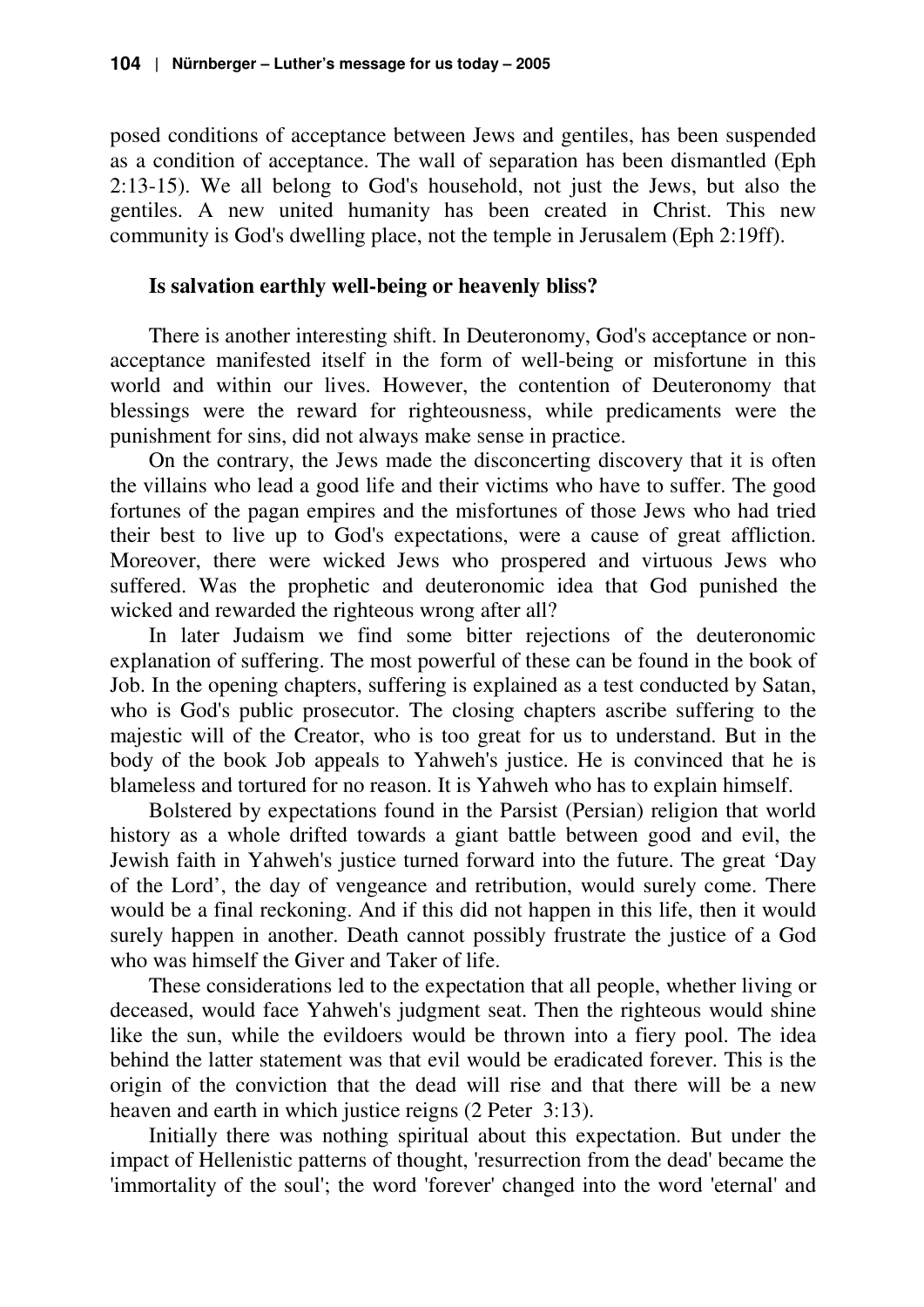the sudden and final cremation of the evildoers in a fiery pool became their never-ending torment in the fires of hell.

Note that the expectation of a resurrection from the dead to face judgment only emerged after the exile. Pre-exilic Israel knew nothing of a life after death. But by the time of the New Testament, the expectation of a last judgment dominated the scene. "Salvation" was no longer expressed in terms of our fortunes on earth, but defined as an escape from eternal condemnation. Under such presuppositions nothing mattered much in this world - the ultimate goal was to pass the test of the last judgment. It was fear of the hereafter that motivated one to do one's best in this world.

However, we also find another version of the last judgment in the biblical tradition. Older texts in the Old Testament had maintained that death itself was the "wages of sin". For them death was final. So death was taken to be the ultimate punishment for sin. Paul developed this idea further. According to him, we all have to die because we have all sinned. Death - the final and total rejection of the creature by its Creator - is already the punishment for sin. It cannot be surpassed; it is identical with the last judgment.

So if by God's grace we should rise after death, this would not be a resurrection to face judgment, but the gift of a new life. It would be an entirely new creation, brought about through the power of God's Spirit and resulting in a righteous human being. Now it was no longer fear that motivated the believers, but the joyful anticipation of ultimate salvation.

#### **Bringing God's future down to earth**

Does this not boil down to the theology of a 'pie-in-the-sky-when-you-die' that is so often ridiculed by critics of the Christian faith? No, it is not. According to Paul eschatological hope has a profound impact on our lives in this world. In faith we identify with the death of Christ to the flesh and with his resurrection into the new life of the Spirit. With that we anticipate our own deaths and our own resurrection, thus leading to a new life already now. In the power of the Spirit we are being transformed into the image of Christ, who is the image of God (2 Cor 3:18; 4:4). And this has consequences in all spheres of life.

By the time Ephesians was written, however, Christians had begun to be disillusioned. Christ had not returned in glory to transform the world, as suggested by the apocalyptic frame of reference of the early church. All kinds of explanations were given: God is patient; the mission must first reach the ends of the earth; the return would come like a thief in the night, etc. Luke placed the Christ-event not at the end of world history, but in its middle, followed by the age of mission. John's gospel saw the last judgment happening in the encounter with the risen Christ here and now through the Spirit (Jn 3:18ff; 5:22-25).

The author of Ephesians had his own way of coping with the apparent nonarrival of Christ. He moved the glorious enthronement of Christ from time to space, from the eschatological end to the heavens above. Christ is *already*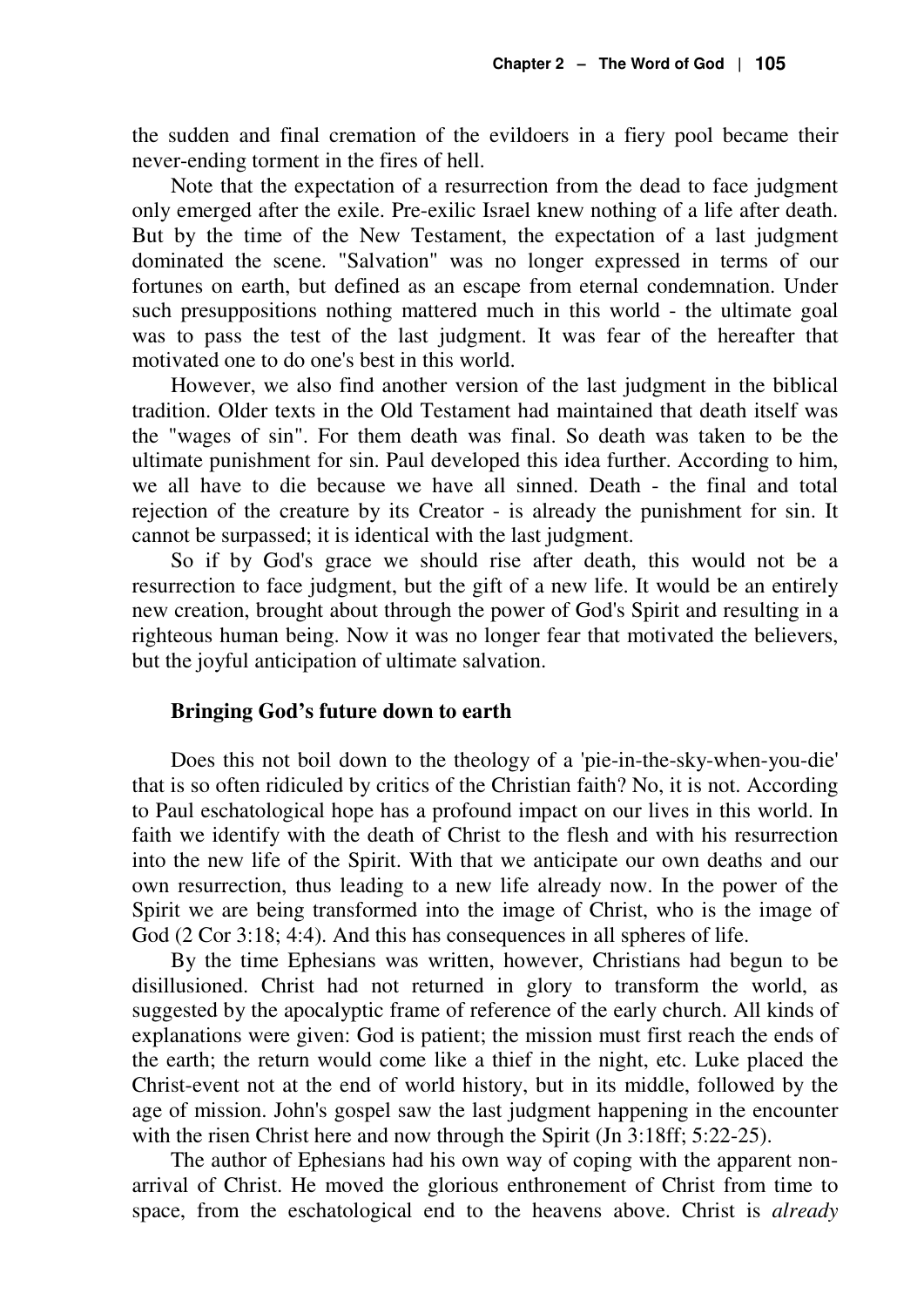enthroned in the heavens (Eph 1:20ff) and we are enthroned with him. Correspondingly, he moved the idea of dying to the flesh and rising into a new life from the point of physical death to the point of conversion. We were dead in sin until we found Christ, he says, and since then we live with Christ in his glory. According to Colossians, another Deutero-Pauline letter, our true lives are *already* located in heaven. This fact only has to be revealed (Col 3:1ff).

It is not what happens beyond death that matters, therefore, but what happens here and now. As mentioned above, we find a similar thought in John's Gospel, where it is said that those who accept Christ have eternal life already; those who reject him, have been condemned already (e.g. Jn 3:16-21; Jn 5:24). Ironically, even the parable of the Last Judgment in Mat 25:31ff bears out this approach: what matters is exclusively what we have done to those with whom Christ identified himself here on earth.

#### **Heavy conflicts**

In all these cases the emphasis was placed on God's grace, that is, God's unconditional, redeeming acceptance of the unacceptable. The conditionality of Deuteronomy had been abandoned. All this should have been clear enough. Alas, it was not - not even in New Testament times. People stuck to the law as a condition of acceptance. Paul had a showdown with Peter in Antioch on this point (Gal 2:11ff). He also battled with those who wanted to impose the Jewish law on the gentile converts (Gal 3; Phil 3).

There are documents in the New Testament that reflect Jewish-Christian loyalty to the law, especially the Gospel of Matthew and James. Paul had his peace with that, as long as it was not imposed on non-Jews as a condition of acceptance (1 Cor 7:17-20; Gal 3:28). But when it functioned as a condition of acceptance by God, or by God's people, Paul maintained, Christ was forfeited and he had died in vain (cf Gal 2:21; 3:27f; 5:4).

Even among Paul's own disciples legalism (as we call the insistence on the fulfilment of moral precepts) slowly gained the upper hand. The Pastoral Letters (Tim and Tit) still quote some of Paul's insights, but their emphasis lies heavily on moral excellence and institutionalized offices. It is strange how the two always go together: where you find an emphasis on establishment of offices, you also find an emphasis on keeping the law. Institutionalized authorities are seldom too enthusiastic about personal freedom and responsibility for their subordinates. They prefer law and order. That is what happened in the further history of the early church.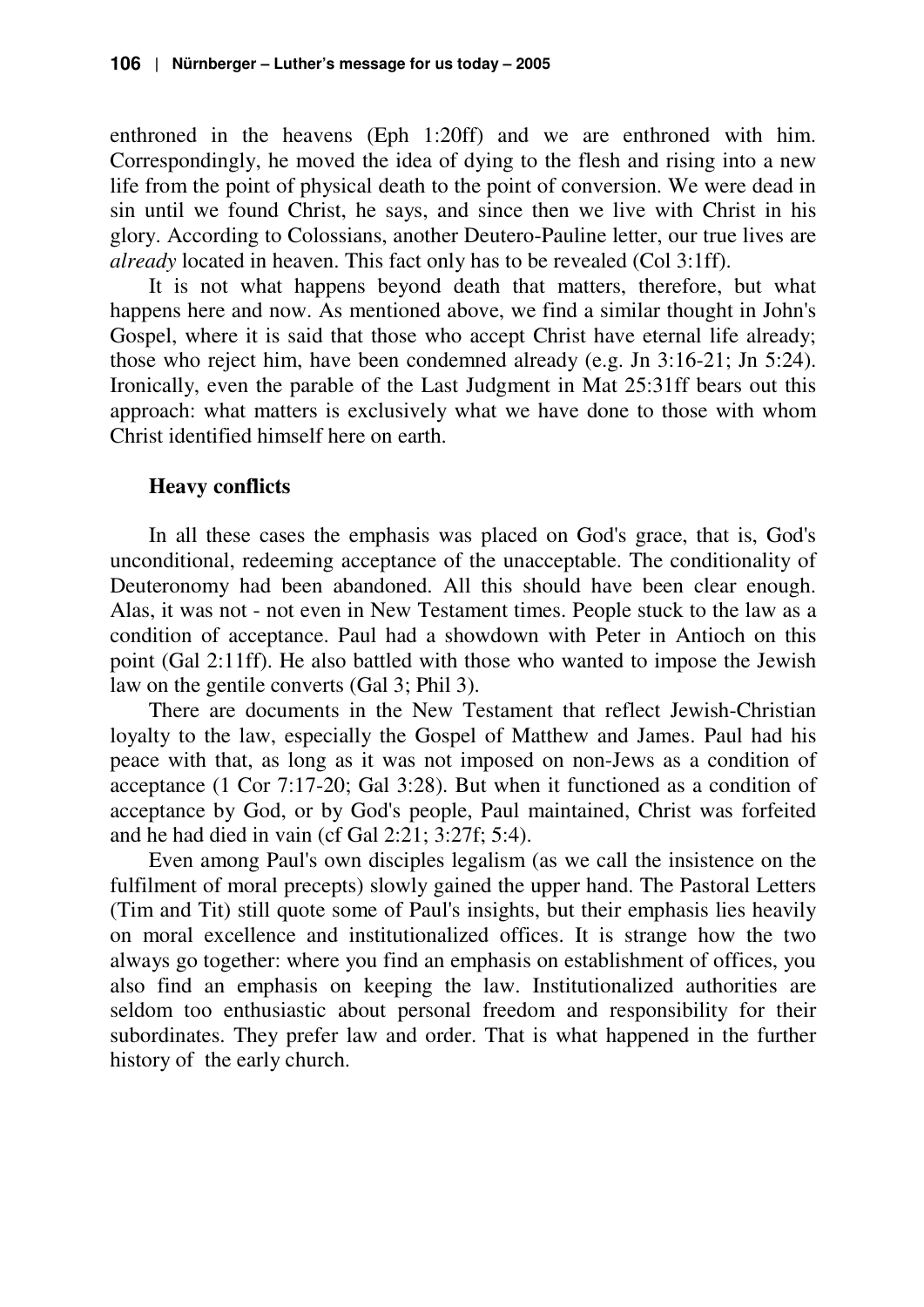#### **Section II: The Reformation**

#### **The medieval background**

It did not take long before the legal approach in our relationship with God re-established itself in the church even more fiercely than it had been in Judaism before. The church inherited Roman culture with its legal systems and structures of authority and the quest for power and money among the leaders of the church enhanced the process. Hierarchies established themselves, culminating in the bishop of Rome, who eventually claimed to be the earthly representative of Christ, the heavenly king (*vicarius Christi*). We come back to that in chapter 7.

Authoritarian systems usually serve collective interests. Believers were subjected to an ever-growing code of doctrinal and moral precepts. To scare subordinates into submission, the last judgment and its aftermath was again placed in the centre of attention. For all intents and purposes the Pauline gospel of justification by grace accepted in faith, rather than by good works, had been lost. Earthly needs and concerns receded into the background. The demand for social justice and freedom of conscience was decried as insubordination to divine truth and authority.

The agonies that would await transgressors in hell were pictured in drastic terms. The main portals to many great medieval cathedrals in Europe are still adorned with a depiction of the Last Judgment, often with gruesome details of terrified sinners being dragged by gleeful devils into the eternal fire. This is how you were supposed to enter the church - conscious of the horrors of hell awaiting you! Because even righteous people were not without blemish, it was claimed that we would all have to undergo a purification process called the "purgatory". Those recognized by the Church as "saints" were the only exceptions, because they were already deemed to be perfect.

Inside the church the clergy dispensed some relief from fear of the approaching torment for those who were ready to sacrifice their money, their time, their energies, their freedom, their sexuality, or their food. If you were serious about your salvation, it was claimed, you could buy off some of the agonies awaiting you in purgatory. You could go into a monastery. You could pray the Lord's Prayer and the Ave Maria over and over again like a faulty CD. You could pay for the mass to be read a few hundred times on your behalf or on behalf of a deceased person. You could appeal to the merits of the saints. You could collect merits for yourself or for others by donating large amounts of money, or by doing other 'good deeds'.

#### **Luther rediscovers the Good News**

Today the prospect of going to hell no longer frightens the average person on the street, even if some evangelists try to rekindle the horror. But during the outgoing Middle Ages, the fear of hell was extraordinary. Many ordinary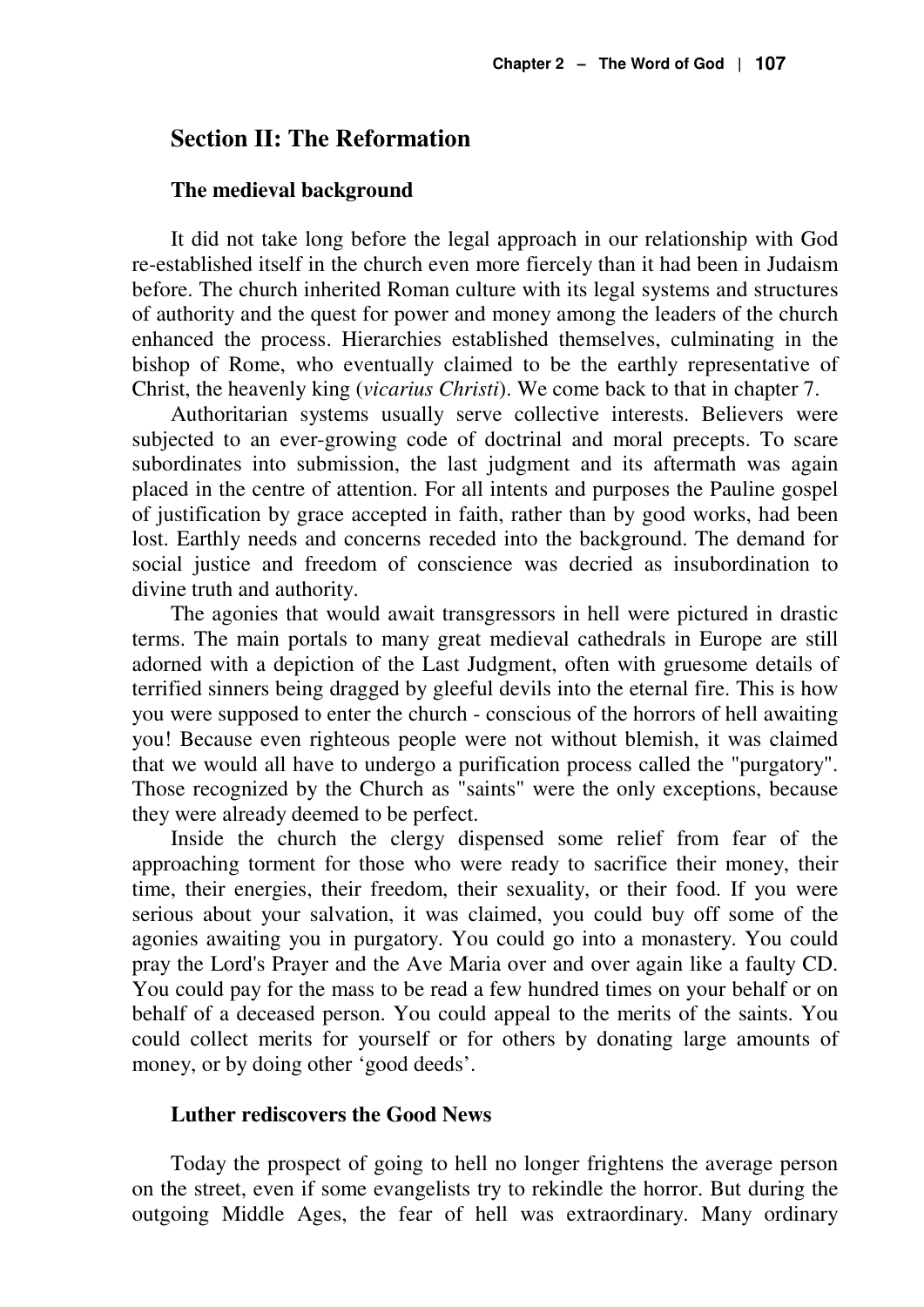believers went into frenzy. Anxious about their eternal fate, they forsook worldly possessions, moved into monasteries, flagellated themselves, or went on crusades. By the end of the Middle Ages the fear of hell and its abuse by unscrupulous leaders dominated the religious scene. The situation became so bad that many alert persons felt that both the church and the society had gone astray and needed some drastic transformation.

Luther too labored heavily under the fear of the last judgment. Without that background, his theology can hardly be understood. He was so traumatized by the prospect of eternal condemnation that he left his designated profession as a lawyer, joined a monastery and castigated himself severely. But he could not find peace. His most terrible affliction was the biblical commandment to love God with all one's heart, mind and strength. Being a man of deep integrity, Luther was unable to fool himself into believing that he loved God. On the contrary, he realized that he hated God. He could not help seeing God as a cruel tyrant who expected something from us that we could not deliver and then meted out horrific punishments to the defaulters.

There was one phrase that alarmed him more than anything else on earth: the word *iustitia Dei* found in Romans 1:17 of the Latin Bible (the Vulgate). It can be translated as 'righteousness of God' or as 'justice of God'. Luther naturally assumed that this word referred to God's incorruptible justice in the Last Judgment. He would have to condemn the sinner who had not attained the righteousness required by God and there was no escape.

Then Luther discovered that Rom 1:17 did not refer to the justice with which God would apply the law to our lives in the last judgment. It also did not refer to the righteousness God demanded of us. Rather, it referred to the righteousness with which God wanted to bring about our righteousness. It was not a demand, but God's free gift of grace! When he realised that, his whole life changed. Suddenly gloom and anxiety turned into gratitude and hope. He had found the New Testament meaning of the word "good news". It is this personal experience that laid the foundation of the entire Protestant movement.

What precisely was God's gift of grace? It was Christ's own righteousness that God allowed us to share; a righteousness that was not achieved by us, but by Christ; a righteousness that did not belong to us, but to Christ, thus an 'alien righteousness' (*iustitia aliena*). To those who believed in Christ, God granted participation in the new life of Christ in fellowship with God.

# **The ensuing conflict**

What a discovery! It changed the entire content and character of theology. It changed the lives of countless people. It led to endless spiritual, theological, ecclesial and political conflicts. It literally changed the course of Western history.

In Protestantism justification by grace accepted in faith (*iustificatio sola gratia sola fide*) became the foundational faith assumption on which everything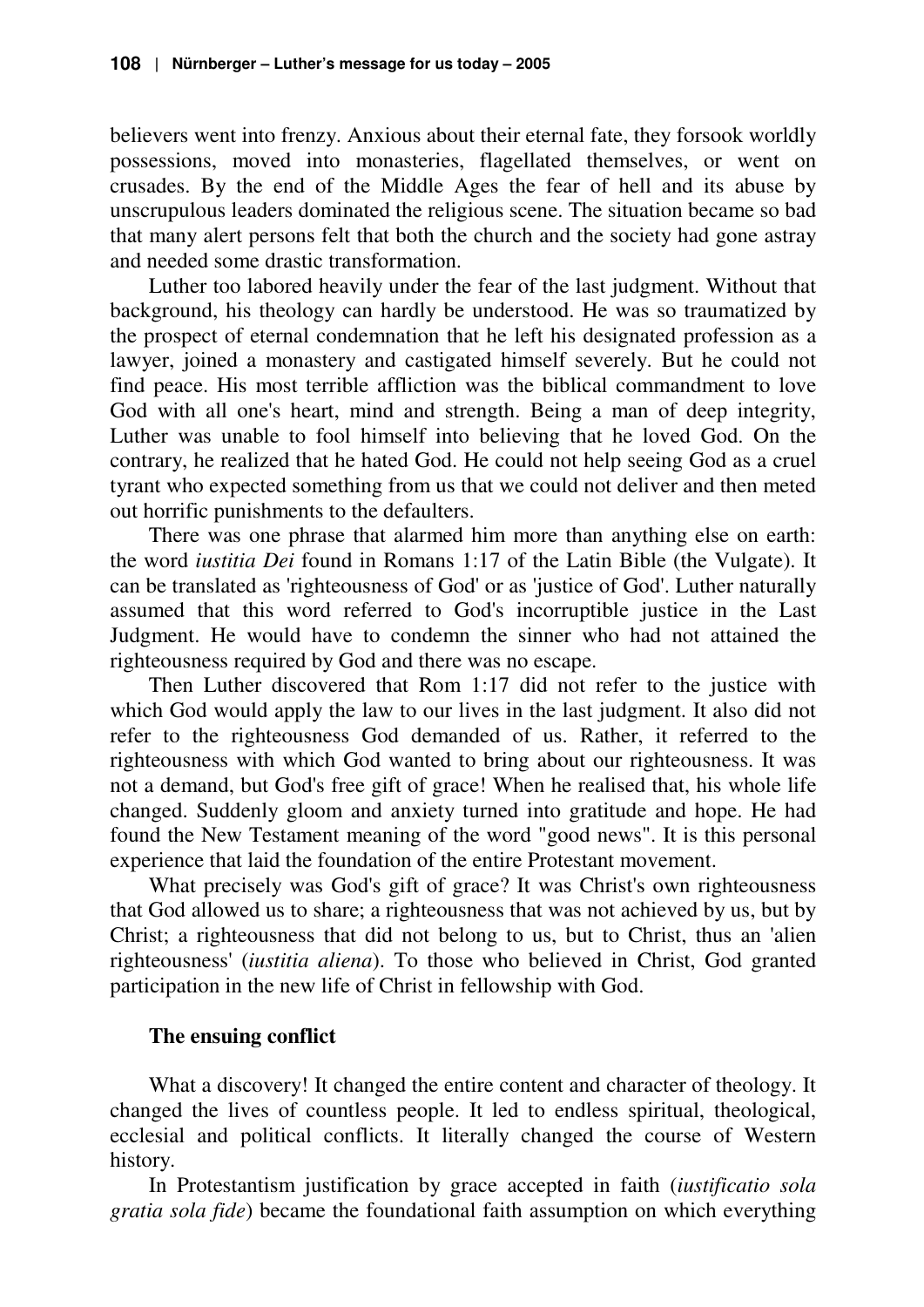else was built. In contrast, the Council of Trent restated the Catholic position. Expressed in a nutshell, it says that God's grace, administered by the episcopal office, made it possible for humans to embark on a journey of sanctification, at the end of which righteousness would be achieved and the human being would be proclaimed by God to be just. Note that ecclesial authority is foundational for this approach.

Heavy conflicts ensued, not only between theologians, but also in the secular sphere. Almost immediately a debate began to rage between scholars, church leaders, monasteries, knights, princes and kings, the emerging capitalist elites in the free cities, the peasants and even among artists and musicians. Luther was excommunicated by the church and banned by the state. His teachings were forbidden, his books burnt, his followers threatened with the heavy hand of the inquisition. Alliances were formed on both sides, diplomatic games were played, wars were fought. If there had not been a few princes who protected the nascent movement by force of arms, it would have been smothered just as other reform movements had been smothered before.

It should be mentioned that in 1998, after long negotiations, Lutherans and Catholics arrived at a "Joint Declaration on the Doctrine of Justification", according to which it was no longer necessary for the two stances to condemn each other as heretical. This is most gratifying. But one should not overlook the fact that, for the Catholic position, it is still ecclesial authority that forms the basis of the church, while in Protestantism the basis of the church is the gospel of grace accepted in faith. This has far-reaching consequences for the understanding of the church, church unity, the ministry, the sacraments, the Scriptures, the status of the tradition and even for the truth as such. We deal with some of these issues in other chapters.

#### **Calvin: the functions of law and gospel in continuity**

More subtle conflicts soon emerged within the Protestant fold. The Reformers had much in common, but they also differed substantially in their application of the new insights. Soon Protestantism had split into two streams, Lutheran and Reformed. On the Lutheran side the relationship between humans and God was based on freedom and responsibility - though Lutheranism was by no means consistent in this stance. In the Reformed camp, fulfilling God's commandments remained the central requisite for this relationship. We shall begin with the latter.

The Reformed stance can be observed most clearly in the theologies of Calvin and his successor in Geneva, Theodore Beza. It can also be found in the so-called Protestant Orthodoxy of the 17th century from where it spread throughout Protestantism. In this approach the law is taken to be the foundation of our relationship with God, just as it had been in Judaism. Human beings are meant to move within prescribed patterns of behavior as defined by clear-cut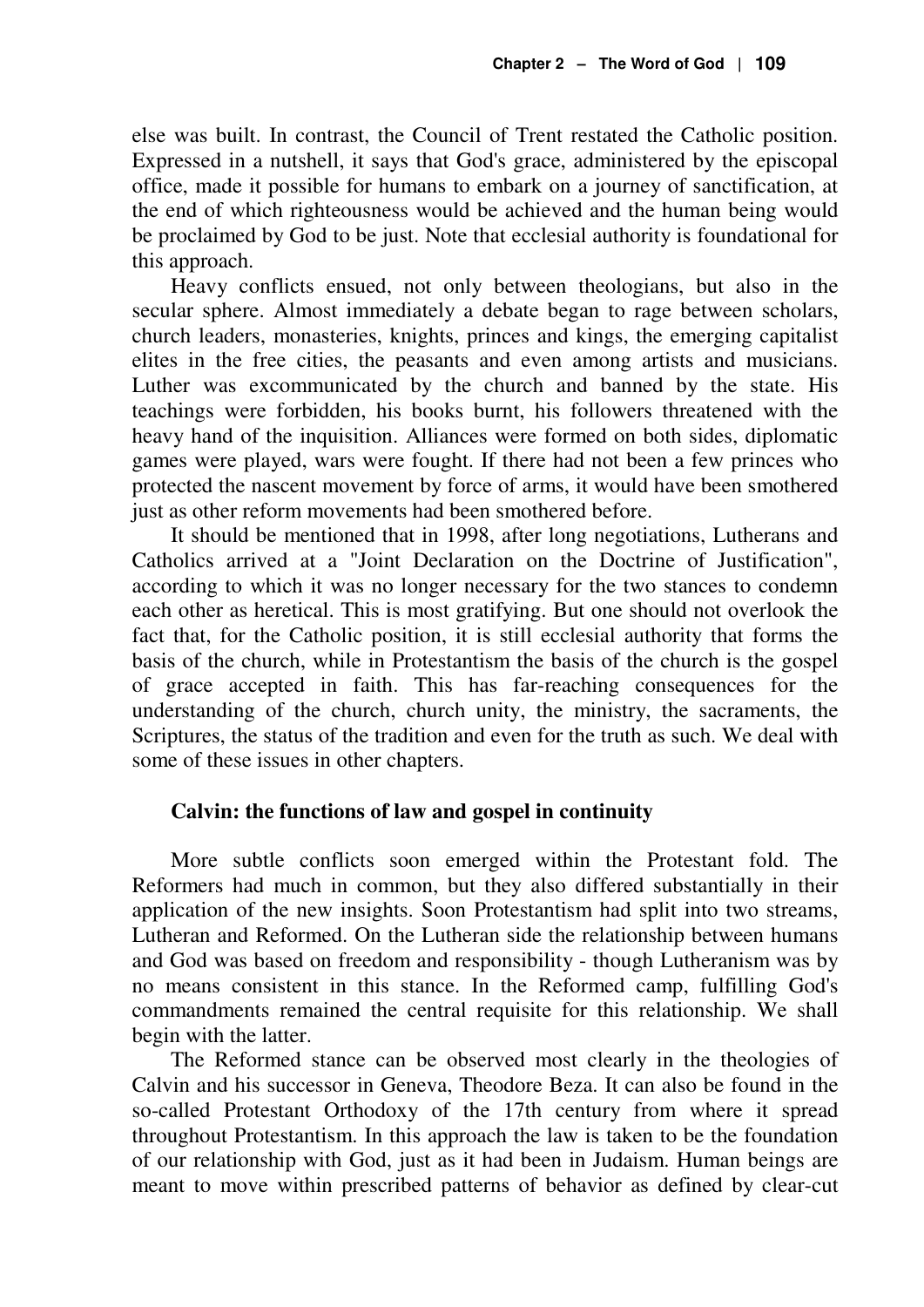precepts found in the Scriptures. The gospel is meant to make it possible for us to fulfil the law.

Calvin distinguishes three functions of the law. The first function is to expose and attack our sins. In theology this function is called the sin-exposing or theological use of the law *(usus elenchticus legis* or *usus theologicus legis*). The second function is to keep order in society. In theology this function is called the civil or political use of the law (*usus civilis legis* or *usus politicus legis*).

The function of the gospel is to forgive our sins so that we can turn a new page. After the gospel has done its work, the law comes in once again. Therefore theology calls this function the third use of the law *(tertius usus legis*). The third function of the law is to provide us with directions in our new lives in obedience to God. Calvin considered this to be the most important function of the law.



#### **Luther: the functions of law and gospel in dialectical relationship**

For Luther the Word of God is characterized not by continuity, but by a dialectic between the functions of 'law and gospel'. For Luther the law is indeed 'Word of God', but it has a preliminary and limited function, namely to keep sin in check, expose evil, accuse and condemn. It cannot redeem. Its work comes to an end when Christ has taken shape in our lives.

Therefore Luther recognized only two functions of the law. The first was to maintain order in a sinful world - and for Luther this was very important. The second was to expose sin and evil. (It does not make much difference that for Luther the 'civil' or 'political' function came first, while for Calvin the sinexposing function came first). The function of the gospel was to forgive repentant sinners. So far Luther and Calvin agreed, but what happens next?

According to Luther genuine believers are in Christ. They know God's heart. The law demands righteousness, but cannot bring it about, not even after we have come to believe in Christ. Only our participation in the new life of Christ can make us righteous. As a result, there is no need for a third use of the law after the gospel had done its work. Calvin did not follow Luther in this respect; nor did Melanchthon, Luther's closest coworker (Steinmetz 2001:52).

Moses teaches (the law), but he himself cannot fulfil it, nor give it to others to fulfil. If it is really to happen and be done, the Son of God is needed with his fullness ..." (SL XII 849f; my emphasis).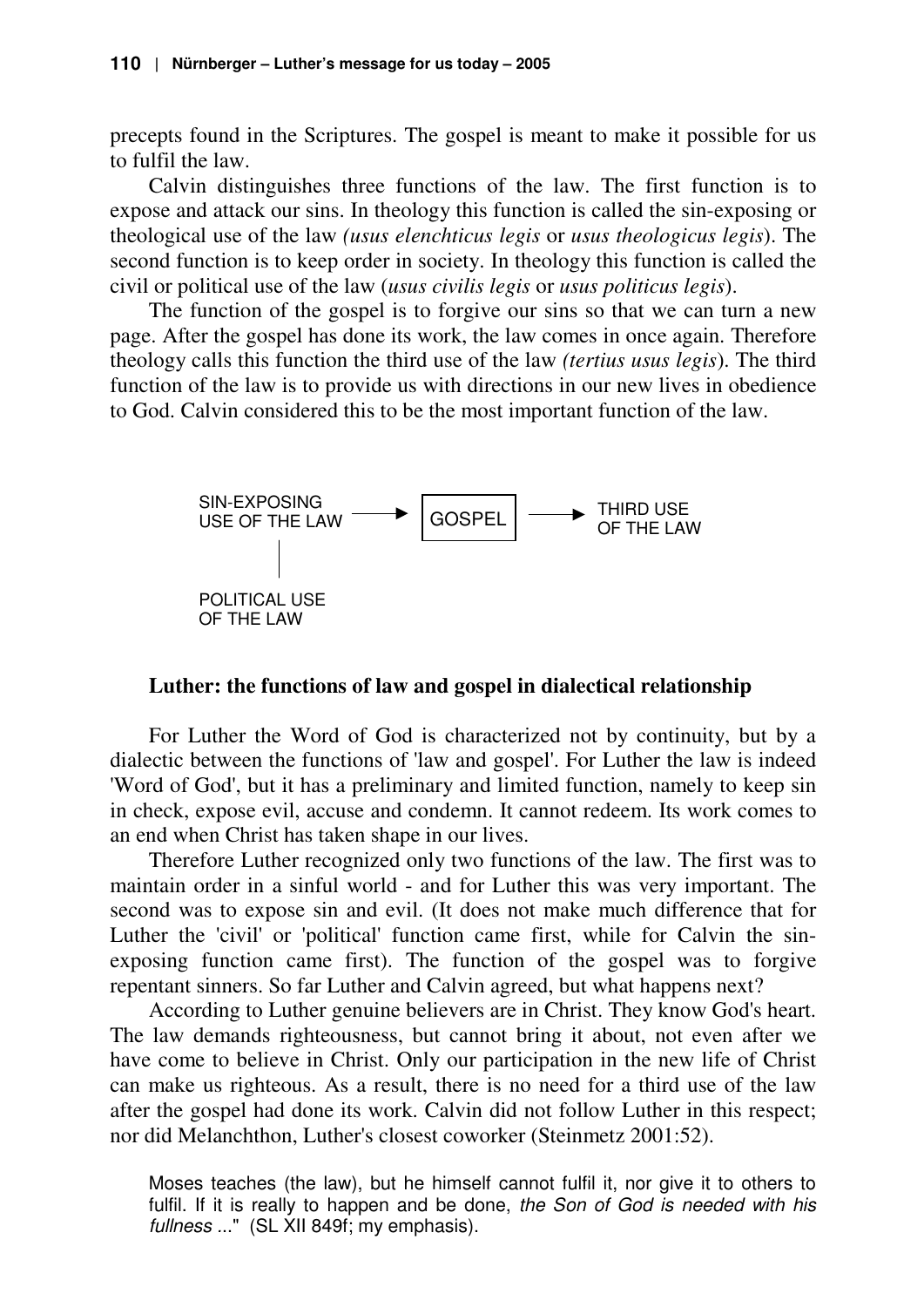What does it mean that Christ is needed with his fullness? Here Luther distinguishes between two aspects. First, grace means that, in Christ, God accepts us into his fellowship and willingly suffers our sinfulness. Our sins are forgiven. Forgiveness means that the forgiving party 'gives' something. To make fellowship possible, he suffers what the sinner should have suffered. That is what the cross of Christ signifies. Second, in his fellowship, God grants us participation in the new life of the risen Christ through the power of the Spirit.

For the sake of him who has pure grace with God, we are also accepted by grace, although we have not yet attained full obedience to the law. Then after having been given that comfort and grace, we receive the Holy Spirit through his power, so that we do not just have empty letters within us, but attain truth and begin to fulfil God's commandment - but in such a way that we scoop out of his fullness and drink out of this spring (Sermon on 2 Cor 3:4-11 par 31. SL XII 849f. My emphasis).

#### **The good fruits of a good tree**

So according to Luther, the gospel indeed forgives our sins, but that is not all. The gospel also plants a new tree in us that yields good fruit. The good tree is the new life of Christ. Although in our own, old lives we remain sinners, we are privileged to share in the new life of Christ. As mentioned above, this is a righteousness that is alien to us because it belongs to Christ (*iustitia aliena*). Yet it is effective in that it transforms our lives into that of Christ. In fact, it is Christ, the good tree, which yields good fruit in us and through us.

The intention of Karl Barth's statements that the law is the 'form of the gospel', meaning its concrete manifestations in the processes of life, and that this form must be derived from the contents of the gospel (Barth 1968:71ff), is akin to Luther's stance. But Luther would never call the fruits of the gospel a law because any law enslaves, accuses and condemns us (*lex semper accusat*).

The Word of God is the very first thing. This is followed by faith, faith is followed by love. Love then does all kinds of good works. (On the Babylonian Captivity of the Church, MA 2:175).

Salvation is indeed based on righteousness. Lutherans tend to forget that. However, it is not our own righteousness, based on the fulfilment of the law, which saves, but the righteousness of Christ in which we are allowed to participate. The gospel of Christ creates faith; faith then creates love, love creates genuinely good works. The law cannot do that; so it comes to an end. In which sense? The intention of the law (to express and bring about God's will) is fulfilled in Christ. It is fulfilled in Christ because it leads to love. The function of the law (to demand, enslave, accuse and condemn) comes to an end in Christ because it has become superfluous.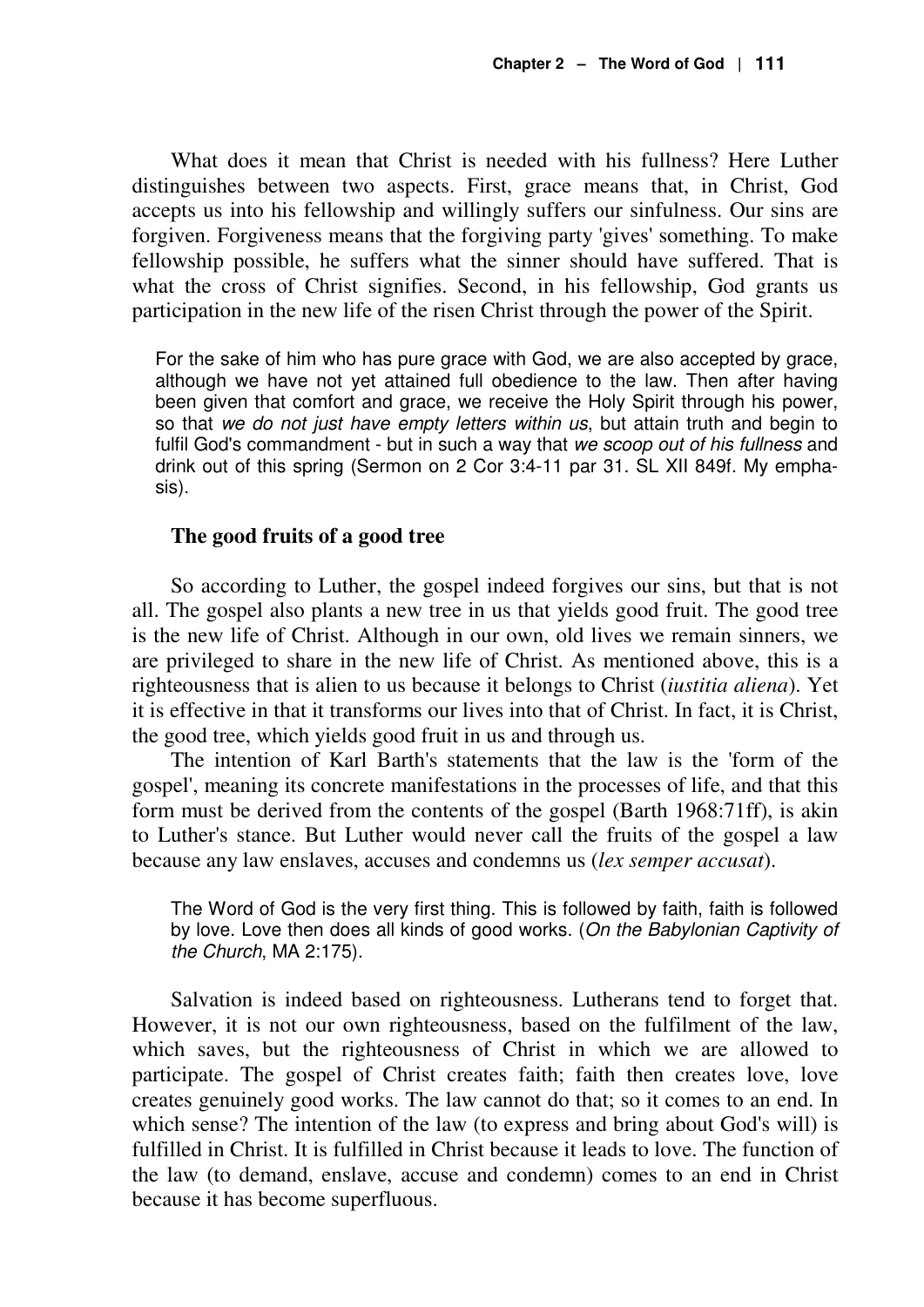#### **The two functions of the law continue to operate**

What then is the function of the law in the life of Christians? Christians know that humanity is in sin and that the law is needed to prevent destructive and self-destructive behavior. Being sinners themselves in their own old lives, Christians also need the law even for themselves. But in Luther's theology, the law does not figure a third time; it just continues with its first two functions.

The law continues to keep order in society. It also continues to spell out God's will for us. As such it continues to attack the sin of both unbelievers and believers as far as they are still in sin. These are its first and second functions. As far as believers are in Christ, they need neither. Because believers are never completely in Christ, however, they need the law in both its functions. And of course their sinful social environment needs it as well. So in their freedom Christians subject themselves to the law. Moreover, they take up responsibility for morality, public administration, justice, politics and the economy.

To me it seems that Luther followed Paul more closely than the other Reformers. Note that in Gal 5:13-26 Paul distinguishes between the *works* of the flesh and the *fruit* of the Spirit. Works we do ourselves, falling back on our fleshly resources. Fruit are brought forth in us by the Spirit of Christ. We are being transformed into the image of Christ who is the image of God, that is, God's instrument of redemption (2 Cor 3:18; 4:4).



#### **Freedom as the basis of our relationship with God**

Let me use two pictures to demonstrate the difference between the approaches of Calvin and Luther. In Calvin believers are like a train, which is meant to move along pre-installed rails. If it jumps the rails, it ends up in a ditch and cannot fulfil its purpose. If it cannot be heaved back onto the rails, it has become useless and must be written off. Sin is just like a derailment. If it is not overcome, it must lead to death.

That is where the gospel comes in. The gospel is God's emergency measure that puts the train back onto the rails. After that it can continue to run along the rails and fulfil its function. From this picture we can see that for Calvin obedience to the law characterizes the human condition as intended by God. The law is the basis of our relationship with God.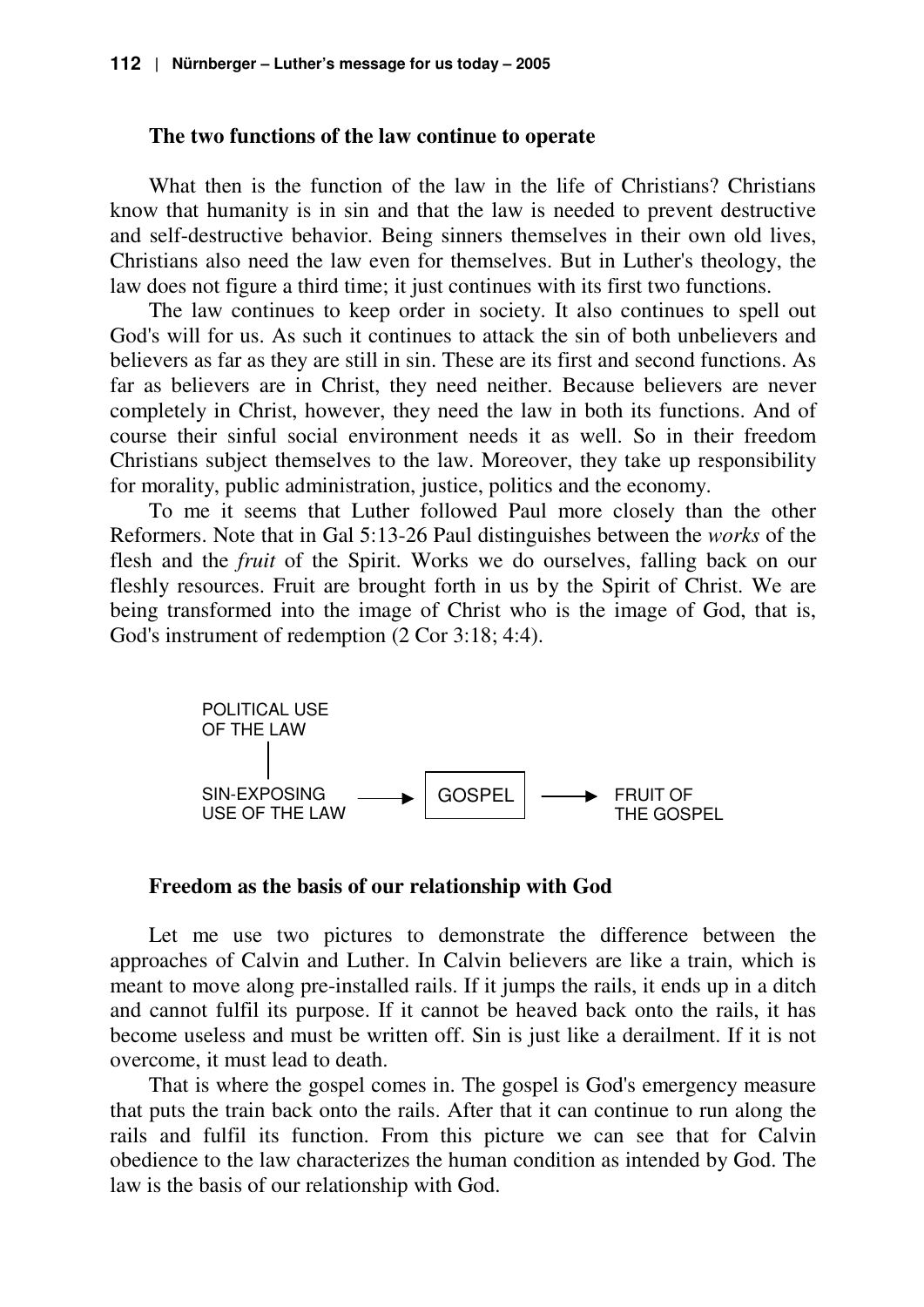For Luther's approach we have to use another picture. Say an eagle floats effortlessly in the air. He perceives his environment with exceptionally keen eyes. He knows exactly when to dash to the ground and pick up a prey or when to bide his time. This is the kind of disposition God intended for us as human beings. We are supposed to be free. But then, due to an unfortunate accident, or perhaps because it is not careful enough, the eagle hits a power line and breaks his wings. A merciful game warden picks him up, puts his wing into a splint and takes care of him. There he sits and cannot move. But the purpose of the exercise is to get him back into the air as a free bird.

In this picture, sin is also an accident. The splint symbolizes the law. In Luther it is the law that functions as the emergency measure, while in Calvin it is the gospel. The disposition intended by God for the human being is freedom and responsibility, not enslavement by a law. The gospel is symbolized by the care of the warden who does everything in his power to let the eagle regain his freedom. Once the eagle is healed, he is off again into the blue sky.

This picture is not quite appropriate because it suggests that the eagle is healed by his inherent biological processes, not by the game warden. It does not show that it is the health and power of the risen Christ through whom the believers regain their freedom, rather than their own innate possibilities. Every picture has its limits. So let us rather continue with the biblical picture of the tree and the fruit.

This picture suggests that righteousness could be our 'natural' behavior if only we shared in the new life of Christ. Genuine believers are not oppressed, forced to do what they do not fancy, driven by requirements to be fulfilled, haunted by fear and hunted by failure. Fruit are not willed or performed, they just happen, effortless, naturally, because it is the Spirit at work in human existence. Conversely, laws, life styles, or laws which do not subsist or happen in the power of the Spirit of God, "firstly exhaust the consciences, secondly torture the body, because they cannot be kept without great effort, thirdly they devour our assets and possessions" (interpretation of Is 10:1-2; SL VI:221, my translation).

#### **Freedom and responsibility**

Both approaches have consequences and some of them are dangerous. The danger of Calvin's approach (and that of Protestant Orthodoxy) is that believers, in their endeavor to please God, become legalistic. Legalism leads to spiritual enslavement. History has borne out this fact. Some offshoots of Calvinism, such as the Puritans, have become as legalistic as Deuteronomy or even worse.

The danger of Luther's approach, on the other hand, is that believers become lax in their lives. God has done everything for their salvation, so there is no need to be overly concerned. Again history has borne this out. Lutherans are certainly much more free in their behavior, but also much too ready to take God's grace for granted. Bonhoeffer, a Lutheran who has paid with his life for his convictions, has attacked this perception of "cheap grace" in no uncertain terms.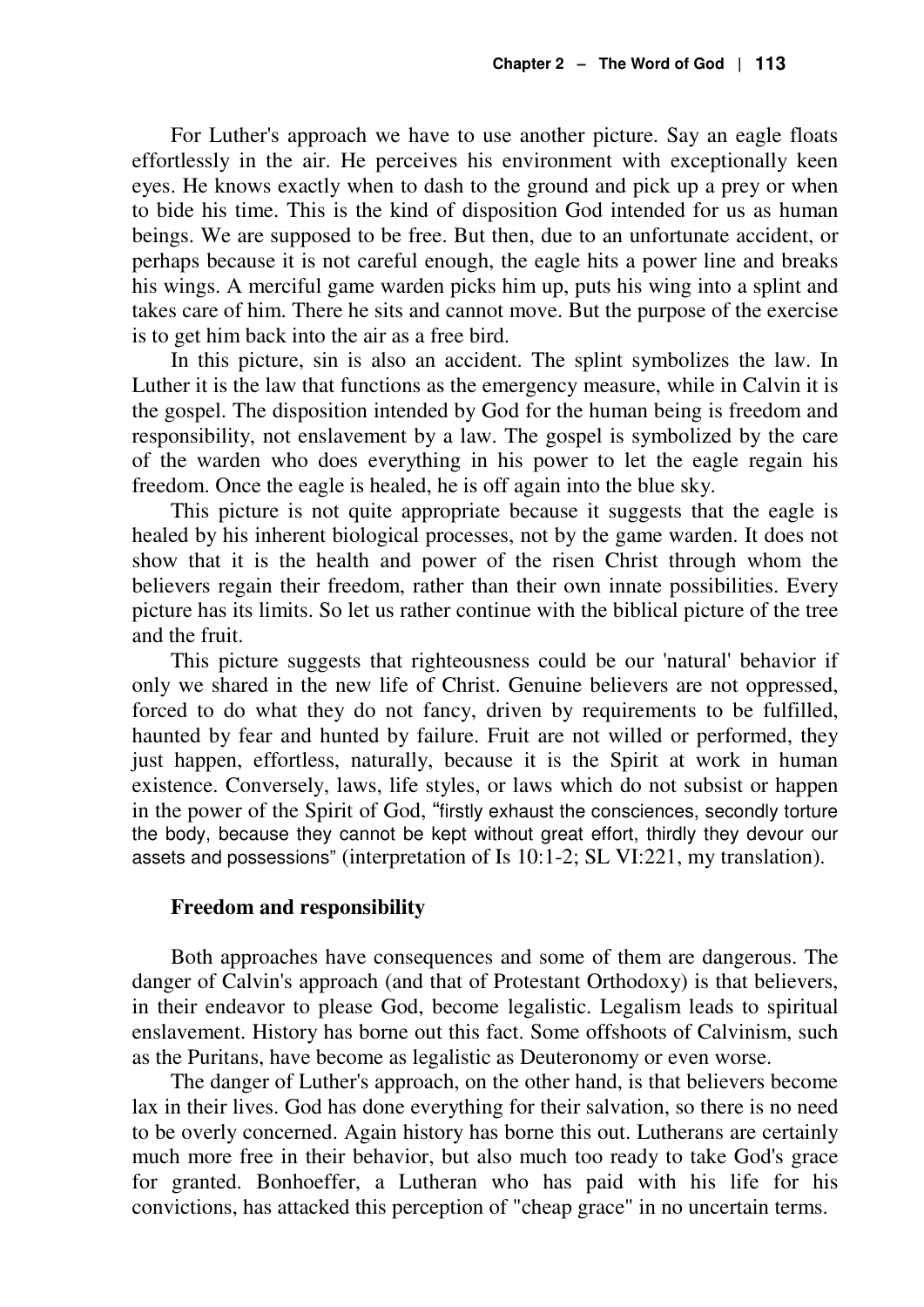Rightly understood, however, Luther's approach leads to freedom and responsibility. For Luther, who was a particularly keen follower of Paul, the basis of our relationship with God was the freedom of the sons and daughters of God. They share the sonship of Christ. In biblical times 'Son of God' was a title of the king (cf Ps 2), because he was considered to be the representative of God on earth. So in Christ believers are also representatives of God on earth. They share the full load of responsibility for God's creation.

As mentioned in chapter 3, Luther wrote a powerful treatise on *The Freedom of the Christian* in which he makes two fundamental statements: (a) Believers are free from everybody and everything; (b) believers are servants of everybody and everything. We are servants not because we are enslaved, but because we share God's redemptive intentions.

Where responsibility reigns, there can be no lack of discipline. As far as they are in Christ, they do not need a law, as Luther would say, because they know the mind of God and live accordingly. Expressed in my own words, believers share in God's creative authority, God's redeeming love and God's comprehensive vision for the world.

In as far as that is not the case, they still need the law to expose and attack their sin. Our 'old Adam' must be drowned on a daily basis in our baptism, Luther would say, so that the new person can emerge (Small Catechism on baptism). There is absolutely no room for complacency. To summarize: not the law, but freedom and responsibility mark our relationship with God:

**Freedom:** The law enslaves, while the gospel liberates. Under the law we are minors, under the gospel we are adults. But this happens on the strength of the new life of Christ in fellowship with God which believers are privileged to share. It is when we participate in the new life of Christ that we are adults, not when we continue in our own sinful lives.

**Responsibility:** Adults are characterized not by obedience to parental precepts, but by the concern for the welfare of the family. Christ is the Son of God, that is, God's representative on earth. In Christ we become sons and daughters of God, that is, fellow representatives of God on earth.

#### **New decalogues**

Let us look at responsibility more closely. We have said that for Luther the civil function of the law and the sin-exposing function of the law remain in place when we become believers. However, they do not retain their old nature. Luther assumed that freedom and responsibility have always been the basic intention behind God's commandments (Rom 13:8-10). Therefore the 'fruits of the gospel', that is, our freedom and responsibility before God, must affect the character of the law in its first two functions.

Participating in the authority of Christ as the representatives of God, we are no longer under the law; the law is under us. That means that we are responsible for the formulation of the law. We have to spell out, again and again, what we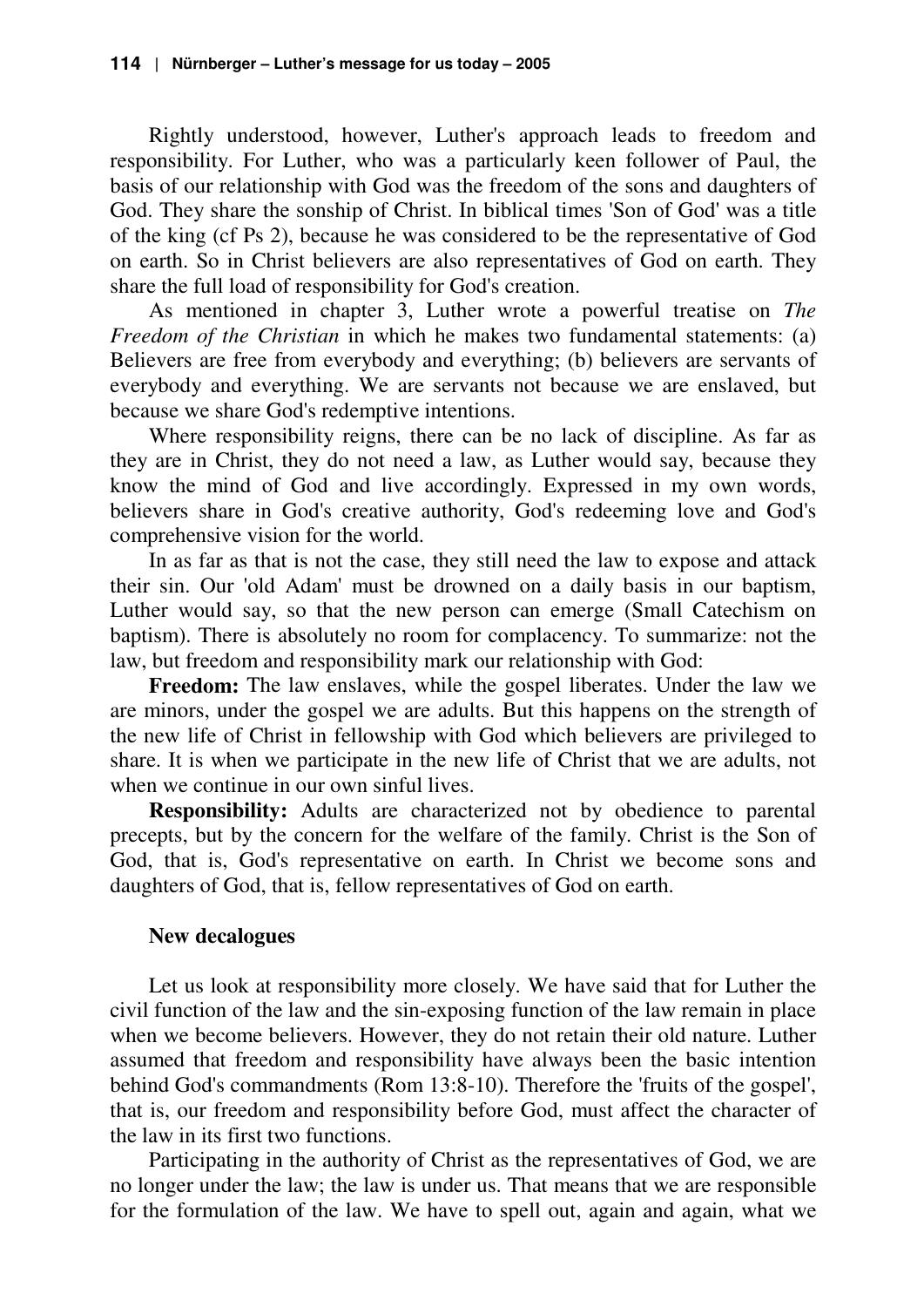consider to be God's will for us and for others in concrete terms. We have to write ever 'new decalogues'.

If we had to lose one of the two, Christ or the law, then we would have to lose the law, not Christ. Because if we have Christ, we can easily make laws and have sound judgment in everything. Indeed, we could make new decalogues, just as Paul does in all his epistles, and Peter, and, most of all, Christ in the Gospel(s). And these decalogues are much clearer than the Decalogue of Moses, just as the face of Christ is clearer than the face of Moses ...

However, because we are not equally in the Spirit, and because the flesh is hostile to the Spirit, and (to counter) the Enthusiasts, it is necessary to stick to the certain commandments and the Scriptures of the Apostles, so that the church is not torn apart (1535 WA XXXIX/I 47f. H 94).

And indeed, this is what Luther did. Using the Ten Commandments as a basic grid, Luther wrote hundreds of pages on specific ethical guidelines and moral precepts. It is amazing how perceptive, comprehensive and specific Luther's examples are. Apart from his two Catechisms, his treatise, *On good works* is the most famous example of writing 'new decalogues'. Here he does not discard the biblical decalogue but interprets it in quite a fresh way. I strongly recommend this treatise.

This also means that believers, in trying to figure out what the redeeming will of God might be in any new situation, do not look up what the Bible says, but use their God-given powers of observation and reason. In doing that, they may remember what the Bible says about a particular issue and take that into consideration, but they may also listen to classical Greek or Roman authors.

It is useful to consult the wisdom of the fathers, but final responsibility rests with us. We are to judge, says Paul, whether something is good or bad (Rom 14:5). We are to judge the world, and even angels! (1 Cor 6:2f). We are to judge the truth of what the apostle says (1 Cor 10:15). We are sons and daughters of God and brothers and sisters of Christ. Participating in his sovereignty, we are sovereign. The followers of Calvin, in contrast, would be tied much more closely to what the Bible says about moral patterns of behavior.

#### **Is the 'discipleship of Christ' gospel or law?**

So it is the gospel that redeems, liberates, motivates and empowers, while the law can only demand, accuse, enslave and condemn. Luther is keenly aware of the fact that even the 'discipleship of Christ' can turn into an enslaving law because that is what he himself has experienced. For Luther it would be a grievous misunderstanding, a 'really bad habit' as he said, to interpret the example of Jesus or the exhortation found in the New Testament as a 'new law'. They are indications of what Christian love means in concrete terms; if we treat them as a new law, we remain pagans!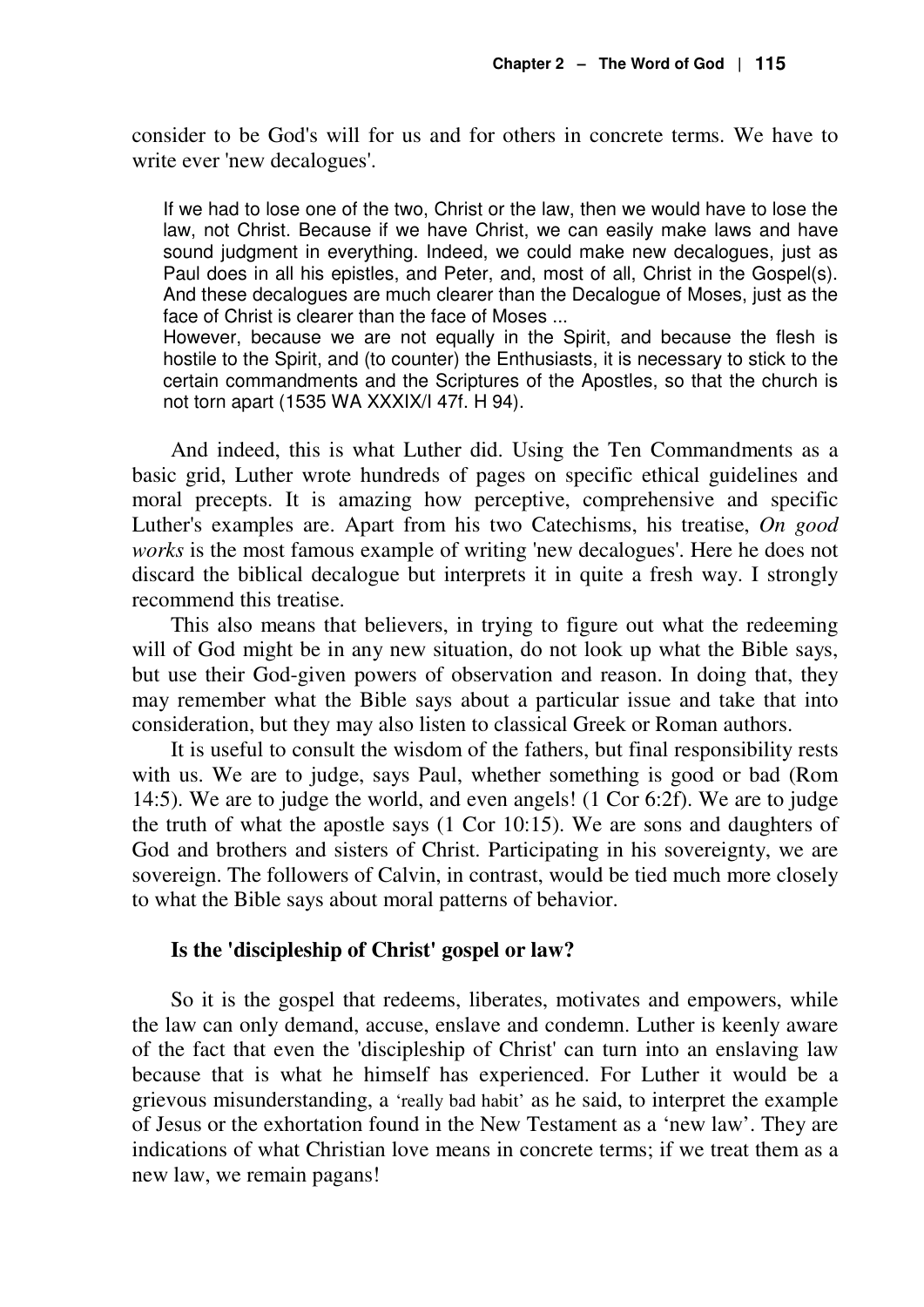Hold fast, my brother, to God's order, that is, that the mortification of the old human being, in which we follow the example of Christ ... should not come first ... but last. Nobody should try to kill his flesh, bear the cross and follow the example of Christ, before he has first become a Christian and through faith has Christ in his heart as an eternal treasure. This one does not obtain through works ...but through hearing the gospel (WA XVIII 136/9. H 76).

Note this remarkable passage! When you try to follow Christ, without participating in his new life, you might as well try to fulfil the law. In fact discipleship becomes a new law. You will again be enslaved. You will again despair because of your failures. In fact, the example of Christ belongs to the sin-exposing function of the law. It is the Spirit who grants participation in the new life of Christ and empowers us to do what Christ does through us. I wish that more committed followers of Christ would take that to heart. There would be less legalism, fewer agonies of conscience, more joy and more mature decision making among Christians.

# **Good works done in gratitude?**

Luther's concept of the "fruit of the gospel", if taken seriously, also does not agree with another concept widely found in Protestantism. We do good works, it is maintained, not to gain salvation, but to express our gratitude for the salvation which we have received by grace alone. This sounds very Protestant, but in fact it is not. The works done in gratitude to God are again something that we should do for God, drawing on our own spiritual or moral resources, an obligation we have to fulfil. But that is not what Paul and Luther intended.

To understand the character of gratitude, let us look at ordinary life. Somebody has rendered us an important and excellent service; we feel much indebted; it is quite embarrassing, indeed humiliating to receive such a gift. To restore the balance, we feel a strong urge to do something in return. With that we have regained our dignity. Equal dignity demands reciprocity. But this is not what happens between God and us. Due to sin, we have lost our dignity before God. It is God's undeserved acceptance into his fellowship, not our gratitude, which restores that dignity.

Good works done in gratitude can become legalistic if they are something we think we must do for God. Doing something for God, even if it were only praise and thanks, is not the same as God doing something through us for others. And that is what the concept of the fruit of the Spirit signifies. We do not pay back a debt to God; we are involved in God's own work for the benefit of others. The direction does not go upwards from us to God, but downwards from God through us to others. When that is clear, gratitude can become a joyful acknowledgement of God's gift; a gift meant to enrich others by flowing through us.

God's blessings must flow from one person to another and be shared by all ... From Christ who has accepted us into his life as though he were what we are,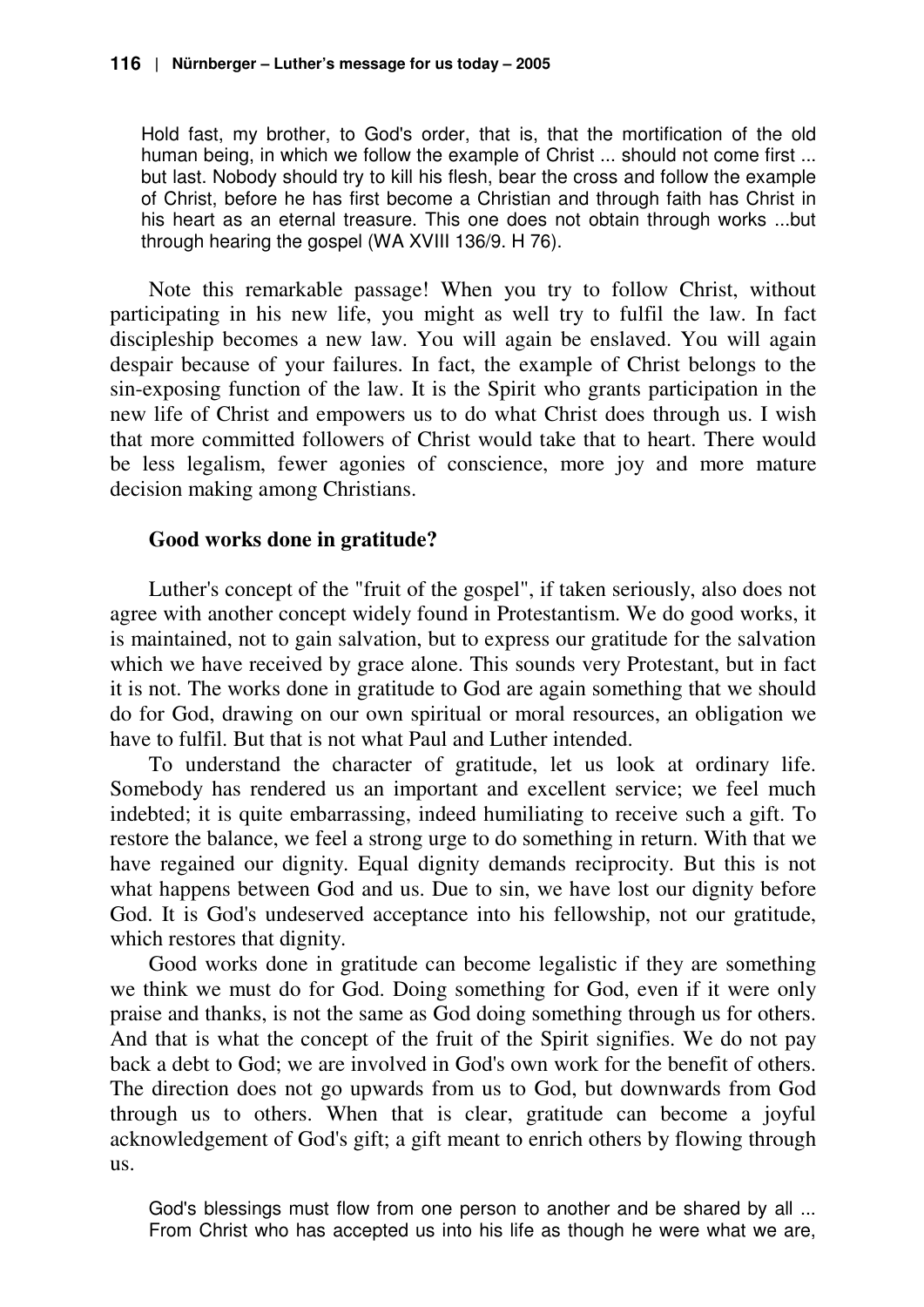they flow to us. From us they flow to those who need them - so comprehensively that I with my own faith and righteousness must stand in for my neighbour before God, covering his sins, taken them upon me and acting as though they were my own, just as Christ has done for us (1520: The freedom of a Christian, par 29).

#### **Justified in Christ while still a sinner**

The fact that the righteousness we gain in Christ is an "alien" righteousness (because it belongs to Christ, not to us), means that a continuous battle rages between our old sinful lives, which are prone to sin, and the new life of Christ, which overcomes our sin. This struggle is expressed by the famous (or infamous) phrase that a believer is "at the same time justified (in Christ) and still a sinner (in himself)" (*simul iustus et peccator*).

Protestantism has spelt out the implications of this insight for the nature of the church. It says that the church is a mixed body (*ecclesia permixta*) because it is composed of believers and unbelievers; or an invisible church *(ecclesia invisibile*) because we do not know which members are in faith and how much faith the members have; or the church is constantly in need of reformation (*ecclesia semper reformanda*) because no form is ever perfect; or a struggling church (*ecclesia militans*) because it goes through suffering, affliction and temptation. Only in God's future will the church be triumphant (*ecclesia triumphans*).

The Catholic Church has rejected both the concept of simul iustus et peccator and its application to the church. Its idea that the church of Christ, in the person of its official representative, the pope, is infallible at least as far as its official doctrinal and ethical formulations are concerned, is foreign to Protestantism.

#### **God's twofold rule**

One can extend this insight even to the world. Here Luther maintained that God rules the world in two ways: with 'his right arm' he rules within our hearts through the proclamation of law and gospel; with his 'left arm' he rules in society through institutions and offices. The first is the task of the church, the second is the task of the state and other secular agencies. The church needs the power of the state to live in peace; the state needs the prophetic ministry of the church to keep on track.

This is the famous (or infamous) two-kingdoms doctrine - one of the most widely misunderstood and contested of Luther's doctrines. We shall deal with it in chapter 11. Here it suffices to note that the two-kingdoms doctrine was never meant to signify a dualistic approach, as is so often alleged. For Luther it is the same God who rules in both dimensions of life and whose redemptive intentions have been revealed in Christ.

It is true that Luther made a distinction between private life and public office. But true Christians are motivated by love in both the private and the public realms. While private persons should suffer and forgive the sins of others, love demands that those who occupy public positions protect the lives and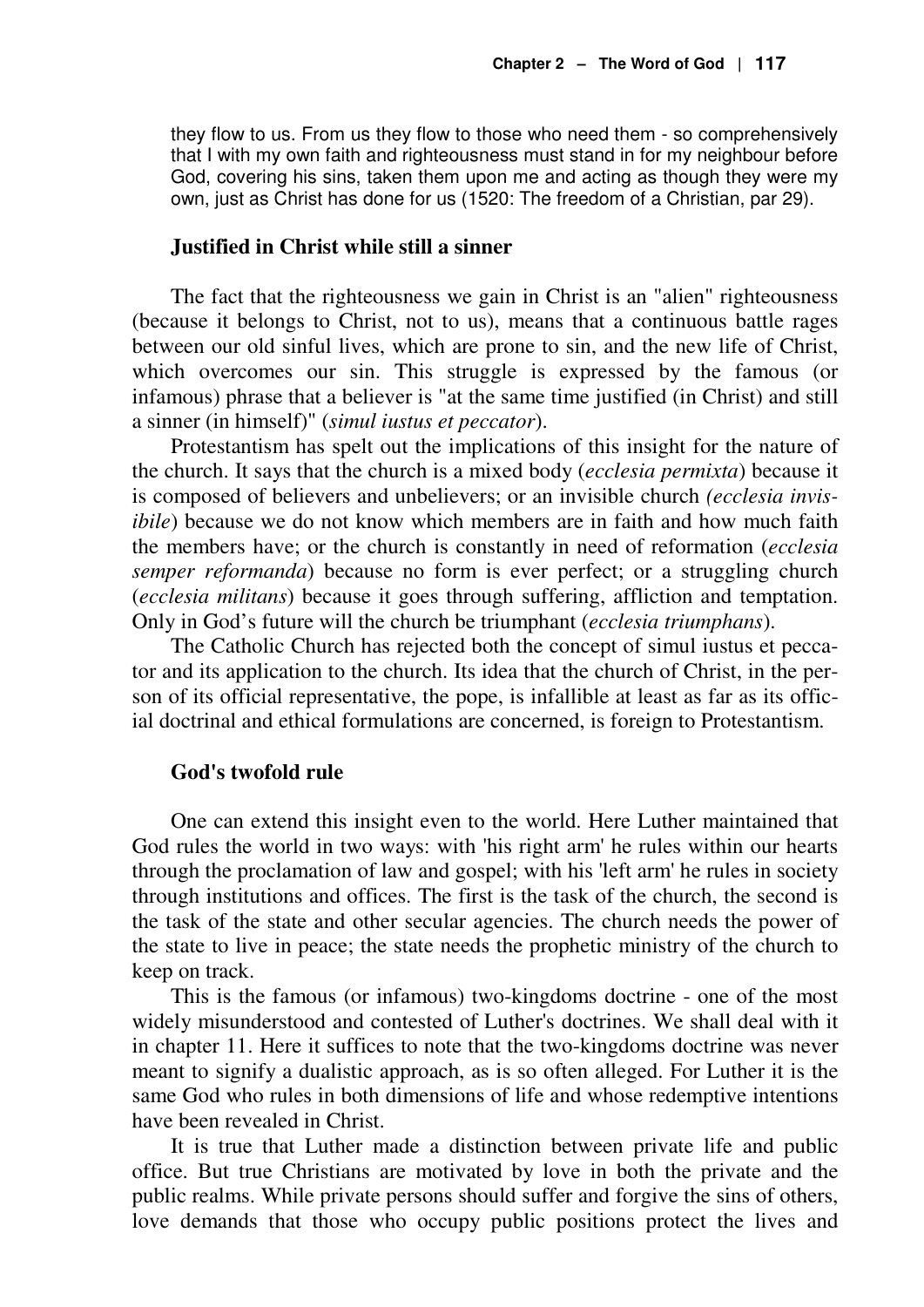property of people entrusted to their care. Evil must be exposed and punished; there is no place for long-suffering where the well-being of others is at stake. But Christians cannot be caring in their private lives and ruthless in their public offices.

It is also not true that in the church only the gospel was applicable, while in the public arenas of life only the law was applicable. On the contrary, the *structures* of the church belonged to God's rule on the left, and the *motivations* of the state officials belonged to the rule of God on the right. Nor did Luther ever teach that, while Christians honor God in their spiritual lives, in economics and politics they are entitled to serve their private or collective interests.

All these perceptions have been common in forms of spirituality influenced by Lutheranism. But they are based on an aberration of Luther's approach. The true intention of this doctrine is to insist that we need God's redeeming work both in our hearts and in the structures of society. The motivation of redeeming love can take on harsh and hard forms when confronted with the powers of evil whether in our hearts or in society. If you get cancer, a doctor may have to cut it out. That is a painful exercise, but it is necessary for your own sake.

#### **The ethical norm**

At this point another difference between the Reformers comes into play that we have already briefly touched upon. Because Calvin is more geared to a preformulated law, found in the Scriptures, the Calvinist tradition has also been more rigid, whether in private life or in public life. In the Reformed tradition there is a constant reference to the Scriptures. Luther, in contrast, did not see the Scriptures as a book of information concerning the will of God for all situations of life, but as a witness to God's redemptive intentions. To know what action a particular task or calamity demands, we should be motivated by love and use our God-given common sense, rather than searching the Bible for instructions.

In a very misleading phrase, Luther said that the Bible "does not belong to the city hall". What Luther wanted to say is that the Bible is not a reference book for political decision-making. You do not look up the will of God for every concrete case in the Bible. Least of all do you abuse it as a sort of oracle, taking the next best verse that comes to mind as an indication of God's will for a pressing situation. Confronted with the necessity to take decisions, you use your God-given powers of observation and reason, figure out the advantages and disadvantage of each option, take a brave decision and go ahead with it, trusting that God will be with you.

#### **Was Luther a situation ethicist?**

Of course, this does not only refer to politics. Whenever they are faced with moral decisions, Christian are guided, not by a pre-formulated code of conduct, but by a new motivation which is derived from participation in the new life of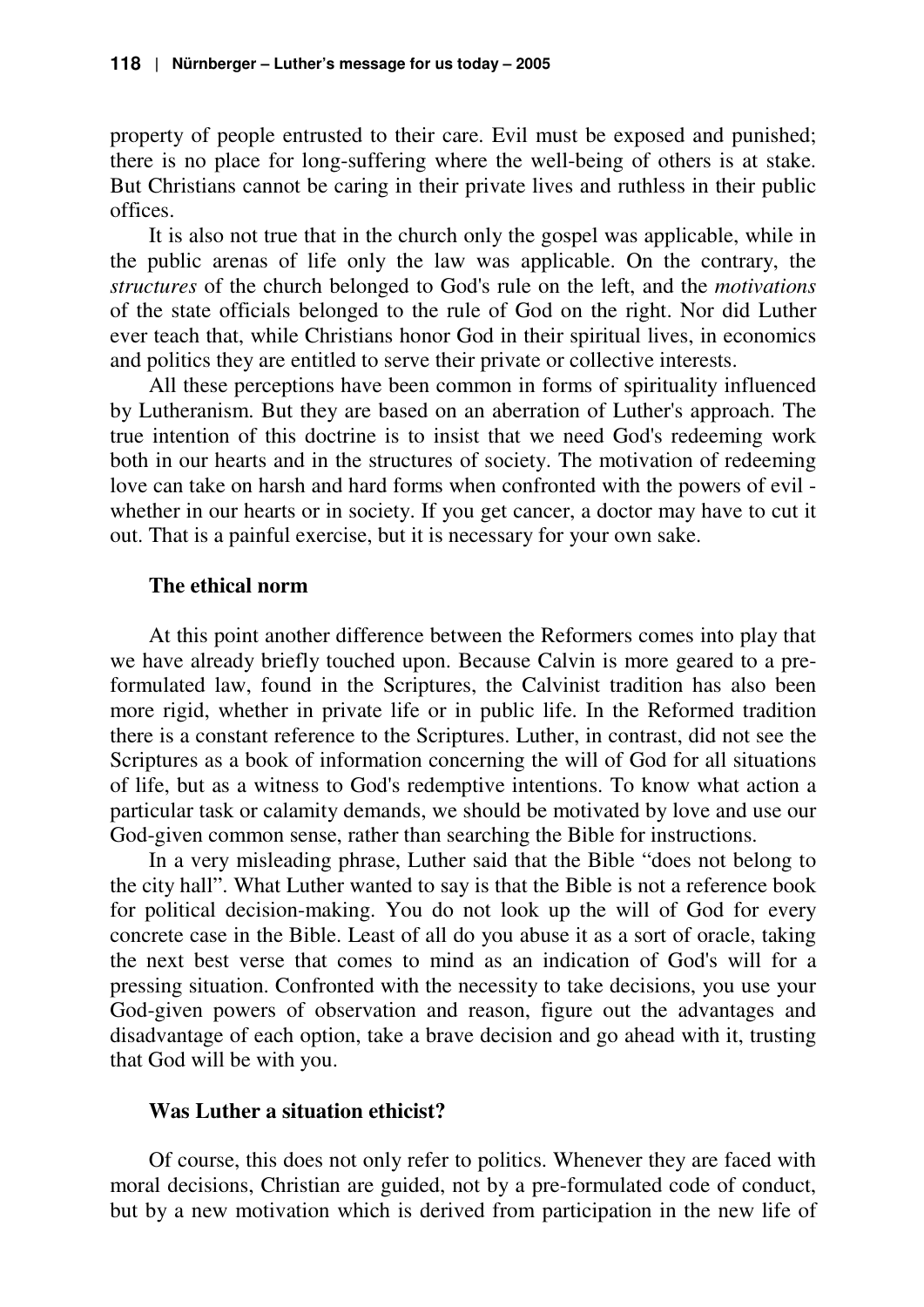Christ in fellowship with God. Yet, Luther's stance is not quite the same as that of modern situation ethics, such as that of Joseph Fletcher. In the view of the latter, there is only one rule, namely love. Everything else depends on the situation. In extreme situations love may demand that you lie, steal, or kill; it all depends.

Situation ethics has a point here, but these are extreme circumstances. We must have values and norms that are accepted in society and internalized in our consciences, otherwise chaos will take over. You cannot, in every single decision, argue out what line of action would be the most loving thing to do under the circumstances. A society must be guided by common patterns of behavior. Institutions must follow rules and procedures. Technology must be meticulous, otherwise airliners will come crashing down and computers will not work. Of course, Situation Ethics would agree with that. Yet situation ethics tends to overtax the capacity of the human being when faced with concrete decisions.

According to Luther we indeed need formulated guidelines, rules and norms. However, as mentioned above, situations change and we constantly have to draw up "new decalogues". In drawing them up, we do not have to depend solely on our own judgment. We can also be greatly assisted by the collective experience and wisdom of humanity at large. Here, Luther says, we can consult the Old Testament, but we can also consult classical antiquity. The Old Testament is only the Jewish counterpart to the *Sachsenspiegel* (= Saxon mirror, a medieval code of law for the use of princes).

With his contemporaries Luther referred to this collective wisdom of humankind as 'natural law'. To the princes he wrote the following about a particular legal case:

You must handle the question of unlawful possession, whether in secret or in public, in such a way that love and natural law remain the primary consideration. For if you pronounce judgment according to love, you will be able to settle and dismiss all legal cases without trouble and without legal textbooks. But if you lose sight of love and natural law you will never succeed in pleasing God with your judgment ... (Luther 1523a part 3, par 4).

#### **The lesser evil**

Luther was also very conscious of the fact that life is messy and that it is not always possible to find the ideal way out. Often enough we are faced with only two alternatives, both of which are detrimental. In many such situations you will be faced with a choice - not between good and evil, but between a lesser and a greater evil. As Luther keenly observed, there are situations where you will become guilty whatever you do.

The group to which Dietrich Bonhoeffer belonged, for instance, knew that it was a sin to assassinate Hitler. But they believed that they would allow a much greater evil to happen if they allowed Hitler's tyranny to continue unopposed. Had they succeeded, millions of deaths and unfathomable destruction could have been avoided during the last months of World War II.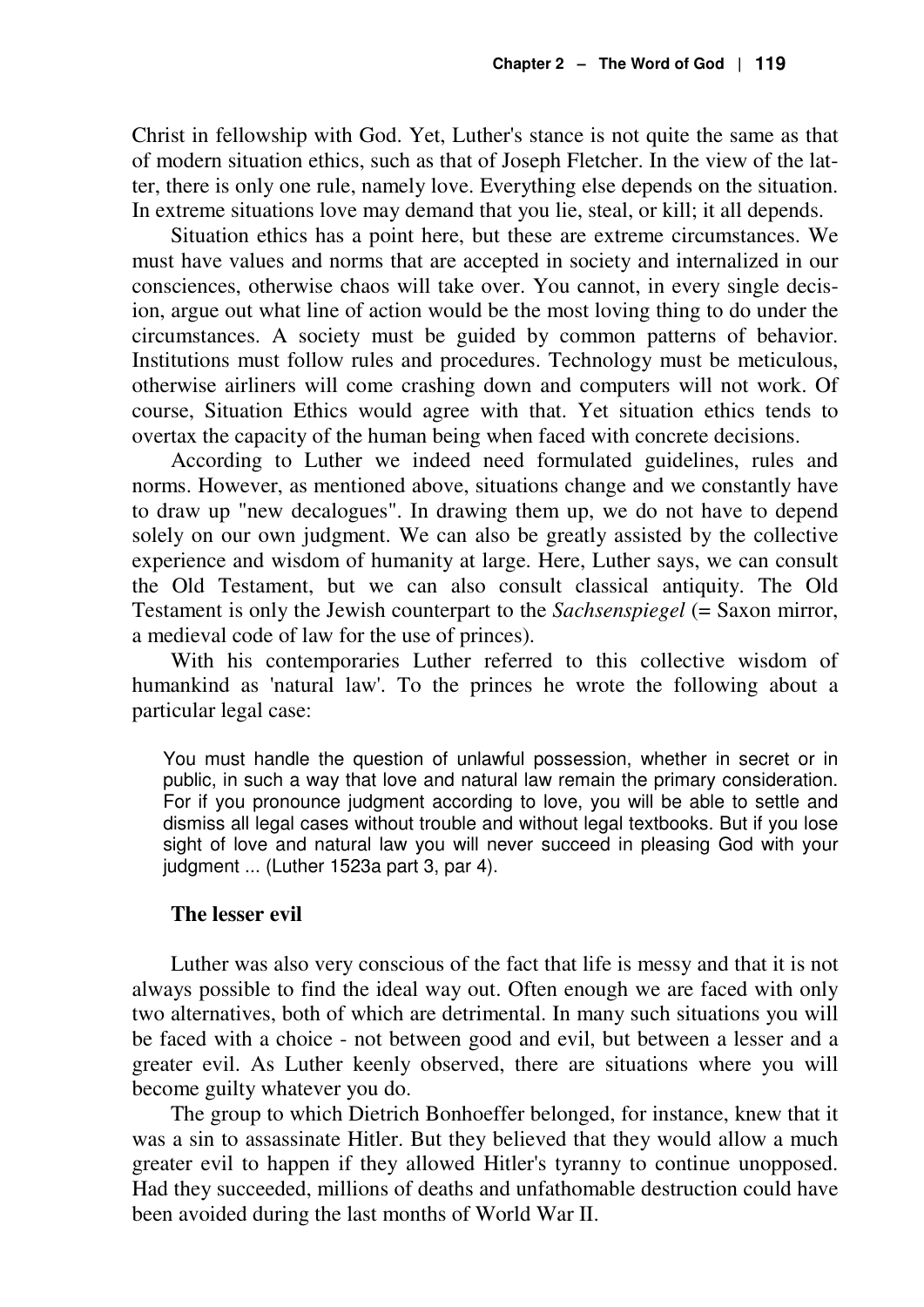In such situations, Luther maintains, it does not help to withdraw into some pre-formulated commandment, ostensibly revealed in Scripture. It also does not help to withdraw from the decision altogether into your private sphere. It also does not help to get your clues from some secular ideology. For better or for worse, you are supposed to be an instrument of God's redemptive purposes, whether in your private or your public responsibilities.

So when you have analysed the situation carefully, when you have established the best line of action to the best of your insight and ability, "sin courageously and believe even more courageously" (*pecca fortiter, crede fortior*). If you take up responsibility in this world, your moral conscience will not always remain without blemish. Christ too did things that his contemporaries considered to be immoral. In the end it is redeeming love that counts, not to keep our moral garments clean.

# **Let us summarize**

Looking back over the argument we can observe three distinct characteristics of the Lutheran position: (a) While the law demands righteousness, the gospel grants participation in the righteousness of Christ. Both are necessary, but the law is superseded by the gospel in that the latter actually fulfils God's will in us that the former cannot do. (b) The nature of God's will changed from a pre-formulated code of conduct, whether found in the Scriptures or in ecclesial legislation, to the freedom and responsibility of mature sons and daughters of God who participate in the authority of God. (c) Freedom and responsibility imply that the contents of the law can be changed and have to be changed as times and situations change.

# *What do you think?*

- *1. Do you search for God's will in difficult situations of life, or do you take your own decisions in responsibility before God?*
- *2. To which extent are a democratic system and a free economy based on the principle of unconditional acceptance and to which extent do they pose conditions for acceptance?*
- *3. How would you respond to the following arguments:(a) "To change a person or the society through unconditional acceptance is a pipe dream. If everybody were allowed to go to university regardless of their competence, it would be the end of all academic achievements." (b) "If all citizens were given the same income irrespective of their output, we would all be poor. The principle of justice demands that those who do their best be rewarded and those who abuse their freedom be punished."*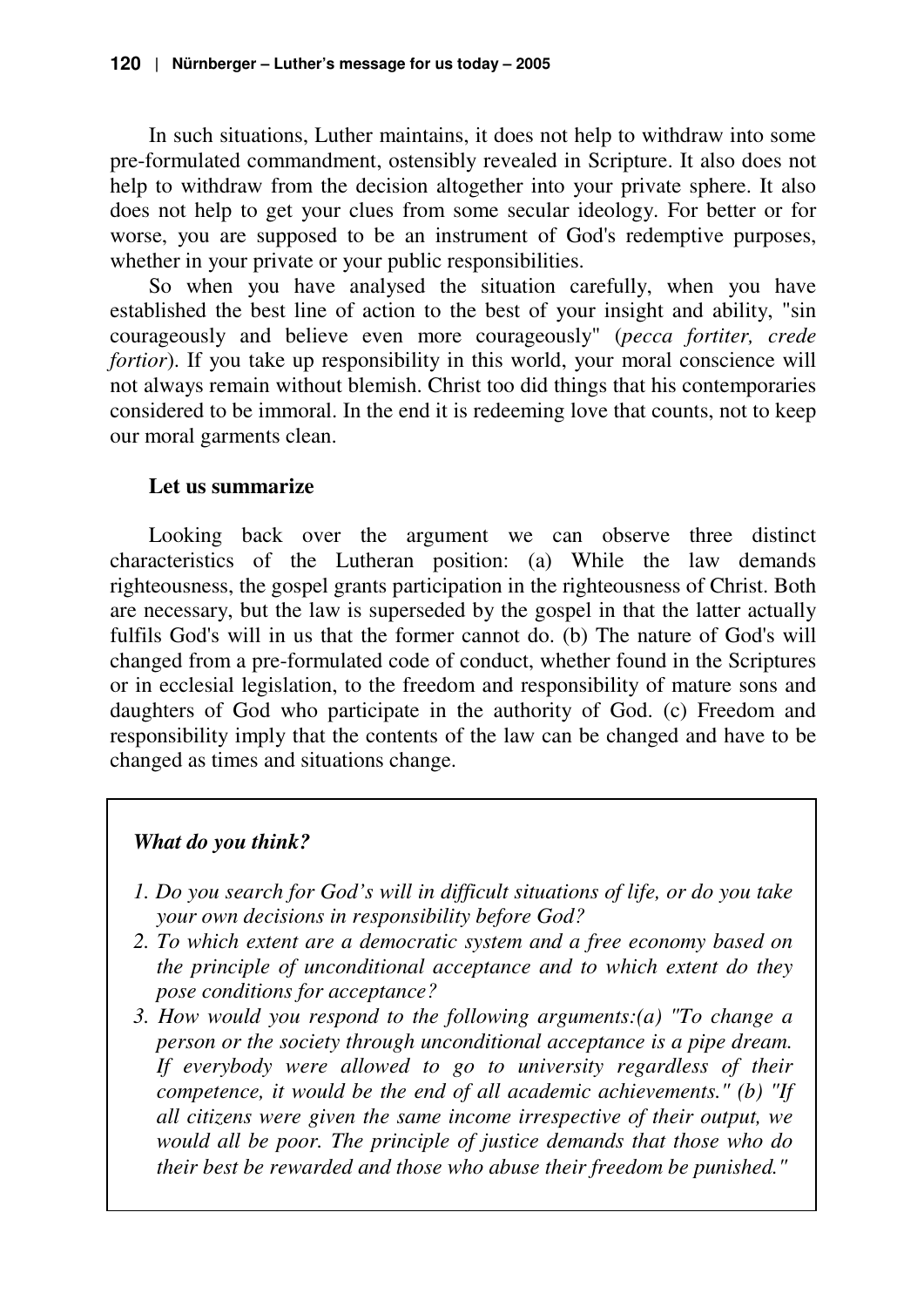#### **Further reading**

Luther 1520: On the freedom of a Christian. Luther 1520: On good works. Althaus 1966:224ff; 251ff. Shaull 1991:25ff. Ebeling 1970:110ff; 125ff; 141ff; 159ff. Atkinson 1983:111. Pinomaa 1963:61ff; 79ff. Forde 1969: chapters IX and XI. Maimela 1984: chapters 7 and 8. Barth 1968:71ff (gospel and law). Tappert 1959: 558-568; 71. Braaten 1983: chapter 6. McGrath 1999:101-131 (historical background).

#### **Section II: Relevance**

It is rather unfortunate that, both in Paul's letters and in Luther's theology, the gospel is expressed in legal terms: justification by grace accepted in faith rather than by fulfilling the law. The gospel is far more accessible if it is formulated in communal terms. As indicated in the previous chapter, the most powerful example of a communal expression of the gospel is the parable of the two lost sons in Lk 15:11-32 (usually called the 'parable of the prodigal son').

There are two brothers and a father. The younger brother absconds with half of the possessions of the clan and squanders them senselessly. Then he returns to the father and offers himself as a laborer. According to ancient family law he should be disavowed by the family head and cast out of the clan. At the very least the son should have been disciplined and required to make up for his misdeeds before being re-accepted.

But in his joy to be reunited with his son, the father suspends the family law, accepts him back into the family and throws a party for him. Conditional acceptance makes way for unconditional acceptance. The dividing wall of the law is broken down (Eph 2:14). His dignity as a son of the father is restored (symbolized by the ring) and his life is changed (symbolized by the new garments).

The elder brother, however, who has been meticulous in his obedience (good works), insists on the validity of the family law. He is certainly entitled to do so. But in doing so, he is out of step with his father's redemptive intentions. It is now the elder brother who is "lost" to the father, in spite of his moral excellence. And the father goes out and begs him to come in.

What a wonderful way of expressing the life-giving gospel and its consequences in contrast to the life-destroying rigidity of the law! The gospel of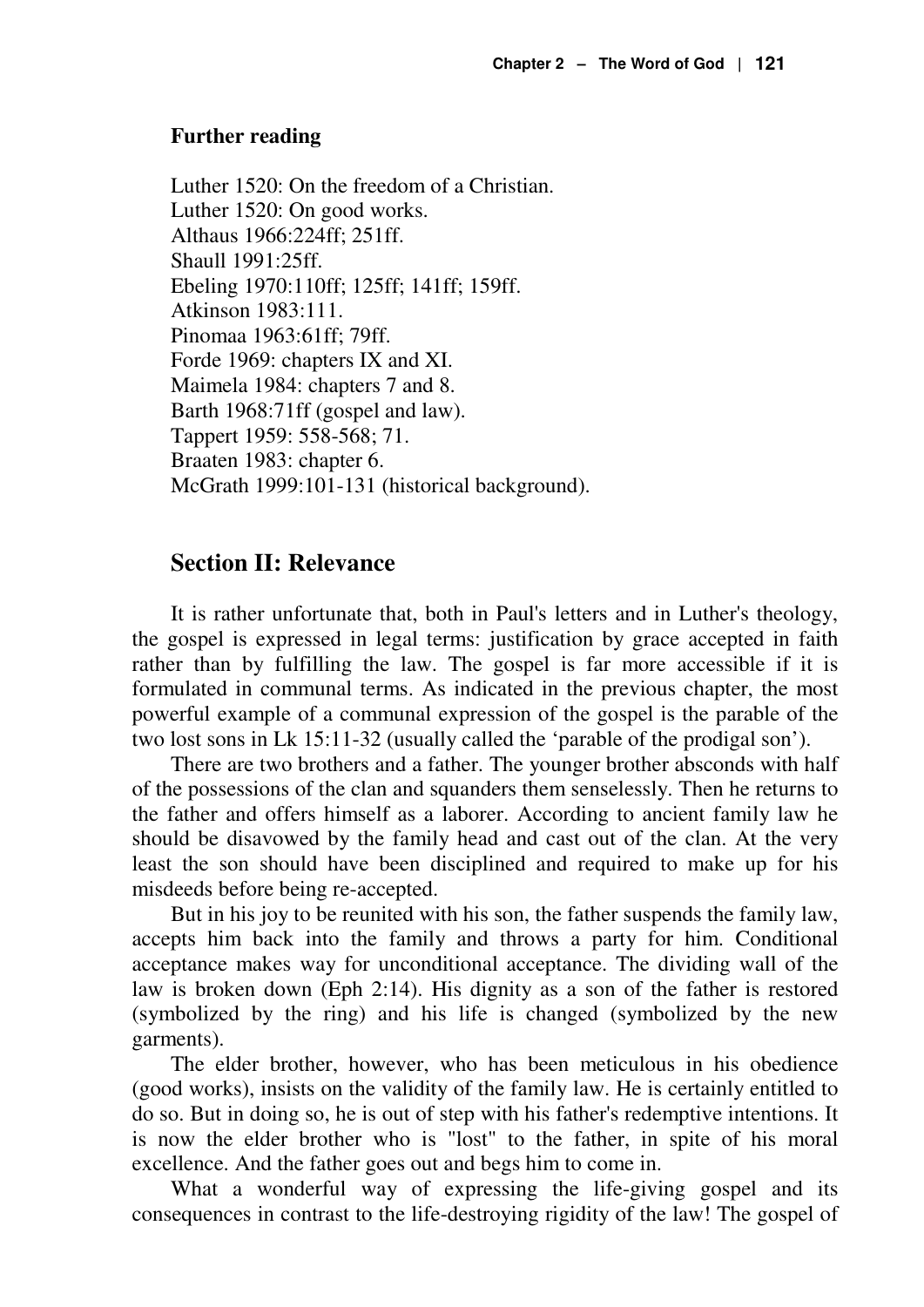justification by grace, rather than through fulfilling the works of the law, is here expressed in narrative terms as *God's unconditional, suffering, transforming acceptance of the unacceptable into his fellowship*.

The significance of the cross of Christ lies in the fact that, in Christ, God suffers our unacceptability. Those whom God has accepted into his fellowship, although they are unacceptable to him, will find themselves in fellowship with others who have also been accepted. They cannot now put up conditions of acceptance for those who are unacceptable to God or to themselves. They will have to share in the cross of Christ or exclude themselves from God's fellowship. Acceptance is a costly exercise. We are meant to "bear each other's burdens", even to bear each other as burdens.

Once we have formulated the gospel in these terms, it makes profound sense. Psychology knows that parents have to accept a wayward child first, before they can hope to mould its behavior in a positive way. Spouses have to accept each other unconditionally, warts and all, otherwise a promising love relationship cannot last and bear fruit. Cultural and political minorities must be integrated into the main stream of society, otherwise they may become misfits, delinquents, even terrorists. Once we understand that, the relation between law and gospel develops an unheard-of relevance in ordinary life.

#### **Our right of existence**

The legal expression of the gospel has an important function, however, which is not always recognized. Justification by grace, not by works, means that God himself, who is the highest authority, affirms our right of existence in spite of the fact that we are failures and sinners. In real life our right of existence is being questioned by discrimination, unemployment, failed examinations, minority ostracism, domestic violence, cultural inadequacies, drought, famine, civil war, stigmatization due to HIV and AIDS, rejection by one's lover, ridicule by one's peers, personal enmities and slights, retrenchments, bankruptcies, disease, old age - and so we can continue.

In all these cases we are rejected, ostracized, marginalized, or despised because we do not fulfil certain expectations. In each case it is a 'law', a set of conditions or demands which we cannot meet and which questions our right to be what we are and to be a part of the community. What a difference would it make if we all decided to join God in his suffering and transforming acceptance of the unacceptable! It would quite literally turn the world upside down.

Affirmation of a person's right of existence and belonging can take many forms. If you share your bread with a hungry person, for instance, you acknowledge that he/she has the same right before God to live and be healthy as you do. The same is true if you care for AIDS patients and orphans, lobby against discriminatory laws, prioritize job creation in business, propagate female emancipation, treat customers and citizens with respect and efficiency, spend money on bursaries, and so on.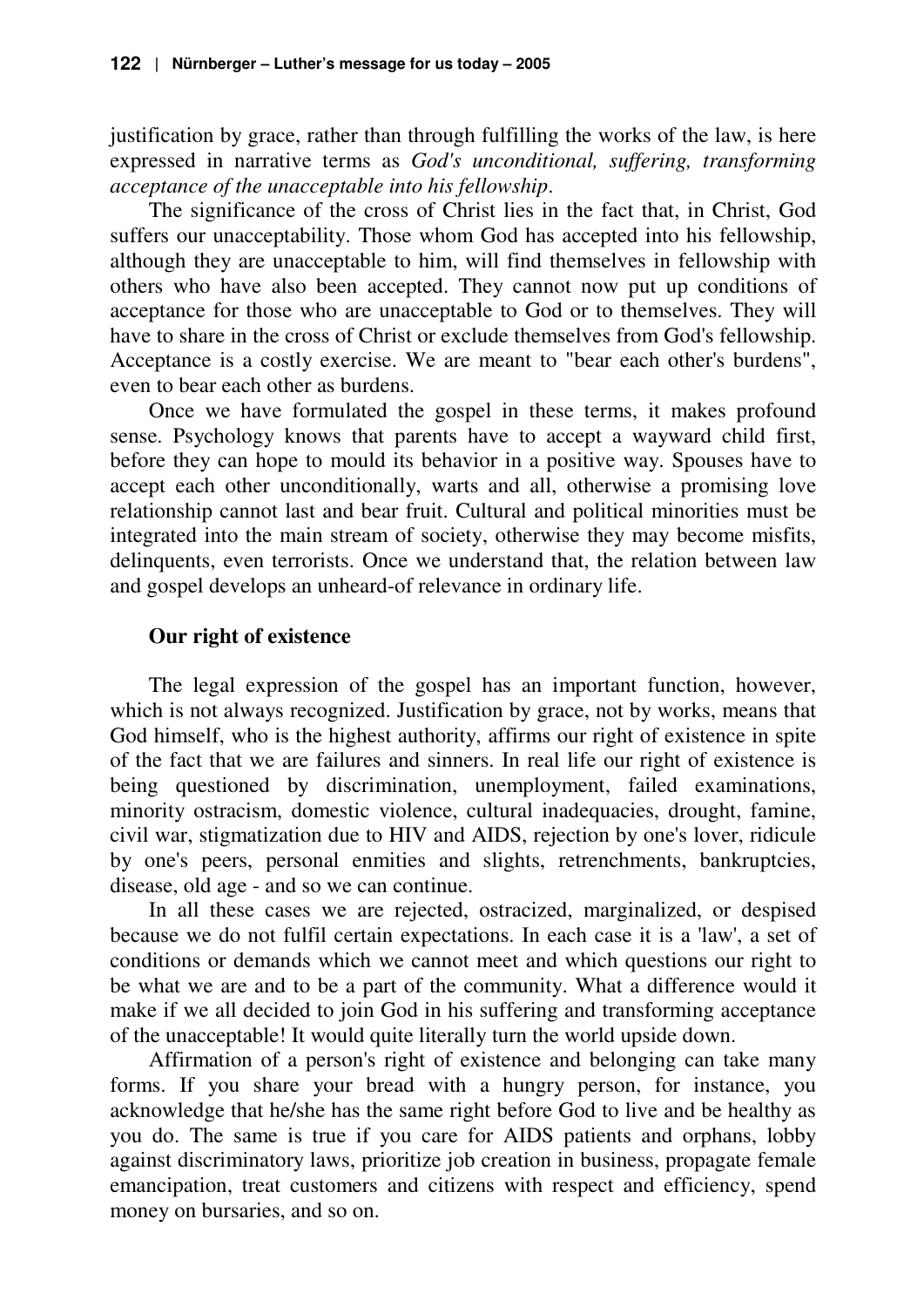Believers who have been accepted by God are meant to become God's instruments of acceptance. If Christians across the board would begin to understand that, the denominational barriers between them would be removed, they would suffer each other, correct each other, enrich each other, and transform each other. Moreover, they would become the light of the world that Christ wanted them to be. They would tolerate (= endure) cultural, economic, political and religious differences, make space for others, look after the interests of the marginalized and be ready to share resources. They would become instruments of God's peace.

#### **Section III: Critique**

#### **The legal frame of reference**

As mentioned above, it is unfortunate that Paul and Luther formulated the gospel in legal terms. Their reasons for doing so are quite clear. Both Paul and Luther responded to a spiritual environment steeped in legal assumptions. They used a legal framework to contextualize the gospel. However, the outcome was an abstract and rather incomprehensible formula. How can God proclaim a guilty person to be righteous on the grounds that another person is righteous? To a novice in theology it just does not make sense.

Paul, who was a Pharisee, was eager to bring the gospel to his Jewish peers in a form that would make sense to them. Jews take their clues from the law, especially as it is formulated in Deuteronomy. Deuteronomy presents Judaism with a stark choice: obey and be blessed, or disobey and be cursed (e.g. Dt 30:15ff). God's justice was clear, incorruptible and fierce. It was designed to put fear into our hearts. The Romans too were very proud of the excellence of Roman law and tolerated no insubordination.

Building on some earlier traditions, the gospel of Christ presented a new understanding of God's attitude towards us. God wants to redeem, not to condemn sinners. The sick need the doctor, not the healthy, Jesus said. God wants to find and bring home those who have lost their way. That is what Paul wanted to tell his people. To win them over, he "became as a Jew to the Jews". That was the only way he thought he could participate in the gospel of Christ, because Christ had become a Jew to the Jews (1 Cor 9:19-23).

Luther got his clues from Paul's letter to the Romans. He worked within the legal atmosphere of the Catholic tradition. And so he too quite naturally used legal terminology. Moreover, Luther, Calvin and Beza had studied law before they became theologians. Again the legal framework was used to contextualize the gospel. Contextualizations are indispensable, but also dangerous. Instead of the gospel overcoming wrong views, wrong views can become part of the gospel and undermine it from within. Because God suspends the law in Christ, the legal frame of reference is no longer appropriate to express the gospel.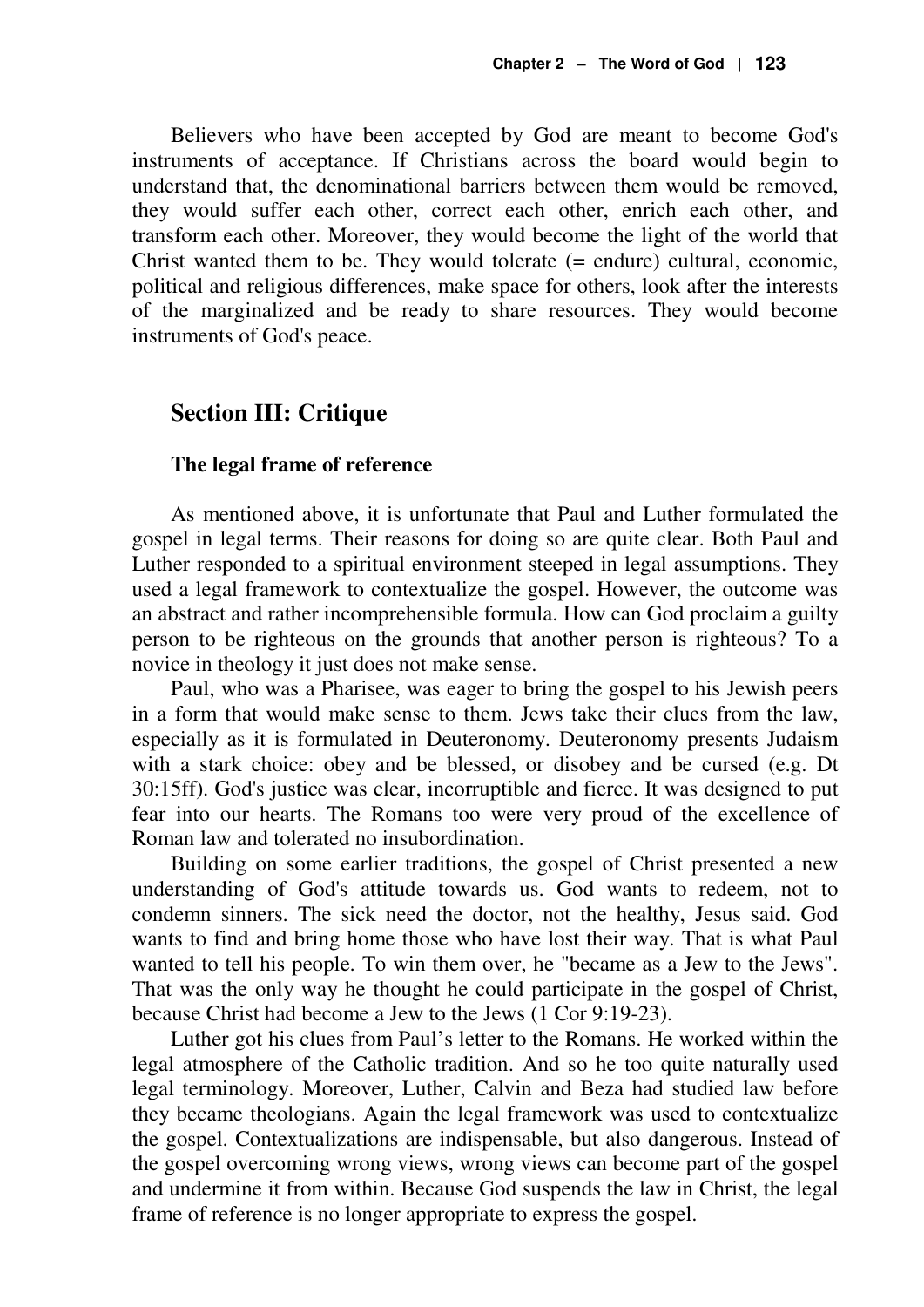Indeed the gospel does not make sense in legal terms. This has become particularly clear in later Lutheranism, which spoke of 'forensic' justification (from Latin, *forum* = court of law). The idea was that God, the ultimate Judge, declared a guilty person to be righteous. The basis of this judgment was not that the guilty person was righteous, but that Christ was righteous. That is a peculiar idea. In normal judicial practice a judge finds accused persons innocent (= justifies them) if the charges against them prove to be without substance. In this case, however, the ultimate Judge declares somebody to be just of whom he knows that he/she is guilty, while he condemns someone of whom he knows that he is innocent.

That the sinner is justified because Christ is righteous also does not make sense. A guilty man will not be excused because his wife had maintained the highest moral standards. It is also not possible for his wife to go to prison or die on the gallows on his behalf. So if God justifies the sinner because of the merits of Christ, God cannot be just. He seems to commit a judicial error, or a miscarriage of justice, or blatant corruption. And that is not what one would expect from a Judge who is supposed to possess divine integrity and perfection.

The only appropriate way to understand the legal formula 'justification by grace accepted in faith' is to say that God justifies us because (and as far as) *we participate in the new life of the risen Christ through faith and in the power of the Holy Spirit.* This is precisely what Paul had in mind when he said that "in Christ" there is no condemnation. That is also what Luther had in mind when he spoke of the 'foreign righteousness' of Christ *(iustitia aliena)*, in which we are granted participation. It is on the basis of his righteousness at work in us that God justifies, not on the basis of our own sinful beings.

Our own sinful lives continue to be condemned by the law. The fact that we can only be righteous in the eyes of God if, and as far as, we participate in the righteousness of Christ (*iustitia aliena*), implies that our own sinful lives are condemned. In fact, during Luther's time the term *Rechtfertigung* (justification) carried the meaning of executing a sentence, either by flogging or by capital punishment (Bayer 2004:300), a meaning that the term has lost in the mean time.

#### **Misconceptions**

We should not be surprised, therefore, that the formulation 'justification by grace, accepted in faith and not on account of our good works' immediately led to grave misconceptions. Both Paul and Luther had to fight on two fronts: against those who were caught up in legalism and against those who abandoned all discipline on the basis of Christian freedom. There were those who were so impressed by the liberating message of Paul that they believed that "all things are allowed" and began to lead offensive lives (1 Cor 10:1ff, 23ff).

Those who defended the law, accused Paul of abandoning God's demand of righteousness, which they saw encapsulated in the Mosaic law. James rejected Paul's gospel of justification by faith rather than by works, as well as Paul's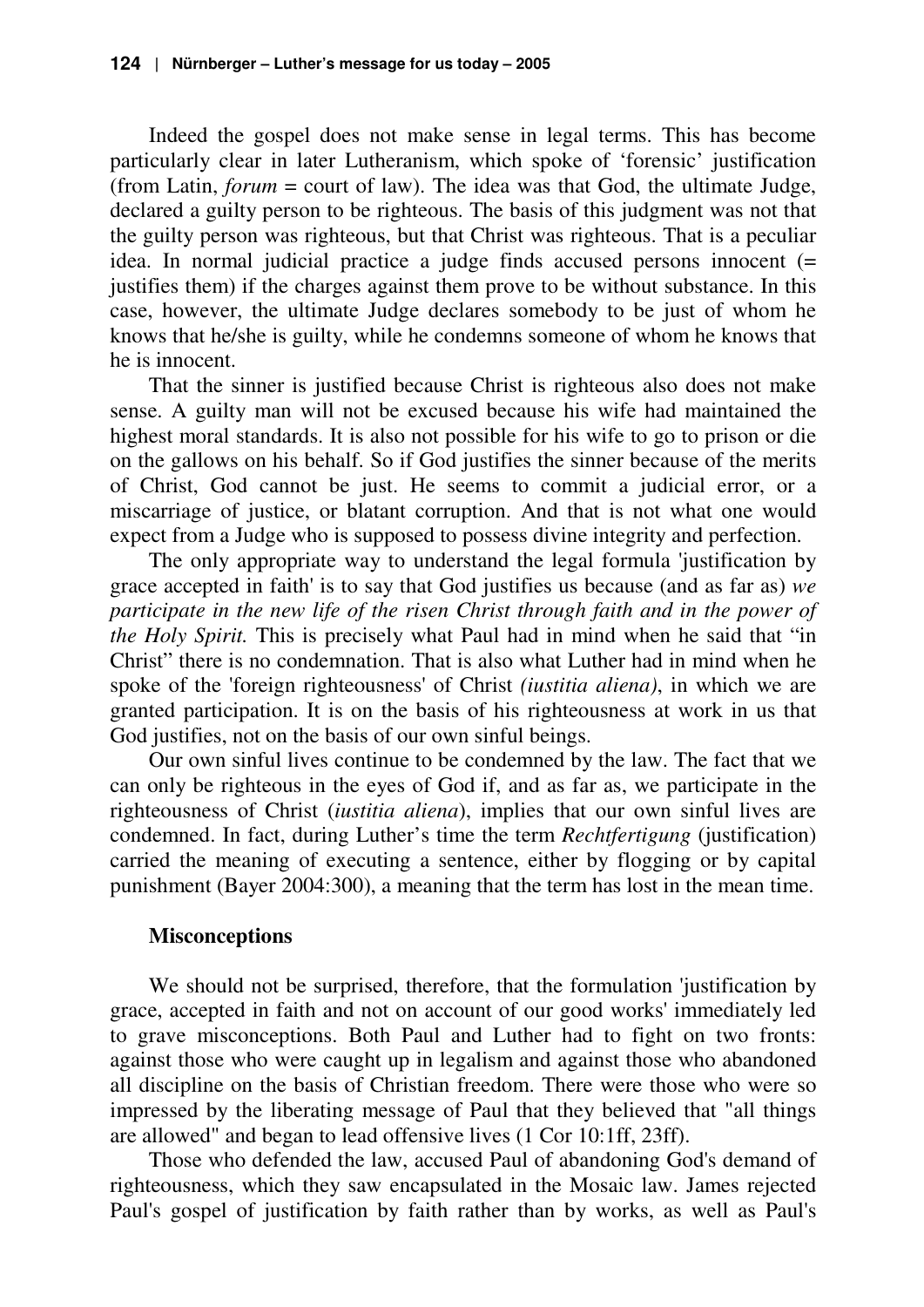interpretation of the justification of Abraham (James 2:18-26). The Gospel of Matthew attacked the contention that the law had come to an end in Christ (Mat 5:17ff). Paul had to defend himself over and over again saying that justification by faith did not imply that we allow sin to flourish (Rom 6:1ff; Gal 5:13ff, etc.).

Luther suffered a similar fate because it is at this point that the Catholic Church condemned the Protestant formulation of the gospel most vehemently. The stance of the Council of Trent seemed to make much more sense: God's grace initiates a process of sanctification at the end of which God can justly declare believers to be righteous because their lives have changed. But this again leads to spiritual uncertainty and legalistic tendencies. If we do not manage to bring about our sanctification, even under the canopy of God's grace, we will either have to endure the purgatory, or we will be condemned in the last judgment. But that is not what Paul's doctrine of justification says.

#### **Saved through Christ**

It would seem, therefore, that the legal contextualization of the gospel was not altogether successful. There are better alternatives. The question is, if we cannot be declared to be righteous by virtue of the fact that Jesus was righteous, how could the sinlessness of Jesus help us sinners? We have already discussed the communal formulation of the gospel found in the parable of the prodigal son. Paul offers another interesting contextualization. There are two steps:

1. In Christ God exposed himself to sinful humanity and suffered the consequences. Forgiveness is the willingness to suffer what the guilty person should have suffered. The cross of Christ depicts God's willingness to forgive, to bear the burden of our enmity against him, to take over responsibility for our salvation, whatever the cost.

2. Christ can overcome our old sinful lives and draw us into his new life in the power of the Spirit. In Christ God does not only forgive our sins, but he also transforms us. How does this happen? In faith we identify with the death of Christ and so anticipate our own deaths, and we identify with the risen Christ and so anticipate our own resurrection (Rom 6). Luther echoed this:

(Baptism) means that the old Adam within us must be drowned and die with all sins and evil desires through daily remorse and repentance, and again come up and rise a new person, who lives eternally before God in righteousness and purity (Small Catechism on baptism).

Paul says: as far as we identify with Christ's death and with Christ's new life, we are "in Christ", "in the Spirit", "a new creation", or "reborn". As far as that becomes a reality in our lives, we are indeed righteous. For those who are in Christ, there is no condemnation (Rom 8:1ff). That is why Luther said that our righteousness is that of another person (*iustitia aliena*), not our own.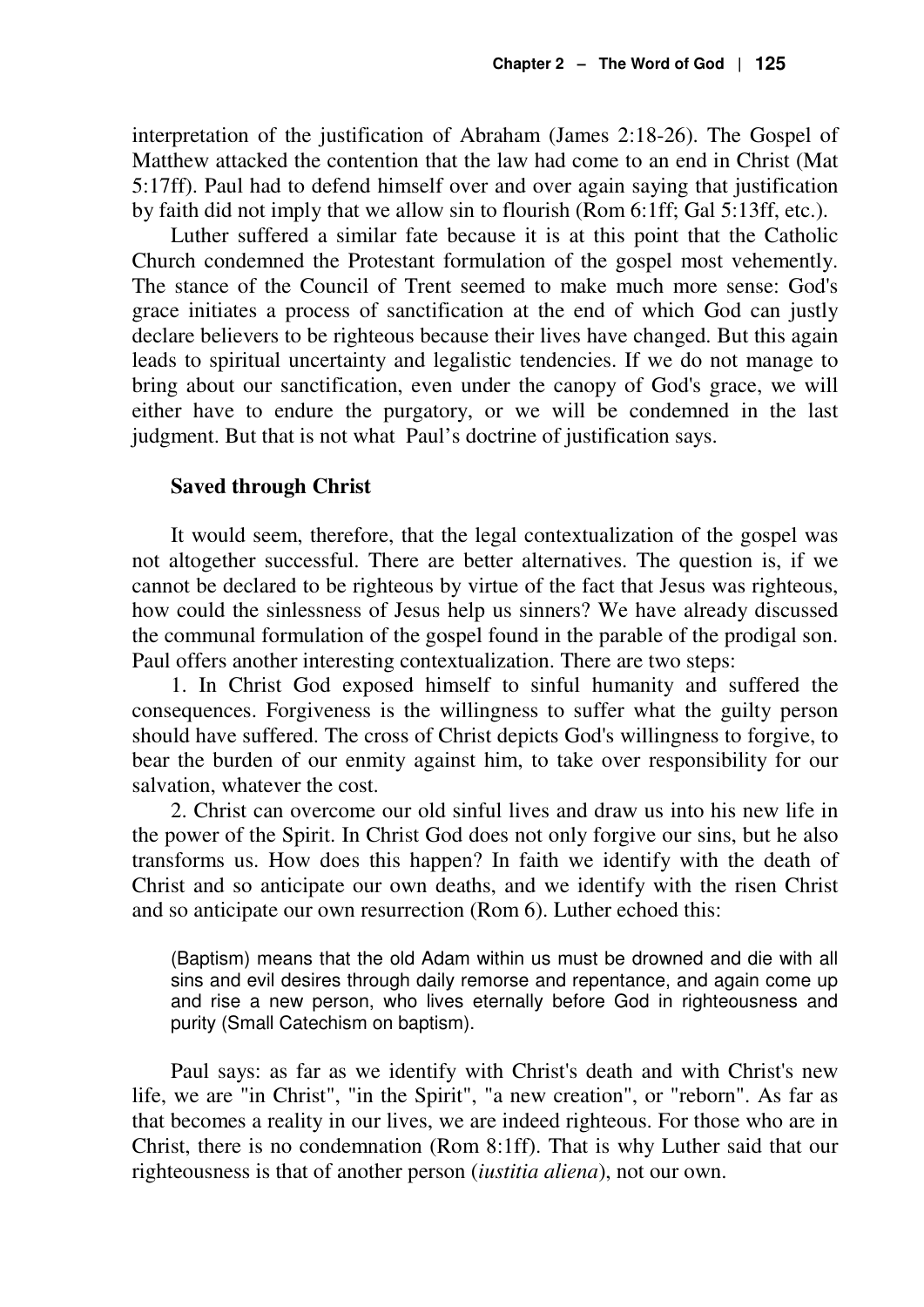#### **What is salvation?**

As indicated in the previous chapter, the Lutheran formulation of the gospel has another weakness: its underlying concept of salvation. We have inherited this concept from particular trends in post-exilic Judaism. Here salvation was understood as an escape from God's wrath in the last judgment. Again the legal framework was presupposed. This concept of salvation implies an individualized, privatized and spiritualized understanding of our relationship with God.

This was not how the biblical faith originally understood salvation. The Old Testament term for salvation is *shalom*. Although this concept is usually translated as 'peace', its meaning is much wider and can be translated much more adequately with the term 'comprehensive well-being'. Comprehensive wellbeing is another word for peace with God, the Source and Destiny of reality as a whole. If you had a quarrel with your neighbors, if your marriage broke down, if you got ill, if there was a drought, or if a battle was lost, there was no peace with God. In the New Testament this comprehensive vision of salvation is called the "kingdom of God".

But the Christian tradition has transformed this earthly and inclusive concept of salvation to an otherworldly and private spirituality. Through the sacrifice of the blood of Christ, it is believed, a bodiless soul is reconciled with a worldless God. All problems and predicaments we encounter in connection with our bodies, the community, the society and the natural world have nothing to do with salvation. They are relegated to the sphere of ethics. A clear distinction is made between salvation and "mere well-being". If you are sick with cancer or oppressed by a political system, this does not alter your status as a child of God.

We have to understand that *there is no such God and no such soul.* God is the Source and Destiny of experienced reality as a whole or he does not exist. The soul is the personal centre of a body embedded in a network of social and natural relationships or it does not exist. Sin and evil disturb the relationship between this overarching authority of God and this human person responsible for an entire life world. By necessity, peace with God implies a new human being situated in a new world. An eschatological vision informs and transforms our life here and now profoundly, or it is not worth the paper on which it is written.

Luther was afraid of the last judgment. His concept of salvation concentrated heavily on our situation 'before God' (*coram Deo*). The true object of theology for him was "the guilty and condemned person and the justifying and redeeming God". In his typical robustness he continued:

Whatever is sought outside that area of inquiry or object is totally in error and idle in theology, since in Holy Scripture we expect nothing regarding matters of property, health of the body, or welfare of the state, things given us to manage, and all of which are created … Thus theology is not related to this life, but belongs to another life than Adam possesses (quoted by Jüngel 1988:16f).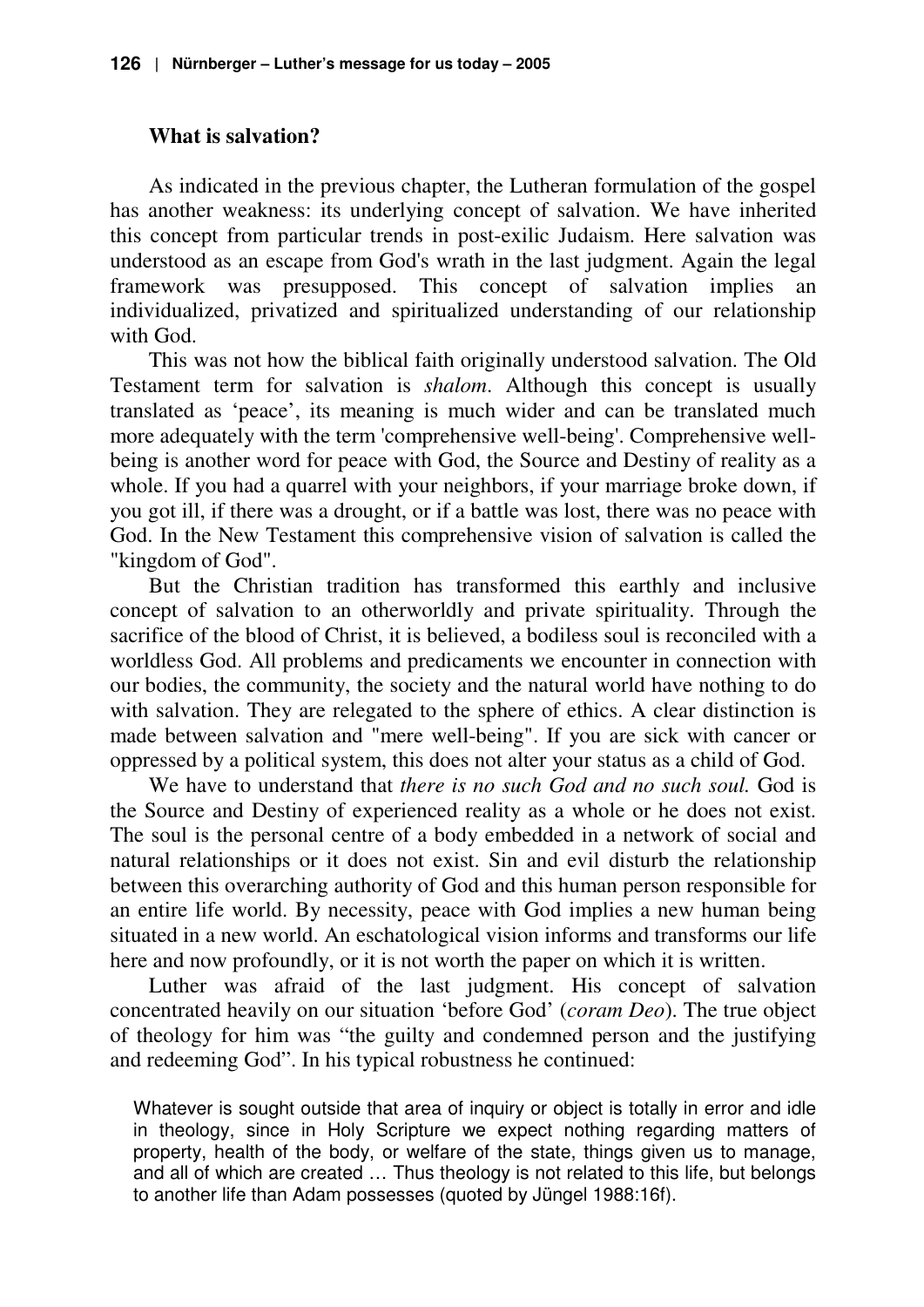Such radical statements can easily be misunderstood. And I find it quite probable that Luther misunderstood himself at this point, as he did when he posited a radical separation between God's work (justification) and our work (good works), or between our status before God and before the world. It is true that for Luther ultimately nothing counted but our relationship to God, or rather, God's relationship to us. However, this fact does not indicate a reduction of his theology to an abstract, purely spiritual relationship to God, but rather a *concentration on the basis of real life in this world.*

Why do I say that Luther misunderstood himself? For him, God was the Source and Destiny of experienced reality as a whole. Our relationship with God was not only questioned by the Mosaic law, our guilty conscience, or God's wrath in the last judgment, but by any experience of life that seemed to suggest that God had turned against us: enmity, oppression, physical suffering, sudden pangs of fate. Similarly he attributed every adversity and predicament – from the hostility of the pope to the pain of his hemorrhoids – to the devil, and believed that the devil was no match for the redeeming power of Christ.

Because God is the Source of reality, any dangerous environment suggests that God has turned against us. Any human hostility seemingly confronts us with an angry God. If we are not in peace with God, we are not in peace with reality. Similarly, once we are reassured of God's grace, the quality of experienced reality changes fundamentally. Suffering and adversity become the masks behind which we encounter the loving God. We have dealt with that in chapter 2 and 3.

However, since the advent of Pietism, this *concentration on the basis of reality* has become an *abstraction from reality* into a spiritual sphere that is "not of this world". With that the gospel loses its relevance for the modern world where political power, economic success, scientific discovery, technological innovation and personal satisfaction are considered characteristics of a life worth living. Modern humans have no sense of a last judgment beyond death; they fear a loss of face among their peers, failure in the competitive game, bankruptcy, incurable disease, violent conflict, crime, and a sense that life passes them by. Has the gospel really nothing to say to these people?

The gospel also completely misses the needs addressed by African Traditional Religion and the African Initiated Churches: social conflict, disturbed family relationships, drought, poverty, disease, infertility, evil spirits, uncanny forces, sorcery, the wrath of ancestors, loss of vitality and death. "The consequence is that a large number of African Christians believe that the church is not interested in their daily misfortunes … (and) often do not know what to do with their new, attractive religion ... which dismally fails to meet their emotional and spiritual needs" (Maimela 1985:68-71).

Christianity claims to be a redemptive faith. If it is not, it has lost its rationale. It has to overcome spiritualization or become redundant. To regain the comprehensiveness of the biblical concept of salvation, we have to realize that God has a vision for his creation as a whole, the vision of comprehensive wellbeing: a new body and a new soul, a new community and a new society, a new